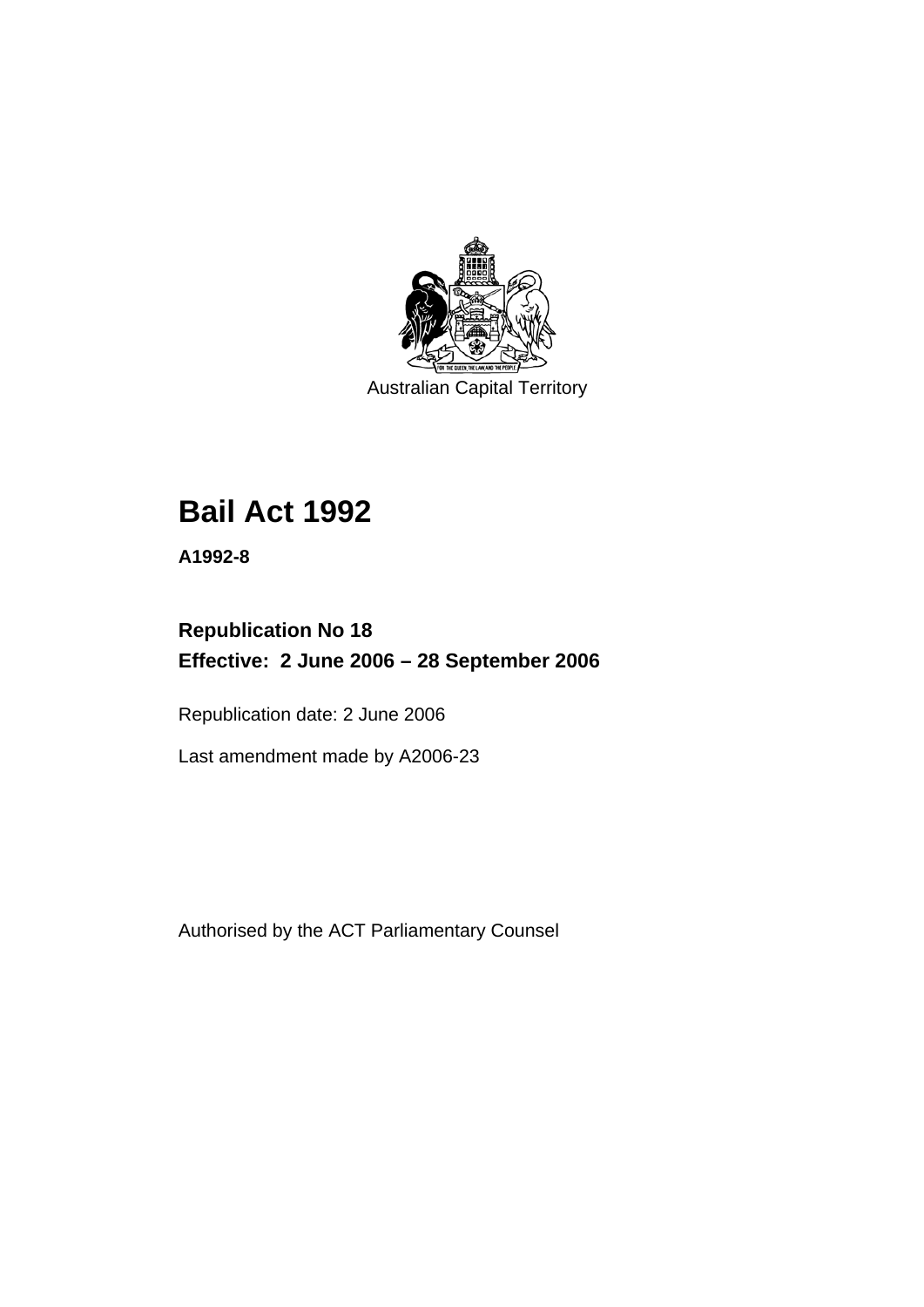### **About this republication**

#### **The republished law**

This is a republication of the *Bail Act 1992* (including any amendment made under the *Legislation Act 2001*, part 11.3 (Editorial changes)) as in force on 2 June 2006*.* It also includes any amendment, repeal or expiry affecting the republished law to 2 June 2006.

The legislation history and amendment history of the republished law are set out in endnotes 3 and 4.

#### **Kinds of republications**

The Parliamentary Counsel's Office prepares 2 kinds of republications of ACT laws (see the ACT legislation register at www.legislation.act.gov.au):

- authorised republications to which the *Legislation Act 2001* applies
- unauthorised republications.

The status of this republication appears on the bottom of each page.

#### **Editorial changes**

The *Legislation Act 2001*, part 11.3 authorises the Parliamentary Counsel to make editorial amendments and other changes of a formal nature when preparing a law for republication. Editorial changes do not change the effect of the law, but have effect as if they had been made by an Act commencing on the republication date (see *Legislation Act 2001*, s 115 and s 117). The changes are made if the Parliamentary Counsel considers they are desirable to bring the law into line, or more closely into line, with current legislative drafting practice.

This republication does not include amendments made under part 11.3 (see endnote 1).

#### **Uncommenced provisions and amendments**

If a provision of the republished law has not commenced or is affected by an uncommenced amendment, the symbol  $\mathbf{U}$  appears immediately before the provision heading. The text of the uncommenced provision or amendment appears only in the last endnote.

#### **Modifications**

If a provision of the republished law is affected by a current modification, the symbol  $\mathbf{M}$ appears immediately before the provision heading. The text of the modifying provision appears in the endnotes. For the legal status of modifications, see *Legislation Act 2001*, section 95.

#### **Penalties**

The value of a penalty unit for an offence against this republished law at the republication date is—

- (a) if the person charged is an individual—\$100; or
- (b) if the person charged is a corporation—\$500.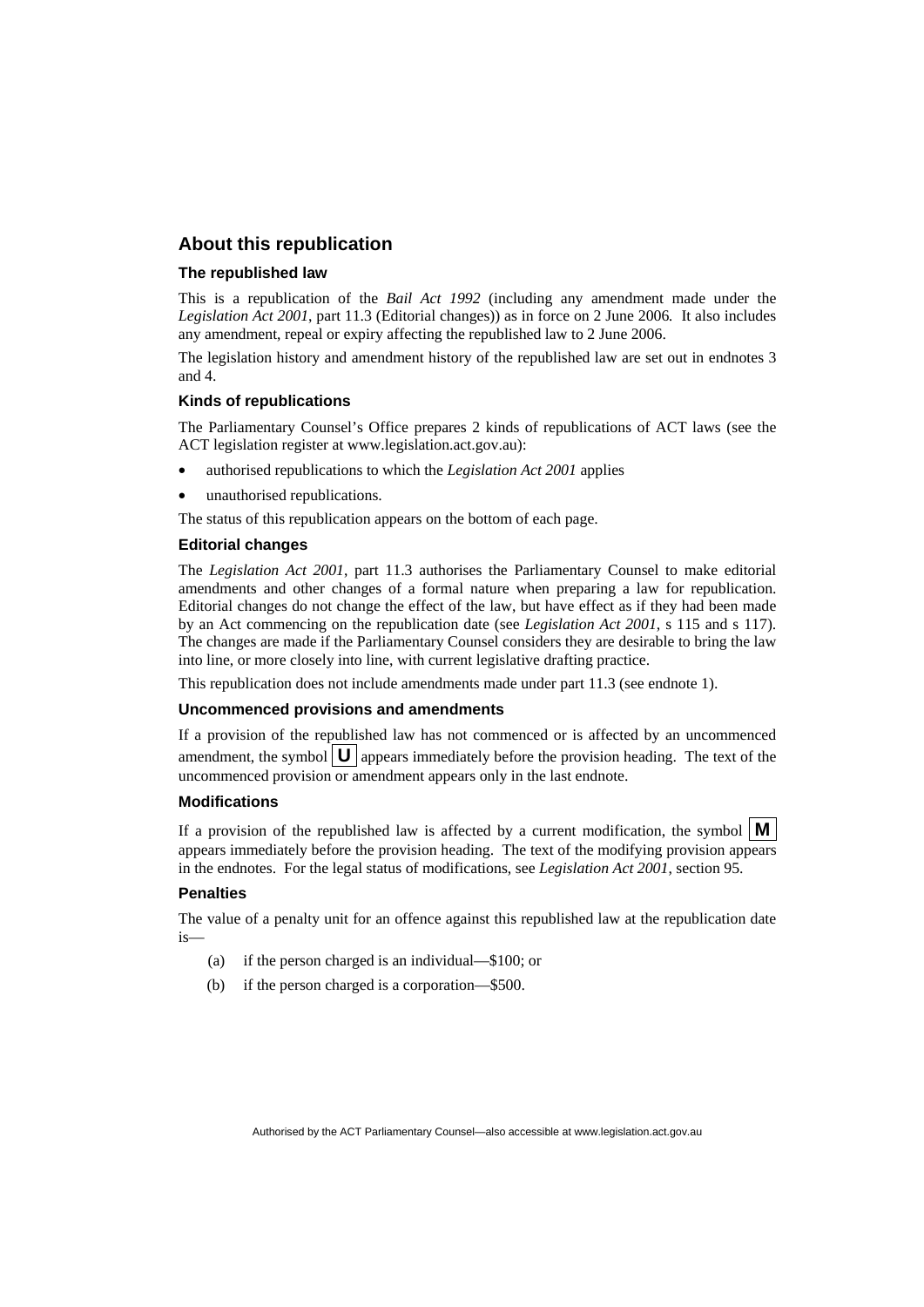

Australian Capital Territory

# **Bail Act 1992**

## **Contents**

|                     |                                                       | Page           |
|---------------------|-------------------------------------------------------|----------------|
| Part 1              | <b>Preliminary</b>                                    |                |
| 1                   | Name of Act                                           | $\overline{2}$ |
| 2                   | Dictionary                                            | 2              |
| 3                   | <b>Notes</b>                                          | 2              |
| 3A                  | Offences against Act-application of Criminal Code etc | 3              |
| 4                   | Act applies to children                               | 3              |
| Part 2              | <b>Availability of bail</b>                           |                |
| <b>Division 2.1</b> | When bail may be granted and rights following         |                |
| 5                   | When may bail be granted?                             | 4              |
| 6                   | Rights following grant of bail                        | 4              |
| <b>Division 2.2</b> | <b>Presumption for bail</b>                           |                |
| 7                   | Div 2.2 subject to div 2.3 and div 2.4                | 5              |
| R <sub>18</sub>     | Bail Act 1992                                         | contents 1     |
| 02/06/06            | Effective: 02/06/06-28/09/06                          |                |

Authorised by the ACT Parliamentary Counsel—also accessible at www.legislation.act.gov.au

Effective: 02/06/06-28/09/06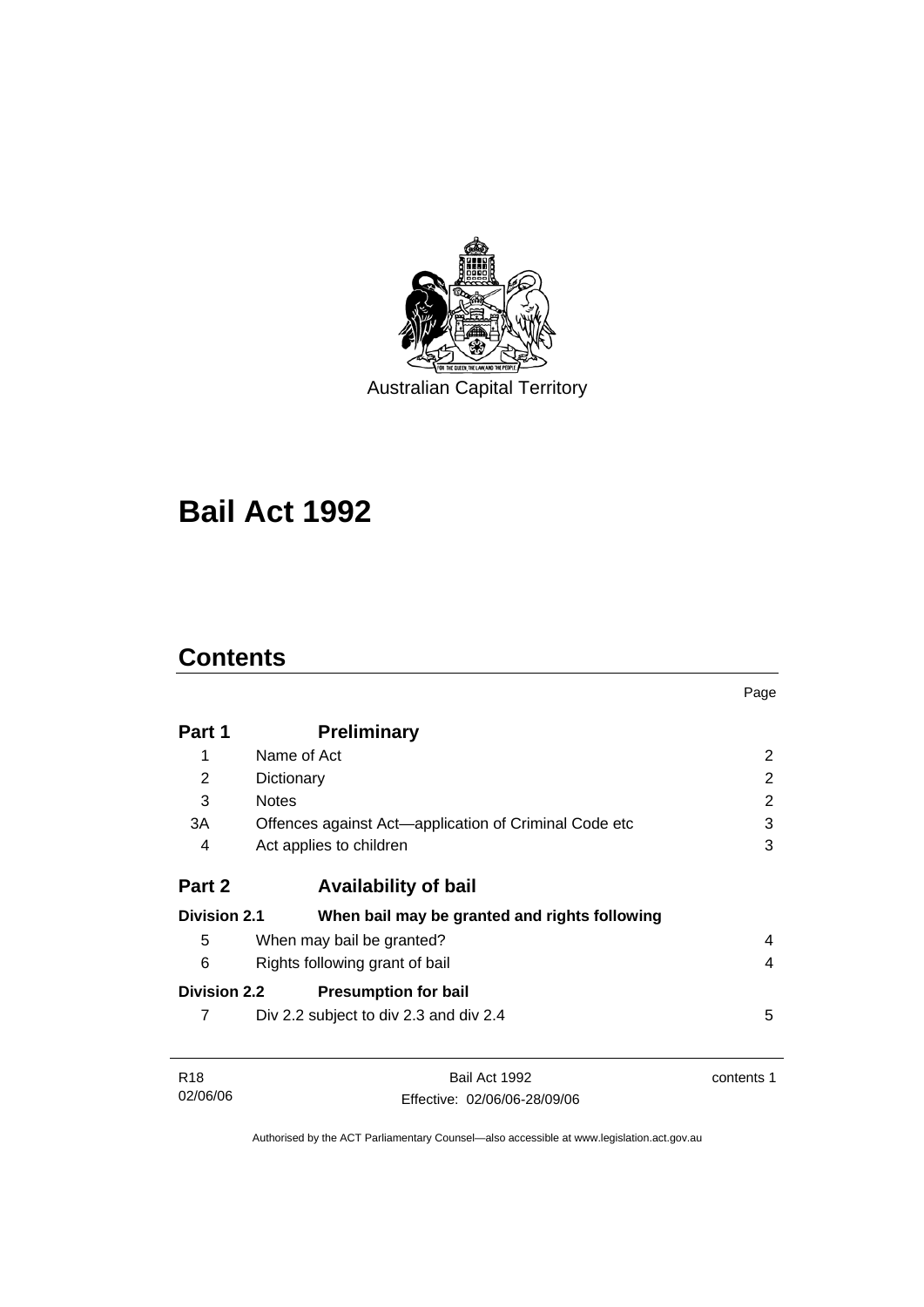|                     |                                                                                       | Page            |
|---------------------|---------------------------------------------------------------------------------------|-----------------|
| 8                   | Entitlement to bail-certain minor offences etc                                        | 5               |
| 8A                  | Entitlement to bail-breach of sentence obligations                                    | 6               |
| 8B                  | Entitlement to bail—custody relating to sentence administration board<br>hearings     | 7               |
| 9                   | Limitations on entitlement to bail                                                    | 8               |
| 9A                  | Entitlement to bail-offences other than minor offences                                | 8               |
| Division 2.3        | No presumption for bail                                                               |                 |
| 9B                  | Div 2.2 not to apply to certain offences                                              | 9               |
| <b>Division 2.4</b> | <b>Presumption against bail</b>                                                       |                 |
| 9C                  | Bail for murder and certain serious drug offences                                     | 10              |
| 9D                  | Bail for serious offence committed while charge for another pending or<br>outstanding | 11              |
| 9E                  | Bail for person sentenced to imprisonment                                             | 14              |
| 9F                  | Domestic violence offence—bail by authorised officer                                  | 14              |
| 9G                  | Special or exceptional circumstances                                                  | 15              |
| Part 3              | <b>Dispensing with bail</b>                                                           |                 |
| 10                  | Dispensing with bail                                                                  | 17              |
| 11                  | Effect of dispensing with bail                                                        | 17              |
| 12                  | Decision to dispense with bail                                                        | 18              |
| Part 4              | <b>Grant of bail</b>                                                                  |                 |
| 13                  | Deciding bail after charge laid                                                       | 19              |
| 14                  | Grant of bail by authorised officers                                                  | 21              |
| 15                  | Deciding of questions of bail by authorised officers                                  | 21              |
| 16                  | Notification of decision of authorised officer                                        | 22              |
| 17                  | Charged people in custody to be brought before court                                  | 24              |
| 18                  | Facilities to be provided to accused people                                           | 24              |
| 19                  | General provisions relating to court bail                                             | 25              |
| 20                  | Limitations on power of magistrate                                                    | 26              |
| 21                  | Bail in relation to several offences                                                  | 27              |
| 22                  | Criteria for granting bail to adults                                                  | 27              |
| 23                  | Criteria for granting bail to children                                                | 29              |
| 23A                 | Victim's concern about need for protection                                            | 29              |
|                     |                                                                                       |                 |
| contents 2          | Bail Act 1992                                                                         | R <sub>18</sub> |

Effective: 02/06/06-28/09/06

R18 02/06/06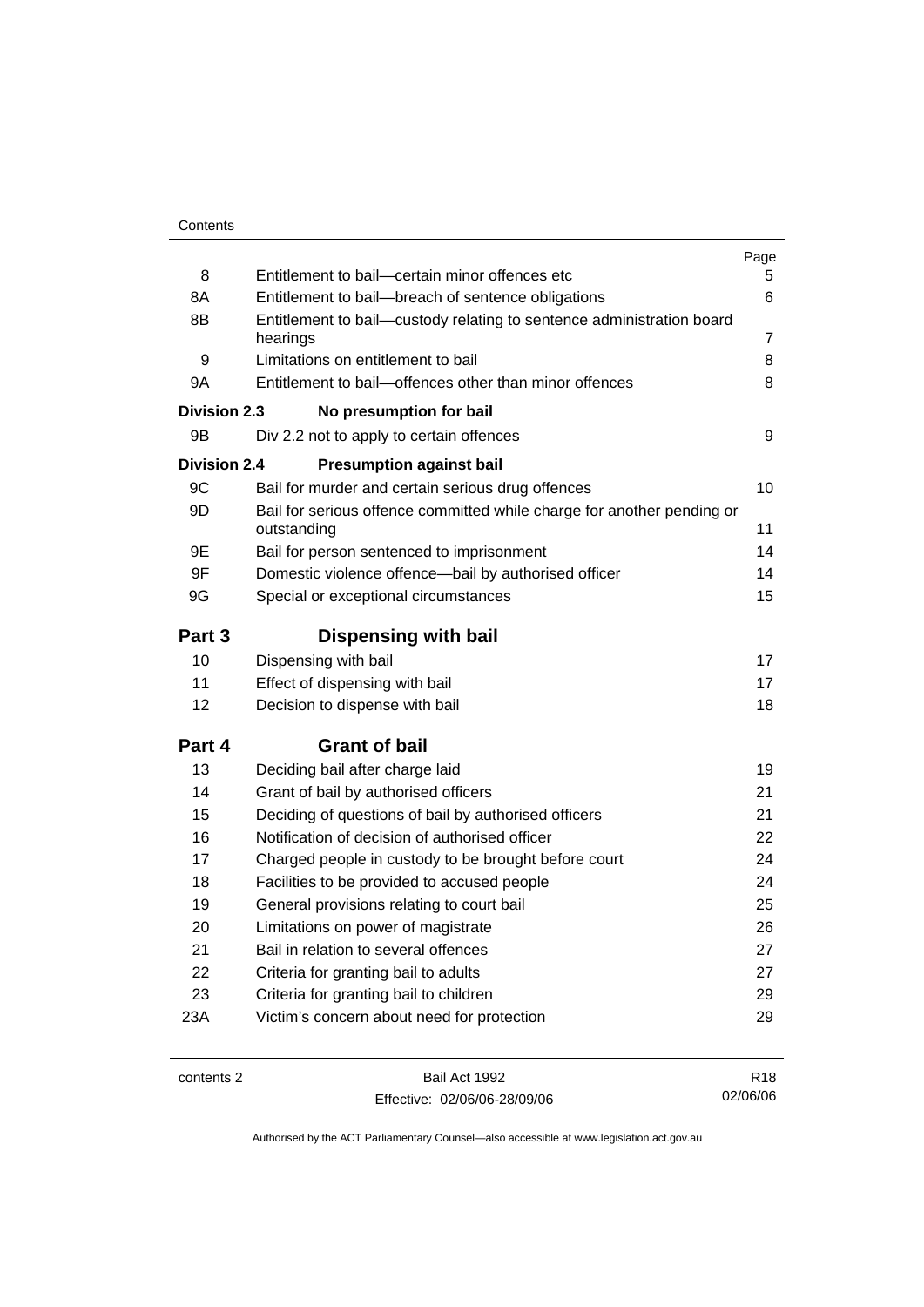| Contents |
|----------|
|----------|

|                     |                                                            | Page       |
|---------------------|------------------------------------------------------------|------------|
| Part 5              | Bail conditions and undertakings to appear                 |            |
| 24                  | Conditions of bail                                         | 30         |
| 25                  | Conditions on which bail may be granted to adults          | 30         |
| 26                  | Conditions on which bail may be granted to children        | 34         |
| 27                  | Recording of certain bail decisions                        | 36         |
| 28                  | Undertakings to appear                                     | 37         |
| 30                  | Accused person may be excused from attendance before court | 38         |
| 31                  | Bail requirements                                          | 39         |
| 32                  | Acceptable people and security for bail                    | 40         |
| 33                  | Continuation of bail and undertakings                      | 40         |
| 34                  | Written notice of conditions of bail                       | 42         |
| 36                  | Discharge of surety                                        | 43         |
| 37                  | Payment of amounts to Territory                            | 44         |
| Part 6              | <b>Review of bail decisions</b>                            |            |
| <b>Division 6.1</b> | Review of decisions by authorised officers                 |            |
| 38                  | Review by authorised officers                              | 46         |
| 39                  | Exercise of power to review                                | 46         |
| 40                  | Limitation on power of authorised officer to review        | 47         |
| Division 6.2        | <b>Review of decisions by courts</b>                       |            |
| 41                  | Right of review of bail decisions                          | 47         |
| 41A                 | Court may review on its own initiative                     | 48         |
| 42                  | Power of Magistrates Court to review                       | 48         |
| 43                  | Power of Supreme Court to review                           | 48         |
| 45                  | Exercise of power to review                                | 49         |
| 46                  | Review limited to bail conditions                          | 50         |
| Part 7              | <b>Miscellaneous</b>                                       |            |
| 47                  | Giving information relating to bail                        | 52         |
| 47A                 | Notice to victim of bail decisions                         | 52         |
| 48                  | Notification to court that bail condition not satisfied    | 53         |
| 49                  | Failure to answer bail                                     | 53         |
| 51                  | Indemnification of sureties                                | 54         |
| 52                  | Contravention of Act by police officers                    | 54         |
| R <sub>18</sub>     | Bail Act 1992                                              | contents 3 |
| 02/06/06            | Effective: 02/06/06-28/09/06                               |            |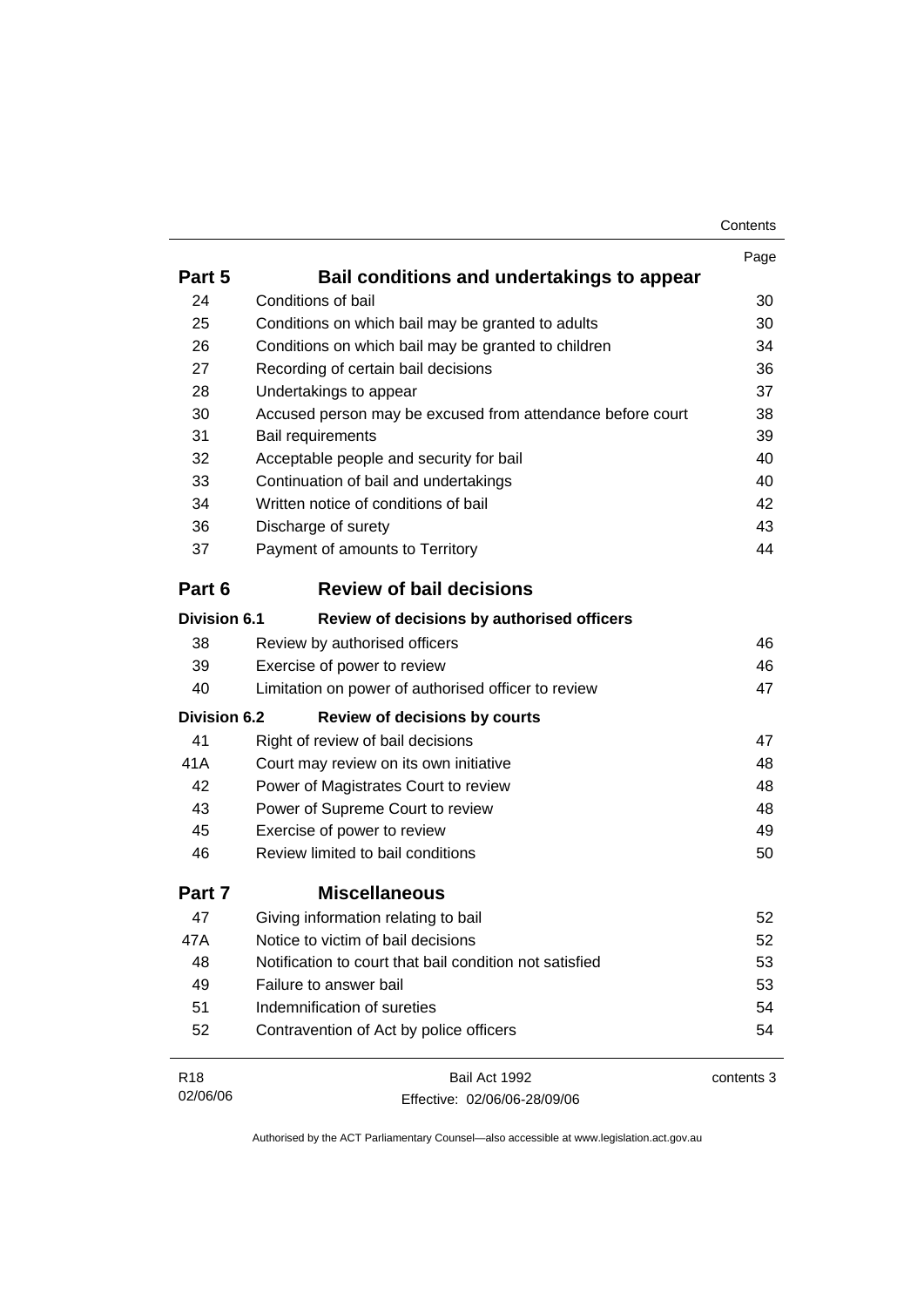| Contents |                                                       |      |
|----------|-------------------------------------------------------|------|
|          |                                                       | Page |
| 55       | Civil standard of proof to apply for certain purposes | 55   |
| 56       | No right of surety to arrest                          | 55   |
| 56A      | Arrest without warrant of person on bail              | 55   |
| 56B      | Arrest for breach of condition by person outside ACT  | 56   |
| 57       | Act to prevail                                        | 57   |
| 57AA     | Abolition of inherent power of bail                   | 57   |
| 58       | Approved forms                                        | 57   |
| 59       | Regulation-making power                               | 57   |

| <b>Schedule 1</b> | Offences to which presumption of bail does not   |    |
|-------------------|--------------------------------------------------|----|
|                   | apply                                            | 59 |
| <b>Part 1.1</b>   | <b>Offences against Crimes Act 1900</b>          | 59 |
| <b>Part 1.2</b>   | <b>Offences against Criminal Code</b>            | 59 |
| <b>Part 1.3</b>   | Offences against Drugs of Dependence Act 1989    | 61 |
| <b>Part 1.4</b>   | <b>Offences against Customs Act 1901 (Cwlth)</b> | 62 |
|                   |                                                  |    |

## **Dictionary** 63

| <b>Endnotes</b> |                        |    |
|-----------------|------------------------|----|
|                 | About the endnotes     | 67 |
| 2               | Abbreviation key       | 67 |
| 3               | Legislation history    | 68 |
| 4               | Amendment history      | 72 |
| 5               | Earlier republications | 80 |

contents 4 Bail Act 1992 Effective: 02/06/06-28/09/06

R18 02/06/06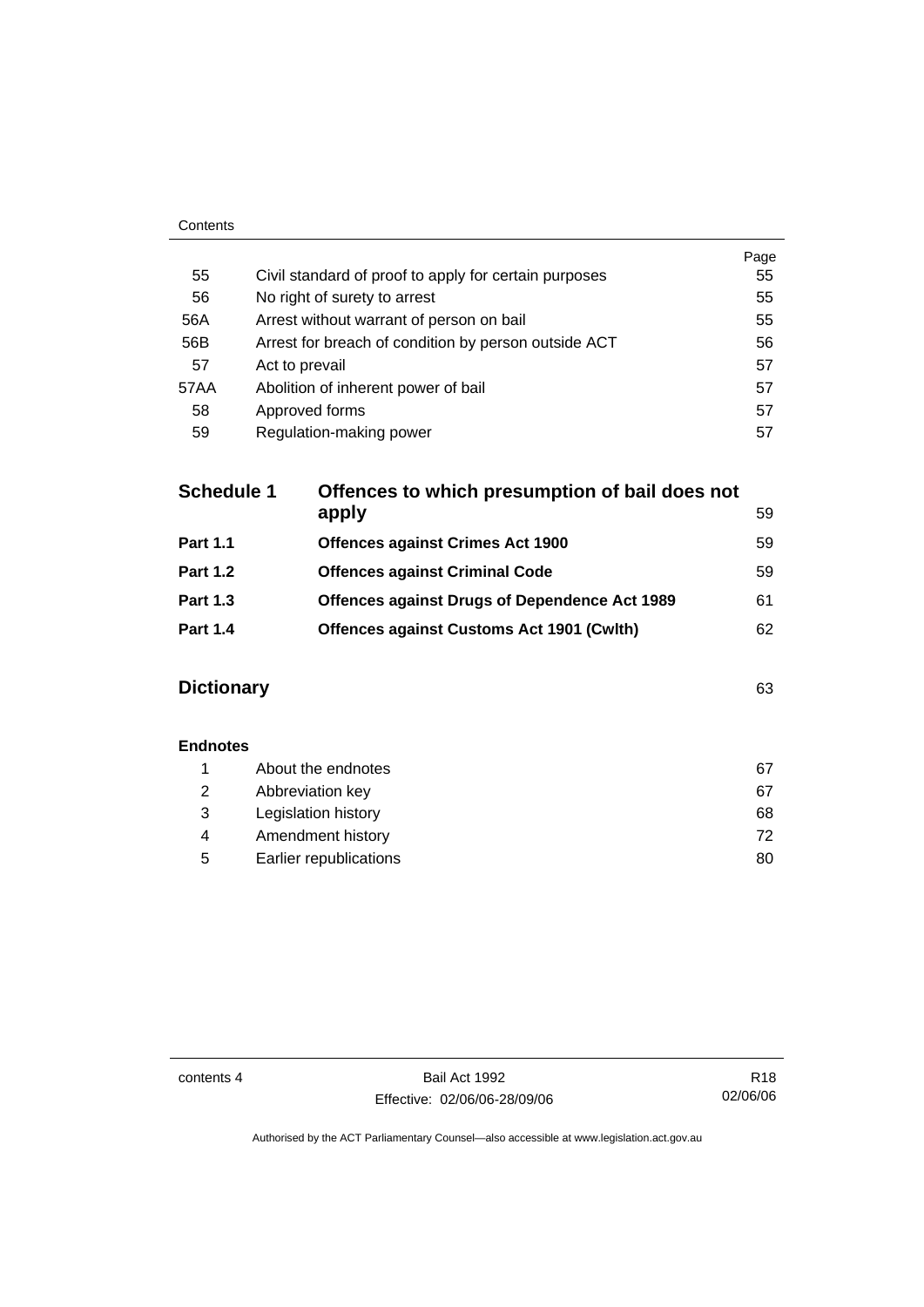

Australian Capital Territory

# **Bail Act 1992**

An Act relating to bail for accused people in connection with criminal proceedings

R18 02/06/06

l

Bail Act 1992 Effective: 02/06/06-28/09/06 page 1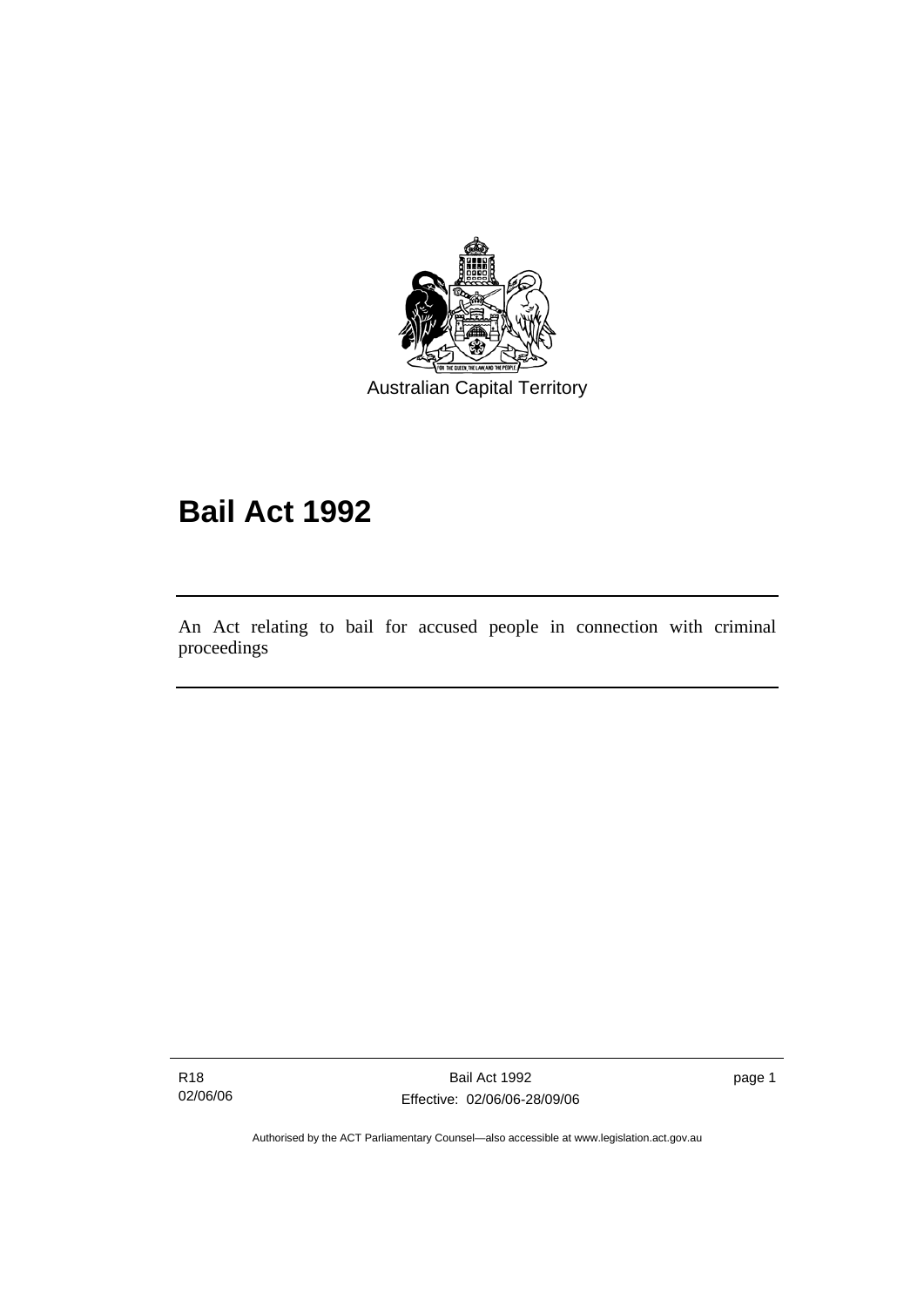#### Part 1 **Preliminary**

Section 1

## **Part 1** Preliminary

#### **1 Name of Act**

This Act is the *Bail Act 1992*.

#### **2 Dictionary**

The dictionary at the end of this Act is part of this Act.

*Note 1* The dictionary at the end of this Act defines certain terms used in this Act, and includes references (*signpost definitions*) to other terms defined elsewhere.

> For example, the signpost definition '*mental dysfunction*—see the *Mental Health (Treatment and Care) Act 1994*, dictionary.' means that the term 'mental dysfunction' is defined in that dictionary and the definition applies to this Act.

*Note 2* A definition in the dictionary (including a signpost definition) applies to the entire Act unless the definition, or another provision of the Act, provides otherwise or the contrary intention otherwise appears (see Legislation Act, s  $155$  and s  $156$  (1)).

#### **3 Notes**

A note included in this Act is explanatory and is not part of this Act.

*Note* See the Legislation Act, s 127 (1), (4) and (5) for the legal status of notes.

R18 02/06/06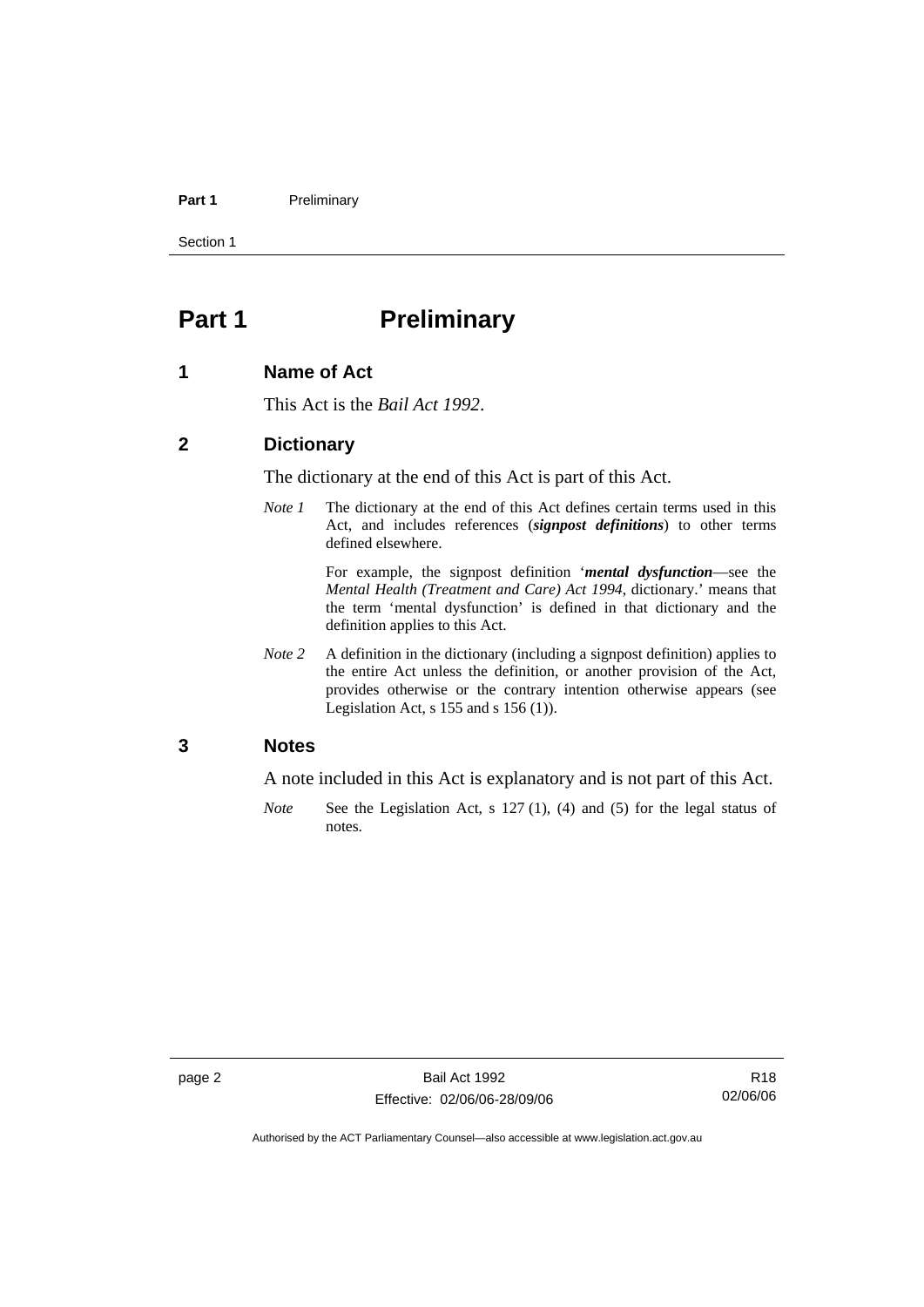### **3A Offences against Act—application of Criminal Code etc**

Other legislation applies in relation to offences against this Act.

*Note 1 Criminal Code*

The Criminal Code, ch 2 applies to all offences against this Act (see Code, pt 2.1).

The chapter sets out the general principles of criminal responsibility (including burdens of proof and general defences), and defines terms used for offences to which the Code applies (eg *conduct*, *intention*, *recklessness* and *strict liability*).

*Note 2 Penalty units* 

The Legislation Act, s 133 deals with the meaning of offence penalties that are expressed in penalty units.

#### **4 Act applies to children**

This Act applies to a person whether or not the person is an adult.

page 3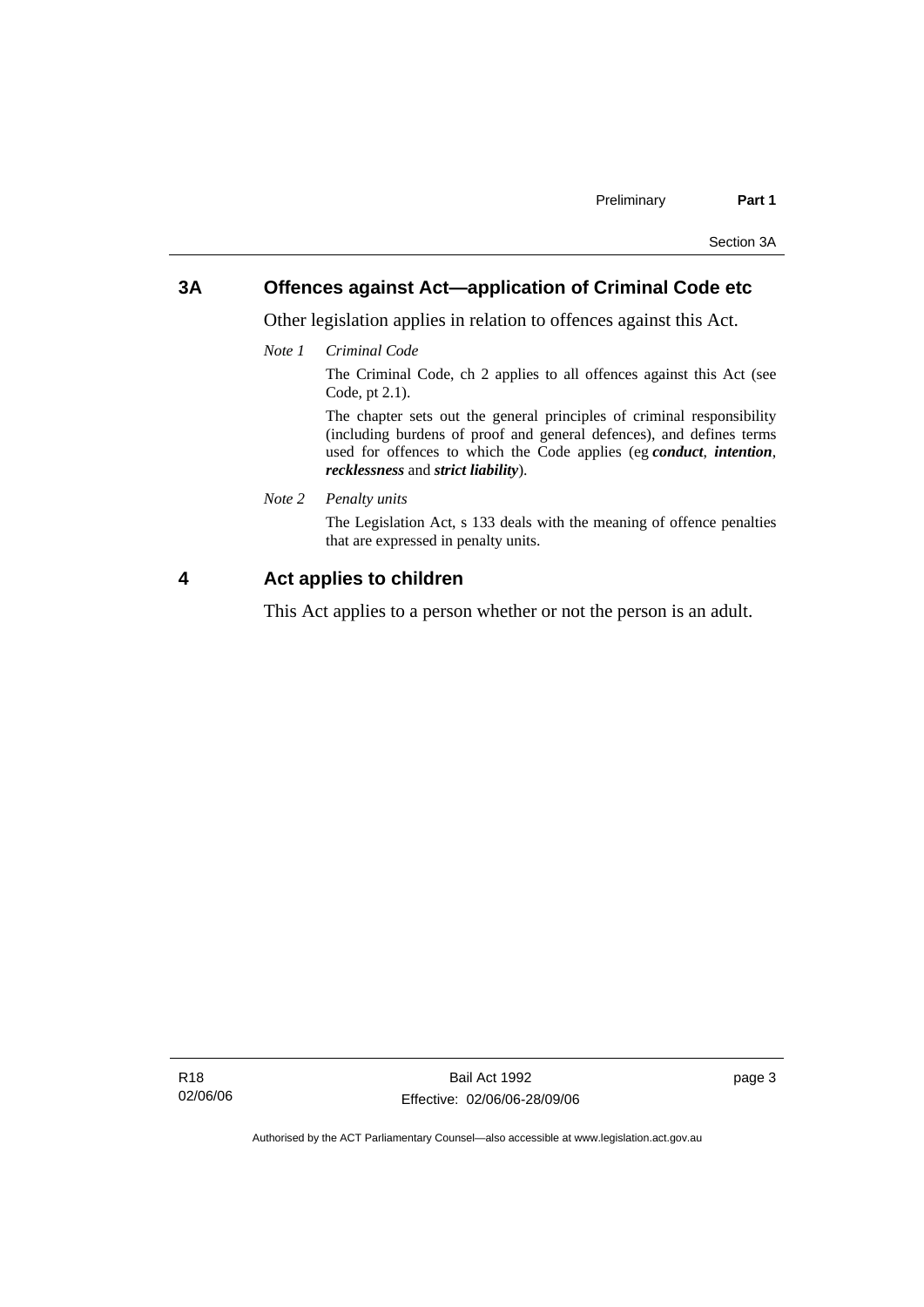## **Part 2 Availability of bail**

## **Division 2.1 When bail may be granted and rights following**

## **5 When may bail be granted?**

- (1) An accused person may be granted bail in relation to any period when the person is not required to attend court in relation to the offence with which the person has been charged.
- (2) However, an accused person who is in custody in relation to an offence must not be granted bail in relation to any period when—
	- (a) the person is in custody for another offence or reason in relation to which the person is not entitled to be granted bail; or
	- (b) the person is serving a sentence of imprisonment.

## **6 Rights following grant of bail**

- (1) This section applies if—
	- (a) bail is granted to an accused person in relation to an offence; and
	- (b) the person gives an undertaking to appear; and
	- (c) if a bail condition mentioned in section  $25(1)$  (b) (ii) or (c) is imposed—the security is given or the deposit made.
- (2) The person is entitled—
	- (a) if the person is in custody—to be released from custody; and
	- (b) to remain at liberty in relation to the offence until required to appear before a court in accordance with the undertaking.
- (3) This section is subject to section 56A (Arrest without warrant of person on bail).

| page 4 | Bail Act 1992                | R18      |
|--------|------------------------------|----------|
|        | Effective: 02/06/06-28/09/06 | 02/06/06 |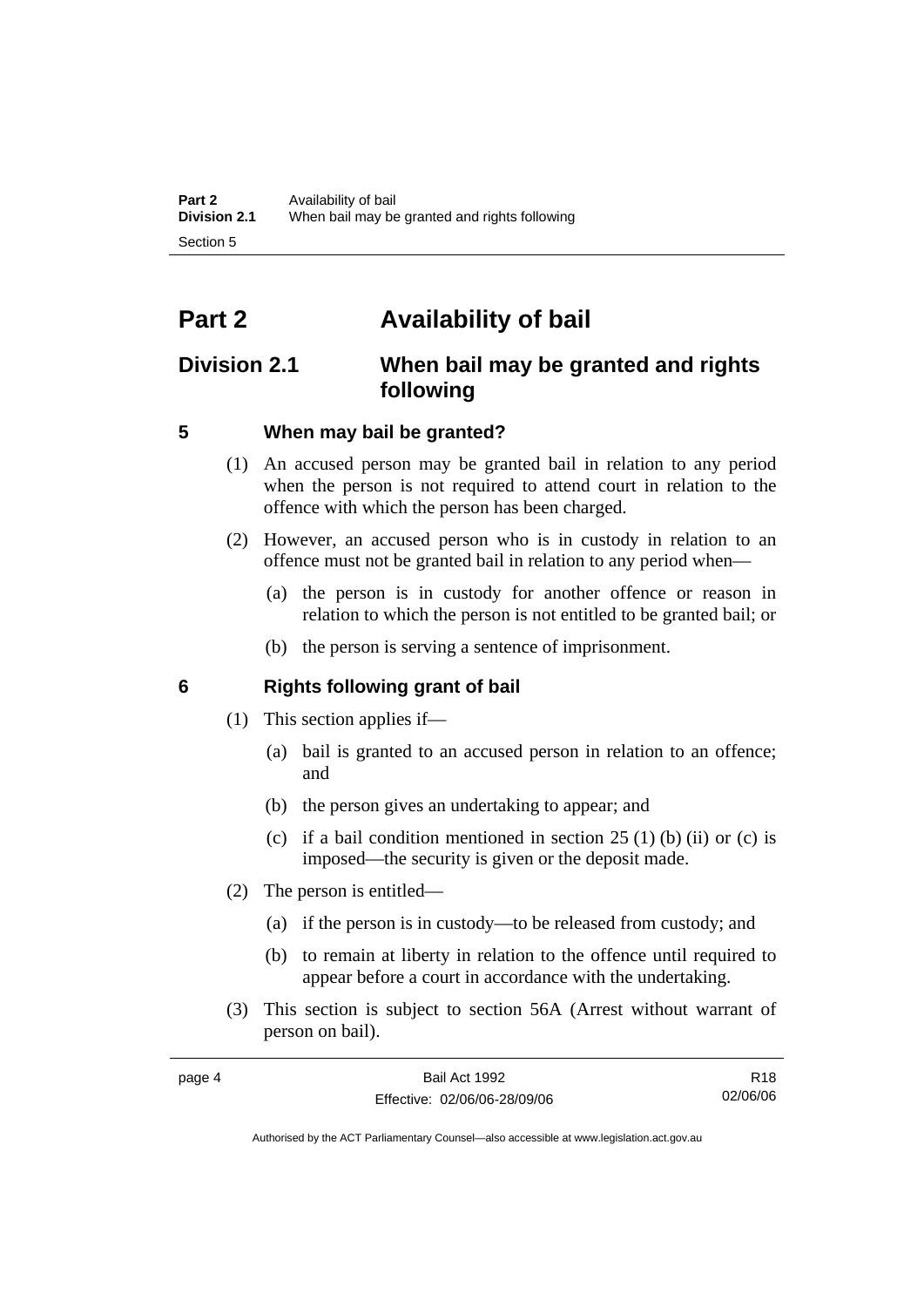## **Division 2.2 Presumption for bail**

## **7 Div 2.2 subject to div 2.3 and div 2.4**

This division is subject to division 2.3 (No presumption for bail) and division 2.4 (Presumption against bail).

## **8 Entitlement to bail—certain minor offences etc**

- (1) This section applies to—
	- (a) a person charged with an offence not punishable by imprisonment (except in default of payment of a fine); and
	- (b) a person charged with an offence punishable by imprisonment for not longer than 6 months; and
	- (c) a person arrested for a breach of the peace or apprehended breach of the peace; and
	- (d) a person arrested under a warrant because of failure to comply with a summons or subpoena; and
	- (e) a person brought up to attend a trial or hearing following the issue of a writ of habeas corpus.
- (2) The person is entitled—
	- (a) to be granted bail; and
	- (b) if the person is in custody—to be released from custody as soon as the person gives an undertaking to appear.
- (3) However, if no further appearance is required for a person arrested for a breach of the peace or an apprehended breach of the peace, the person may be released from custody without giving an undertaking to appear.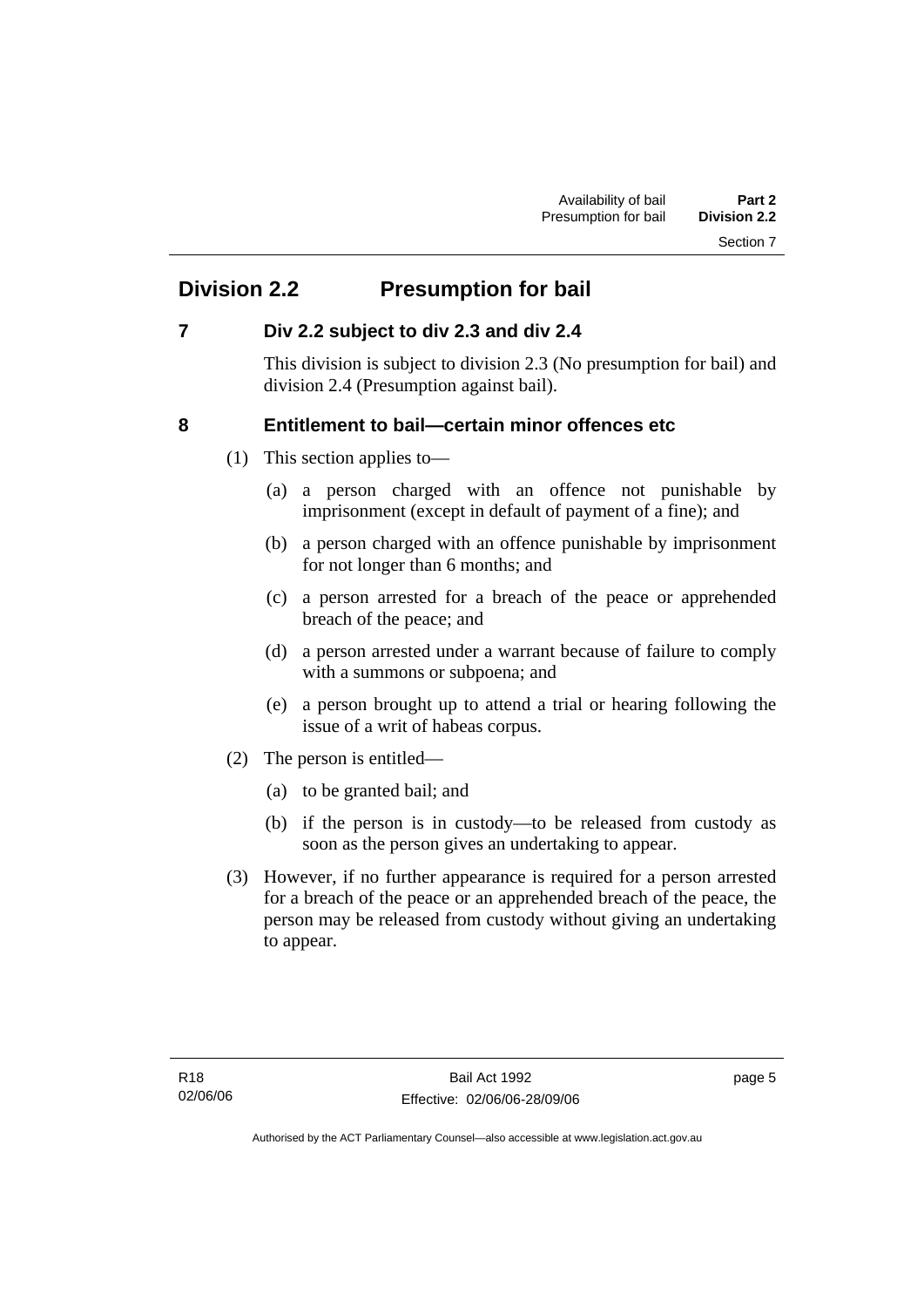| Part 2              | Availability of bail |
|---------------------|----------------------|
| <b>Division 2.2</b> | Presumption for bail |
| Section 8A          |                      |

- (4) A condition to keep the peace may be imposed on a grant of bail to a person arrested for a breach of the peace or an apprehended breach of the peace.
	- *Note* For other conditions that may be imposed on a grant of bail, see s 25 and s 26.

#### **8A Entitlement to bail—breach of sentence obligations**

- (1) This section applies to a person arrested, or otherwise brought before the court or a magistrate, in relation to a breach, or anticipated breach, of—
	- (a) a deferred sentence obligation under the *Crimes (Sentencing) Act 2005*; or
	- (b) any of the following obligations under the *Crimes (Sentence Administration) Act 2005*:
		- (i) a periodic detention obligation;
		- (ii) a good behaviour obligation;
		- (iii) a parole obligation;
		- (iv) a release on licence obligation.
- (2) The person has the same entitlement to bail in relation to the breach, or anticipated breach, of the obligation as the person has under this part in relation to the offence to which the obligation relates.

#### **Examples**

1 Martin has been found guilty of armed robbery and sentenced to periodic detention. He has breached his periodic detention obligations and is arrested and brought before a magistrate under the *Crimes (Sentence Administration) Act 2005*, section 65 (Arrest warrant—breach of periodic detention obligations). There is no presumption in relation to bail because the offence of armed robbery is an offence to which division 2.2 (Presumption for bail) does not apply.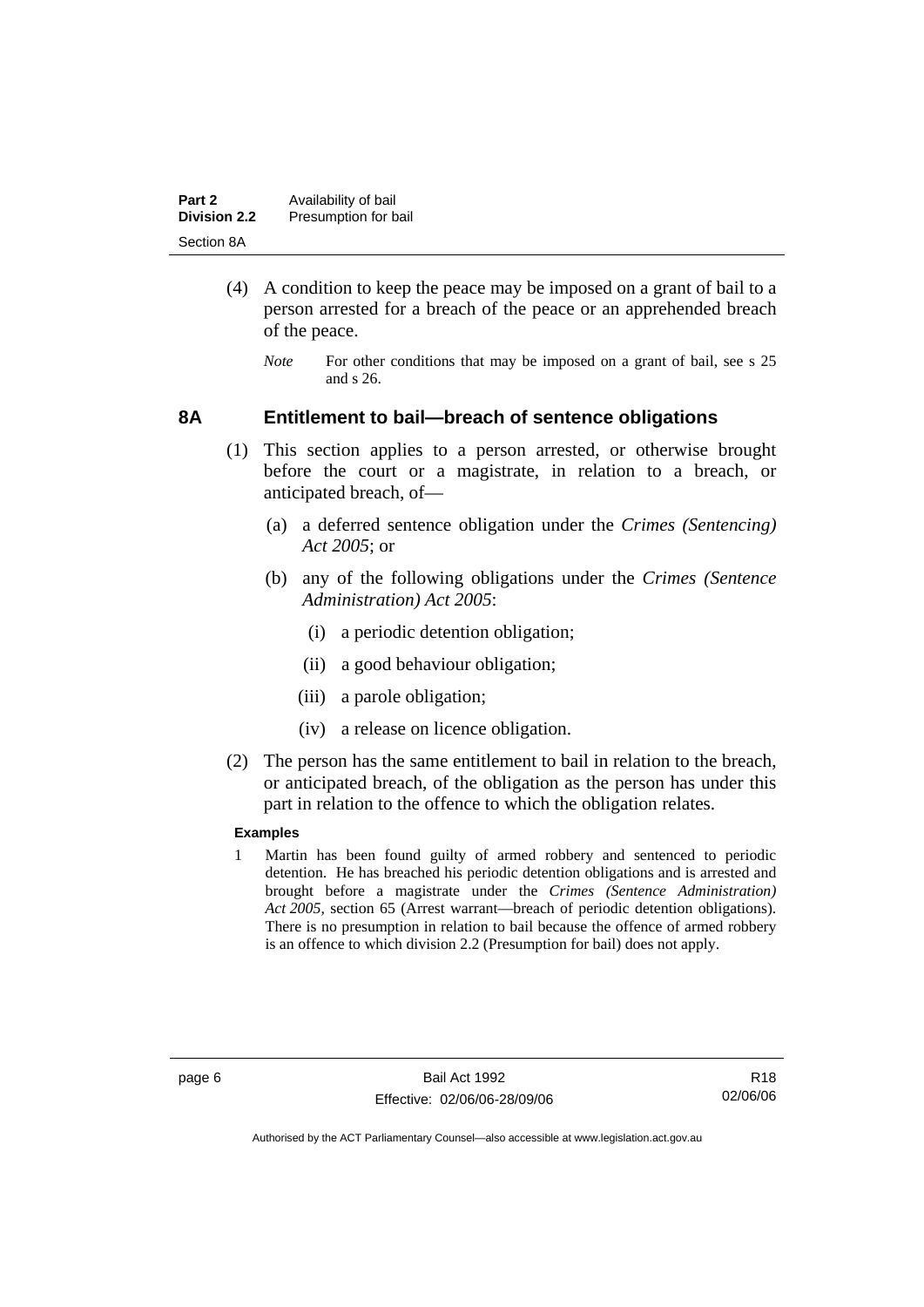- 2 Joe has been found guilty of threatening to kill. Joe had, 3 years before, been found guilty of an offence involving violence. A suspended sentence order under the *Crimes (Sentencing) Act 2005* is made as part of the sentence for the offence of threatening to kill and Joe is released under the order on signing an undertaking under a good behaviour order. However, Joe breaches the good behaviour order and is before the court on an application to cancel the order. There is no presumption in relation to bail because section 9B (b) applies to make the offence of threatening to kill an offence to which division 2.2 (Presumption for bail) does not apply.
	- *Note* An example is part of the Act, is not exhaustive and may extend, but does not limit, the meaning of the provision in which it appears (see Legislation Act, s 126 and s 132).
- (3) This section also applies to a person arrested, or otherwise brought before the court, in relation to a breach, or anticipated breach, of an obligation under an order to which the *Crimes (Sentence Administration) Act 2005*, section 332 (Home detention orders— Rehabilitation of Offenders (Interim) Act) applies.
- (4) Subsection (3) is a law to which the Legislation Act, section 88 (Repeal does not end effect of transitional laws etc) applies.
- (5) This subsection, subsection (3) and subsection (4) expire 3 years after the day this section commences.

## **8B Entitlement to bail—custody relating to sentence administration board hearings**

- (1) This section applies if—
	- (a) a person is arrested under the *Crimes (Sentence Administration) Act 2005*, section 206 (Arrest of offender for board hearing) and brought before a magistrate; or
	- (b) a person is remanded in custody under the *Crimes (Sentence Administration) Act 2005*, section 210 (Custody of offender during board hearing adjournment) and an application for bail for the person is made to a court or magistrate.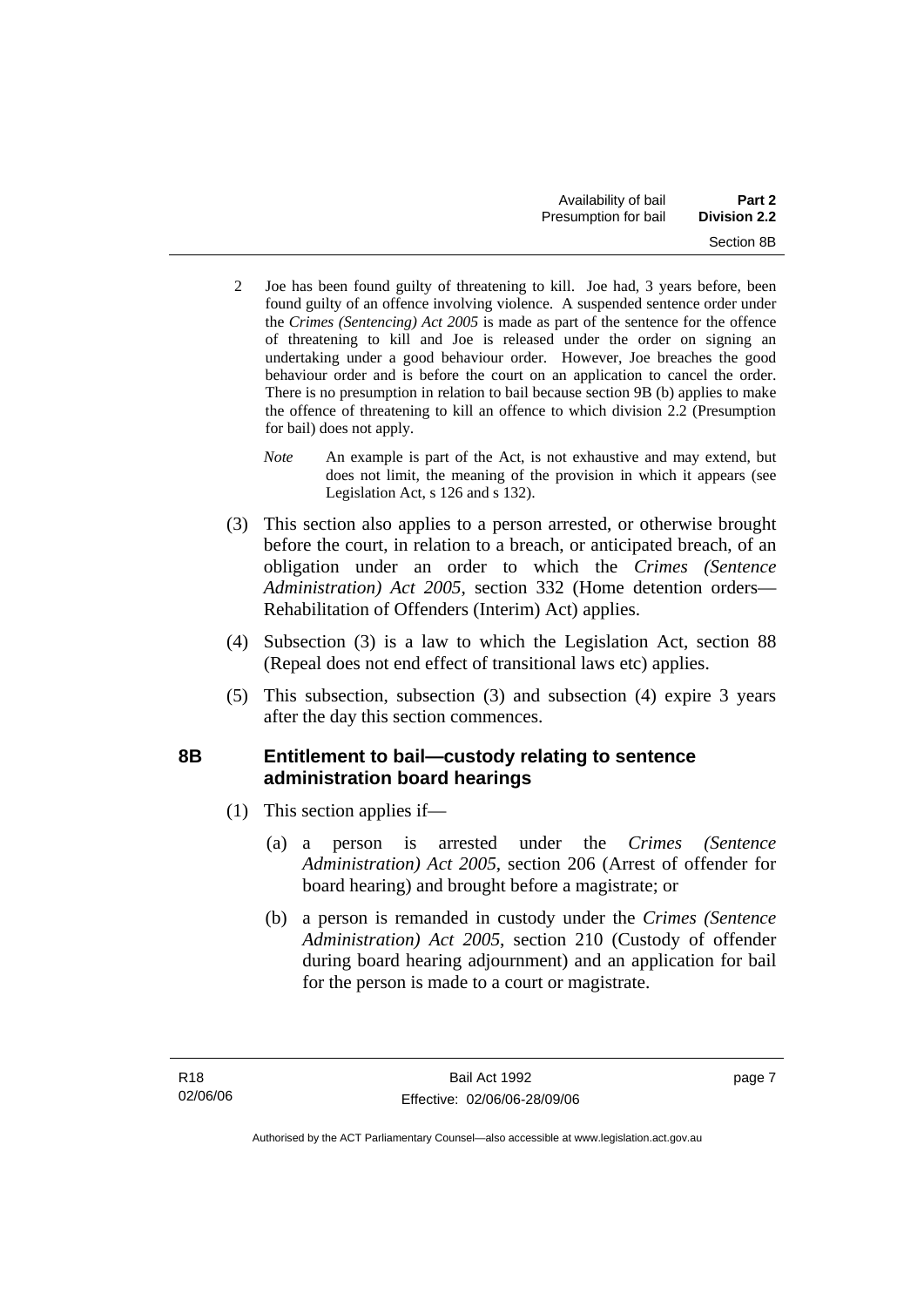| Part 2              | Availability of bail |
|---------------------|----------------------|
| <b>Division 2.2</b> | Presumption for bail |
| Section 9           |                      |

 (2) The person has the same entitlement to bail as the person had for the offence to which the board hearing relates.

### **9 Limitations on entitlement to bail**

- (1) A person charged with an offence mentioned in section 8 (1) (a) or (b) is not entitled to be granted bail if—
	- (a) the person has previously failed to comply with an undertaking to appear, or a bail condition imposed, in relation to the same or a similar offence; or
	- (b) in the opinion of the court or authorised officer, the person is incapacitated by intoxication, injury or use of drugs or is otherwise in danger of physical injury or in need of physical protection.
- (2) A person arrested for a breach of the peace or apprehended breach of the peace is not entitled to be granted bail if the person has previously, without reasonable excuse, failed to comply with an undertaking to appear, or a bail condition imposed, in relation to a breach of the peace or apprehended breach of the peace.

### **9A Entitlement to bail—offences other than minor offences**

- (1) This section applies to—
	- (a) a person in relation to an offence other than an offence mentioned in section 8 (1) (a) or (b) (Entitlement to bail certain minor offences etc); and
	- (b) a person who is not entitled to bail under section 8 (2) because of section 9 (1) or (2).
- (2) The person is entitled to be granted bail unless the court or authorised officer is satisfied that refusal is justified after considering—
	- (a) for an adult—the matters mentioned in section 22 (Criteria for granting bail to adults); or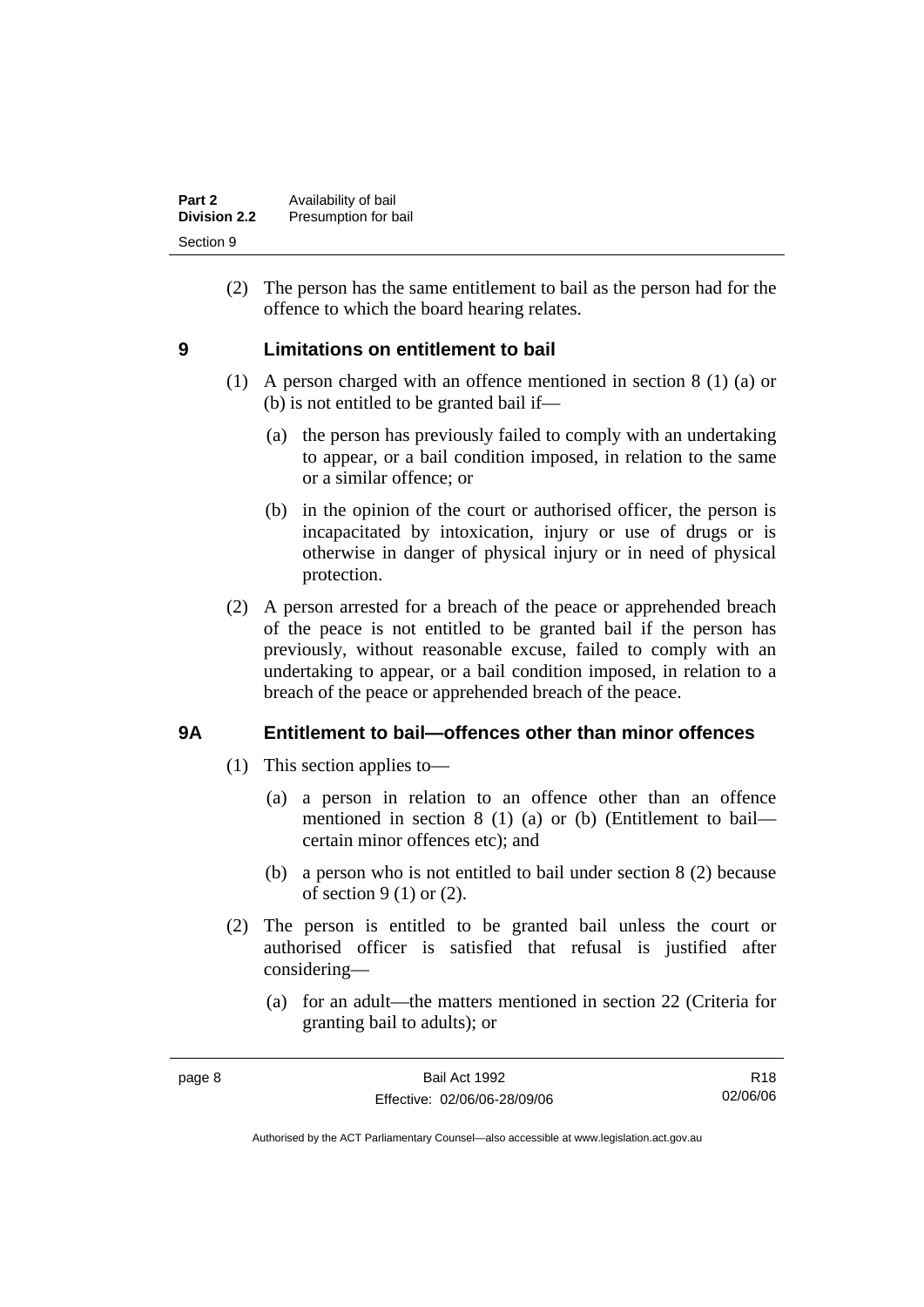(b) for a child—the matters mentioned in section 23 (Criteria for granting bail to children).

## **Division 2.3 No presumption for bail**

### **9B Div 2.2 not to apply to certain offences**

Division 2.2 (Presumption for bail) does not apply to the grant of bail—

- (a) to a person accused of an offence mentioned in schedule 1 (Offences to which presumption for bail does not apply); or
- (b) to a person accused of any of the following offences, if the person has in the previous 10 years been found guilty of an offence involving violence or the threat of violence:
	- (i) an offence against the *Crimes Act 1900*, section 30 (Threat to kill);
	- (ii) an offence against the *Crimes Act 1900*, section 31 (Threat to inflict grievous bodily harm);
	- (iii) an offence against the *Crimes Act 1900*, section 35 (Stalking);
	- (iv) an offence against the *Domestic Violence and Protection Orders Act 2001*, section 34 (Offence for contravention of protection order); or
- (c) to a person accused of an offence against the *Criminal Code Act 1995* (Cwlth), section 80.1 (Treason); or
- (d) to a person convicted of an indictable offence but not sentenced.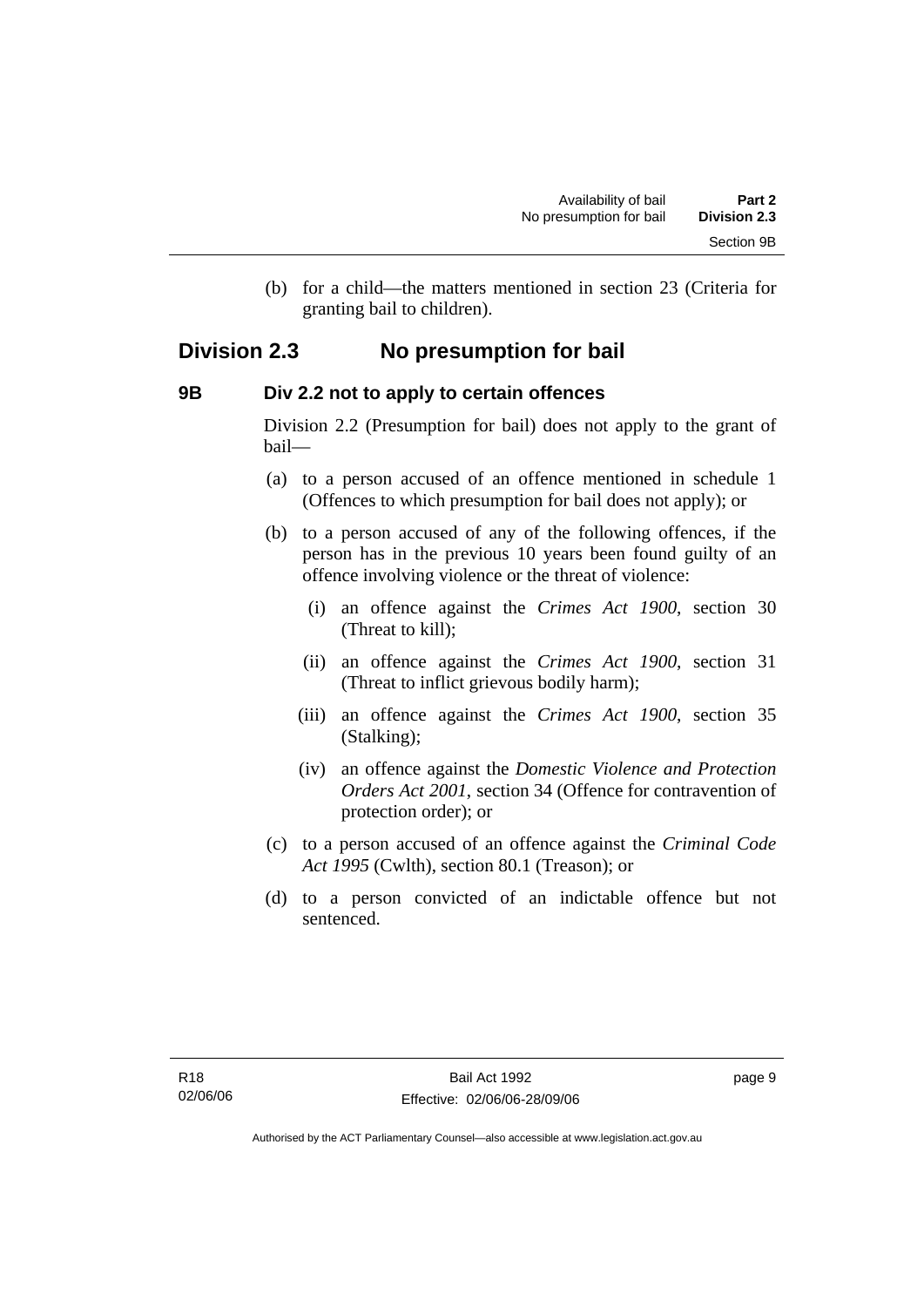**Part 2 Availability of bail Division 2.4** Presumption against bail Section 9C

## **Division 2.4 Presumption against bail**

### **9C Bail for murder and certain serious drug offences**

- (1) This section applies to a person accused of—
	- (a) murder; or
	- (b) an offence against any of the following provisions of the Criminal Code, chapter 6 (Serious drug offences):
		- (i) section 603 (1) (which is about trafficking in a large commercial quantity of a controlled drug);
		- (ii) section 607 (1) (which is about manufacturing a large commercial quantity of a controlled drug for selling);
		- (iii) section  $616(1)$  (which is about cultivating a large commercial quantity of a controlled plant for selling);
		- (iv) section 619 (1) (which is about selling a large commercial quantity of a controlled plant);
		- (v) section 622 (1) (which is about supplying etc a commercial quantity of a controlled drug to a child for selling);
		- (vi) section 624 (1) (which is about procuring a child to traffic in a commercial quantity of a controlled drug).
	- *Note* A reference to an offence against a territory law includes a reference to a related ancillary offence, eg attempt (see Legislation Act, s 189).
- (2) A court or authorised officer must not grant bail to the person unless satisfied that special or exceptional circumstances exist favouring the grant of bail.
- (3) However, even if special or exceptional circumstances are established, the court or officer must refuse bail if satisfied that refusal is justified after considering—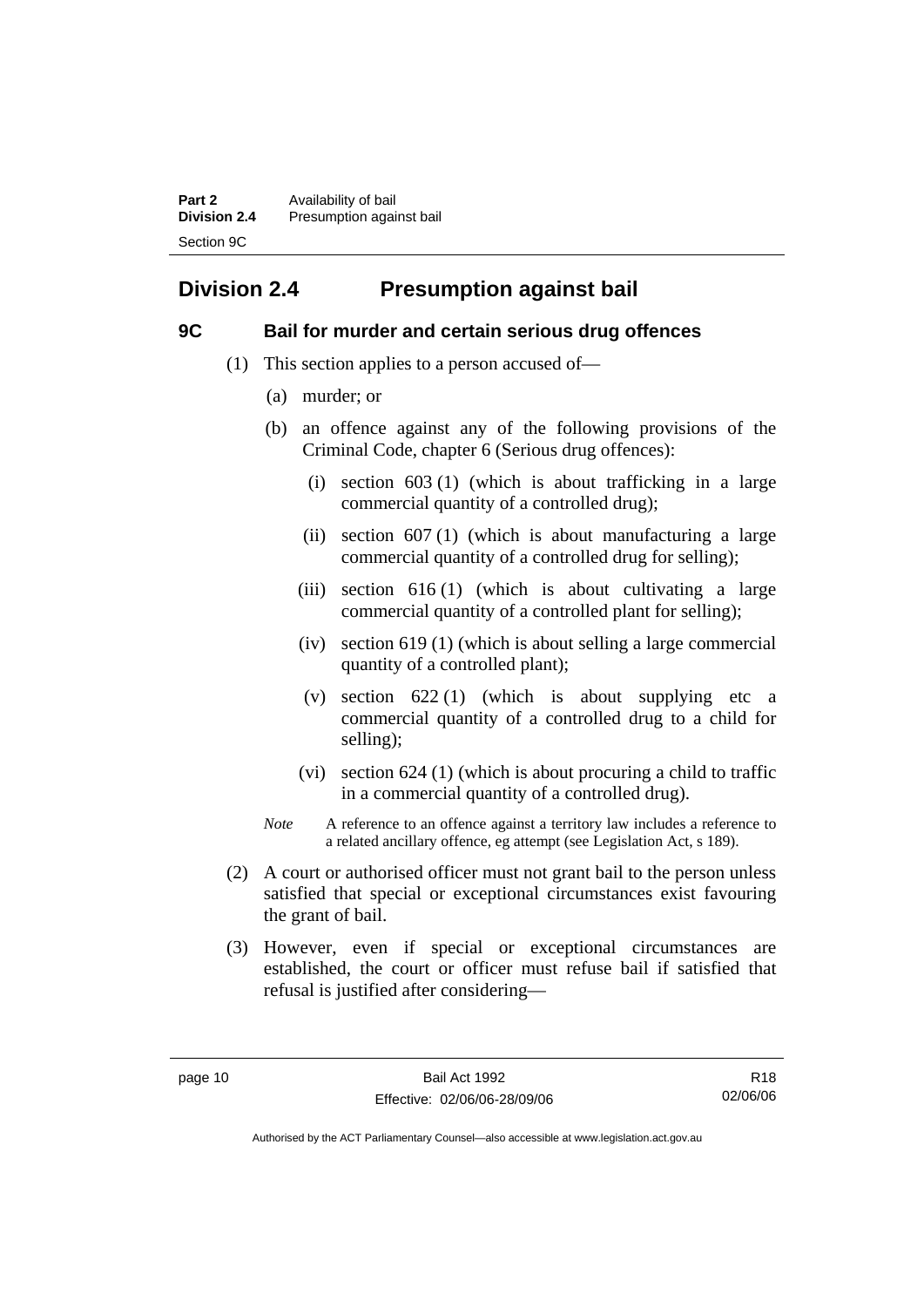- (a) for an adult—the matters mentioned in section 22 (Criteria for granting bail to adults); or
- (b) for a child—the matters mentioned in section 23 (Criteria for granting bail to children).

### **9D Bail for serious offence committed while charge for another pending or outstanding**

- (1) This section applies if—
	- (a) a person is accused of a serious offence; and
	- (b) the person is alleged to have committed the offence while a charge against the person for another serious offence is pending or outstanding.

#### **Example**

Claude is served with a summons to attend the Magistrates Court to answer a charge that he has committed the offence of taking a motor vehicle without consent (punishable by 5 years imprisonment under the Criminal Code, section 318 (1), and so a serious offence for this section). Before the court date, Claude is arrested and charged with having committed an aggravated robbery the day after being served with the summons (punishable by 25 years imprisonment under the Criminal Code, section 310, and so also a serious offence for this section). At the time of the alleged aggravated robbery, the charge of taking a motor vehicle without consent was still pending. This section will apply to any decision about the grant of bail to Claude in relation to the aggravated robbery charge.

- *Note* An example is part of the Act, is not exhaustive and may extend, but does not limit, the meaning of the provision in which it appears (see Legislation Act, s 126 and s 132).
- (2) A court or an authorised officer must not grant bail to the accused person unless satisfied that special or exceptional circumstances exist favouring the grant of bail.
- (3) However, even if special or exceptional circumstances are established, the court or officer must refuse bail if satisfied that refusal is justified after considering—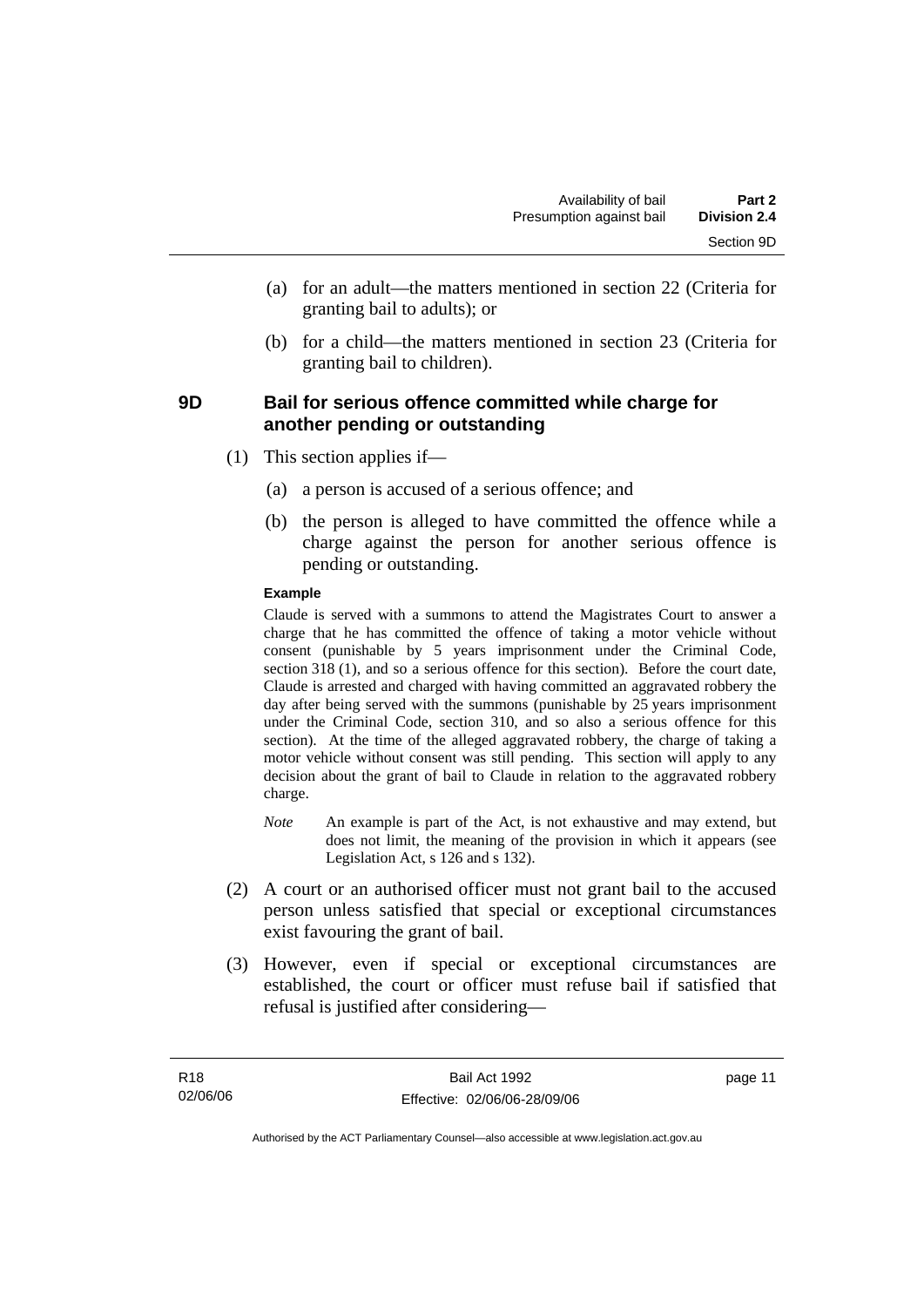- (a) for an adult—the matters mentioned in section 22 (Criteria for granting bail to adults); or
- (b) for a child—the matters mentioned in section 23 (Criteria for granting bail to children).
- (4) Also, if the serious offence mentioned in subsection (1) (a) or (b) is a domestic violence offence, an authorised person must not grant bail to the accused person if satisfied that refusal of bail is required under section 9F (Domestic violence offence—bail by authorised officer).
- (5) This section does not affect the application of section 9F (4) and (5) to the accused person if—
	- (a) the serious offence mentioned in subsection (1) (a) or (b) is a domestic violence offence; and
	- (b) an authorised person grants bail to the accused person.
- (6) In this section:

*outstanding*—a charge against a person for an offence is *outstanding*—

- (a) until the charge is finally dealt with in any of the following ways:
	- (i) the charge is withdrawn;
	- (ii) the charge is dismissed by a court;
	- (iii) the person is discharged by the Magistrates Court following a committal hearing;
	- (iv) the person is acquitted or found guilty by a court of the offence; and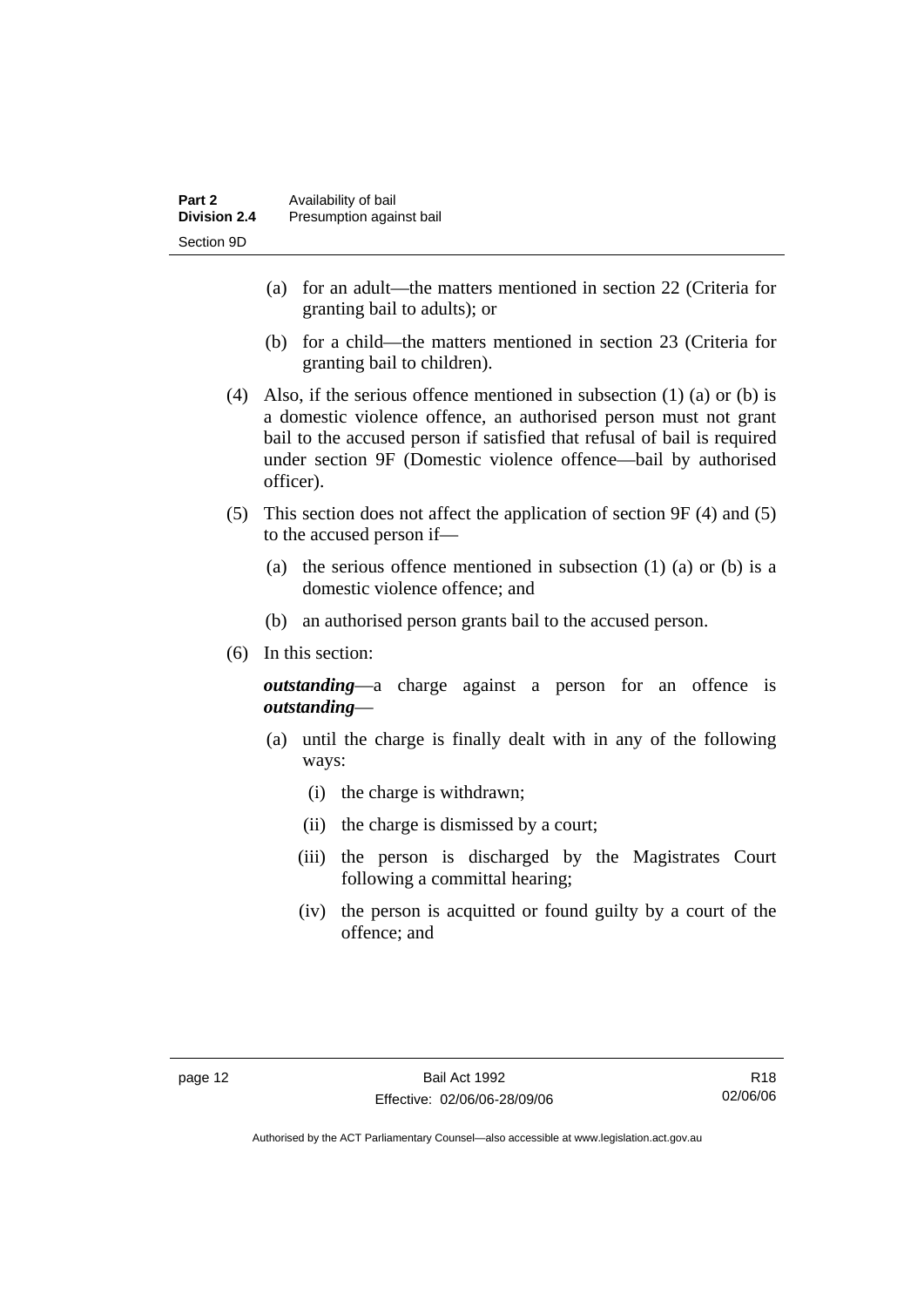- (b) if the person is acquitted or found guilty by a court of the offence charged, but a new trial on the charge (or a charge based on the same facts) is later ordered on appeal—from the date the new trial is ordered until the earliest of the following happens—
	- (i) the charge (or a charge based on the same facts) is finally dealt with as mentioned in paragraph (a) (i), (ii) or (iv);
	- (ii) the order for the new trial is reversed on a further appeal.

*Note Found guilty*, of an offence, includes—

- having an order made for the offence under the *Crimes (Sentencing) Act 2005*, s 17 (Non-conviction orders—general)
- having the offence taken into account under the *Crimes (Sentencing) Act 2005*, s 57 (Outstanding additional offences taken into account in sentencing)
- having an order made for the offence under the *Children and Young People Act 1999*, s 98 (Disposition without proceeding to conviction)

(see Legislation Act, dict, pt 1).

*pending*—a charge against a person for an serious offence is *pending* if the person has not yet been charged with the offence, but the person has—

- (a) been arrested for the offence (unless the person is later released without being charged with a serious offence); or
- (b) been served with a summons to appear before a court to answer a charge for the offence; or
- (c) at the invitation of a police officer, signed an agreement to attend court to answer a charge for the offence.

*serious offence* means an offence punishable by imprisonment for 5 years or longer.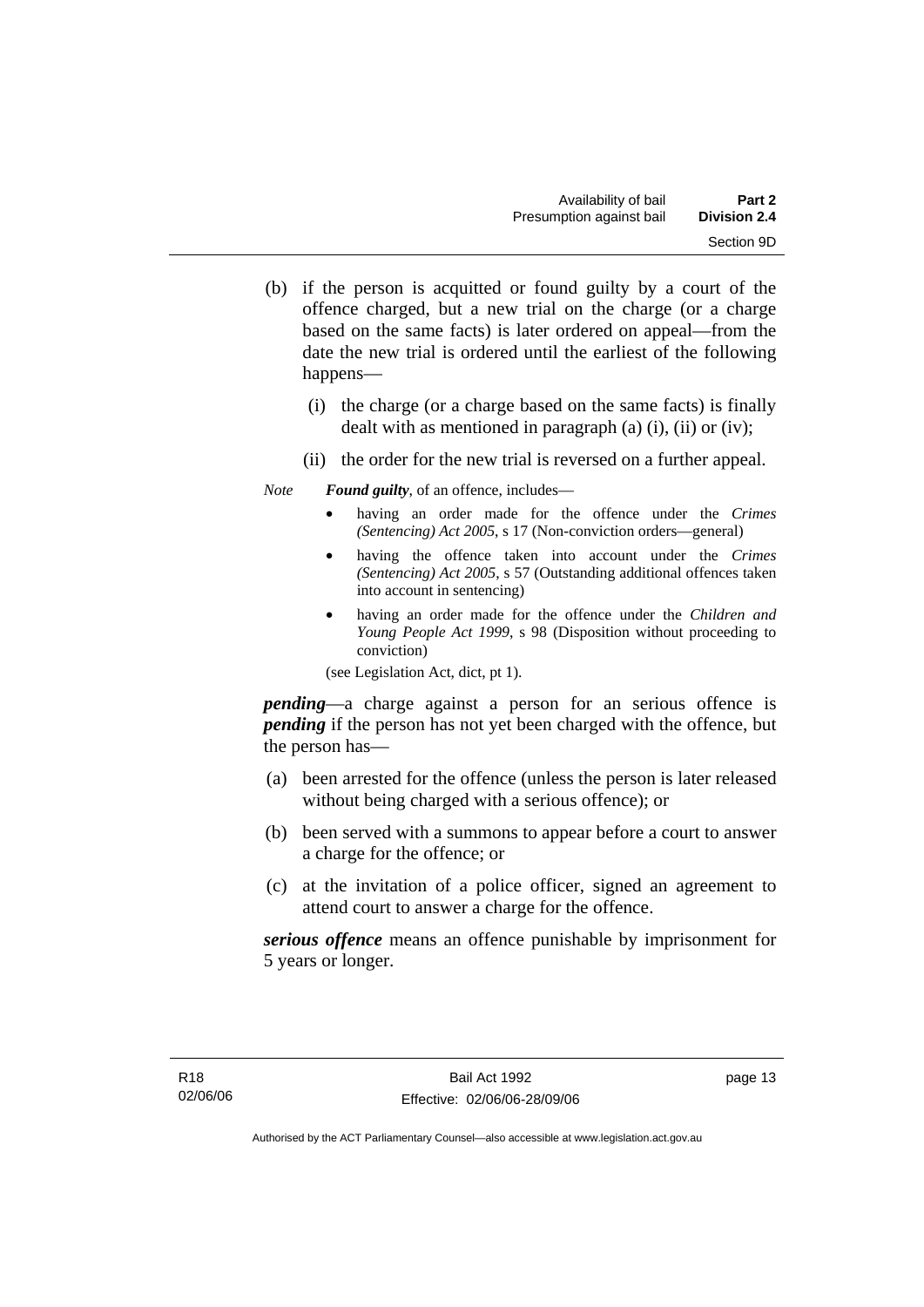### **9E Bail for person sentenced to imprisonment**

- (1) This section applies if—
	- (a) a person has been convicted of an offence by a court and sentenced to a period of imprisonment for the offence; and
	- (b) an appeal is pending in relation to the conviction or sentence.
- (2) A court must not grant bail to the person unless satisfied that special or exceptional circumstances exist favouring the grant of bail.
- (3) In this section:

*appeal* includes an appeal against a decision on appeal.

### **9F Domestic violence offence—bail by authorised officer**

- (1) This section applies to a person accused of a domestic violence offence.
- (2) An authorised officer must not grant bail to the person unless satisfied that the person poses no danger to a protected person while released on bail.
- (3) However, even if the authorised officer is satisfied under subsection (2), the officer must refuse bail if satisfied that the refusal is justified after considering—
	- (a) for an adult—the matters mentioned in section 22 (Criteria for granting bail to adults); or
	- (b) for a child—the matters mentioned in section 23 (Criteria for granting bail to children).
- (4) Also, the person must not be released on bail under this section unless the person gives an undertaking to appear within 48 hours of being released.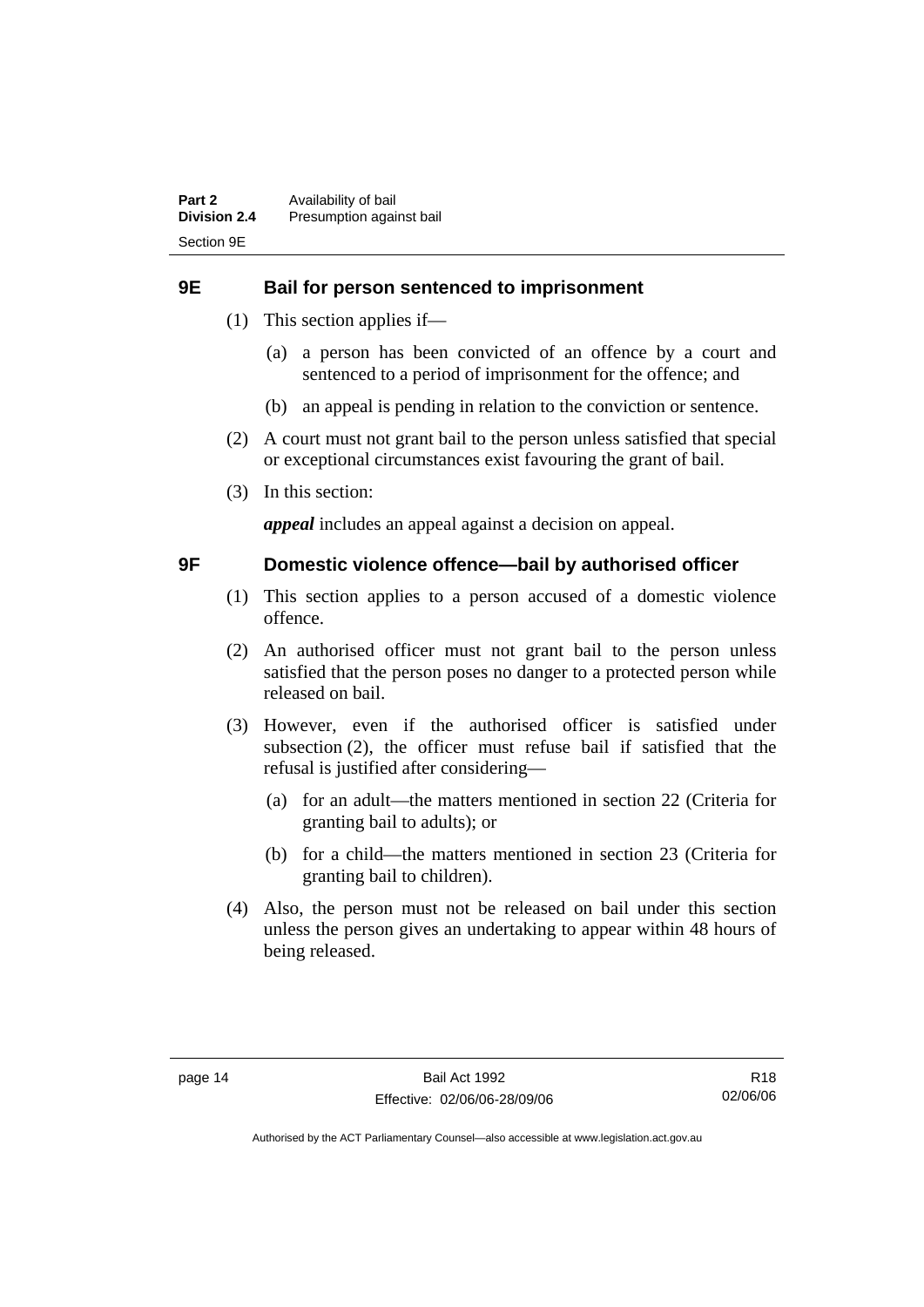- (5) If the authorised officer grants bail to the person under this section, the officer must, in the record made under section 27 (Recording of certain bail decisions), state why the officer is satisfied that the person poses no danger to any protected person.
- (6) In this section:

*protected person*, in relation to a person accused of a domestic violence offence—

- (a) means a person against whom the alleged conduct making up the offence was directed; and
- (b) includes any other relevant person in relation to the accused person.

*relevant person*—see the *Domestic Violence and Protection Orders Act 2001*, dictionary.

- *Note* The *Domestic Violence and Protection Orders Act 2001*, dict defines a *relevant person* in relation to the accused person as any of the following people:
	- a domestic partner of the accused person (*domestic partner* is defined in the Legislation Act, s 169 (1))
	- a relative of the accused person (*relative* is defined in the *Domestic Violence and Protection Orders Act 2001*, s 10A)
	- a child of a domestic partner of the accused person
	- a parent of a child of the accused person.

## **9G Special or exceptional circumstances**

- (1) This section applies if a court or authorised officer is required under this part to be satisfied of the existence of special or exceptional circumstances favouring the grant of bail to a person.
- (2) A circumstance that would be an applicable bail criteria for the person is not a special or exceptional circumstance only because it is an applicable bail criteria.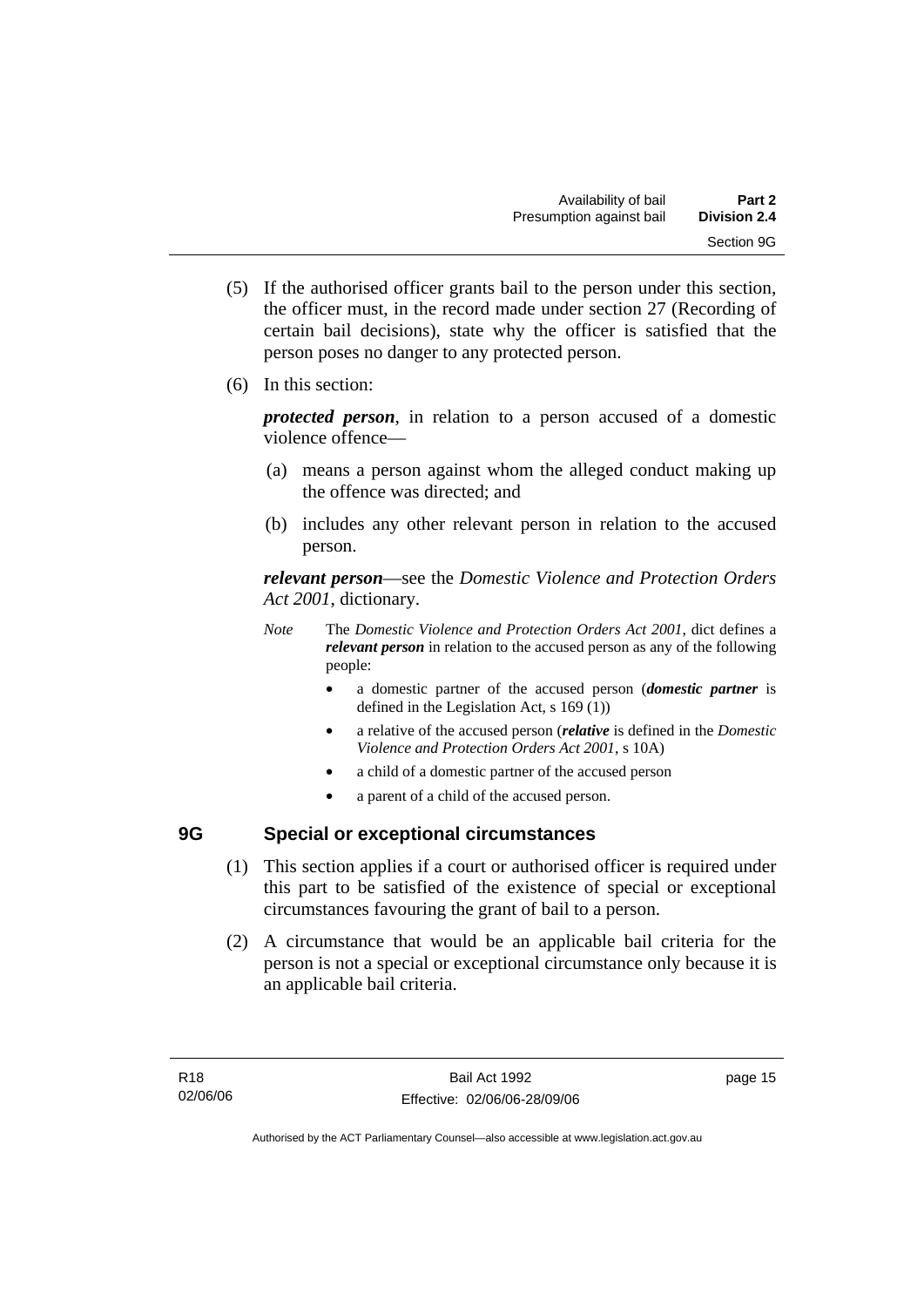| Part 2              | Availability of bail     |
|---------------------|--------------------------|
| <b>Division 2.4</b> | Presumption against bail |
| Section 9G          |                          |

 (3) Also, the court or authorised officer must consider the applicable bail criteria for the person only after the court or authorised officer is satisfied of the existence of the special or exceptional circumstances.

#### **Examples for s (3)**

- 1 Damien is before the court charged with having committed an aggravated robbery. He has earlier been charged with having committed aggravated robbery. Section 9D applies and there is a presumption against bail unless there are special or exceptional circumstances. Damien argues that there are special circumstances as he needs to support his child, he may lose his job and he may lose an opportunity to take up public housing. The court considers that the circumstances are not special or exceptional. Bail is not granted and the criteria in section 22 are not considered.
- 2 Jason is facing similar charges. Jason has had a car accident before his arrest for the second offence. His kidneys are damaged requiring dialysis every 3 days. Jason argues that his need for regular treatment and his reduced mobility mean that he is highly unlikely to abscond. The court considers these circumstances are special or exceptional. The court then considers the criteria in section 22 in deciding whether to grant bail.
- *Note* An example is part of the Act, is not exhaustive and may extend, but does not limit, the meaning of the provision in which it appears (see Legislation Act, s 126 and s 132).

page 16 Bail Act 1992 Effective: 02/06/06-28/09/06

R18 02/06/06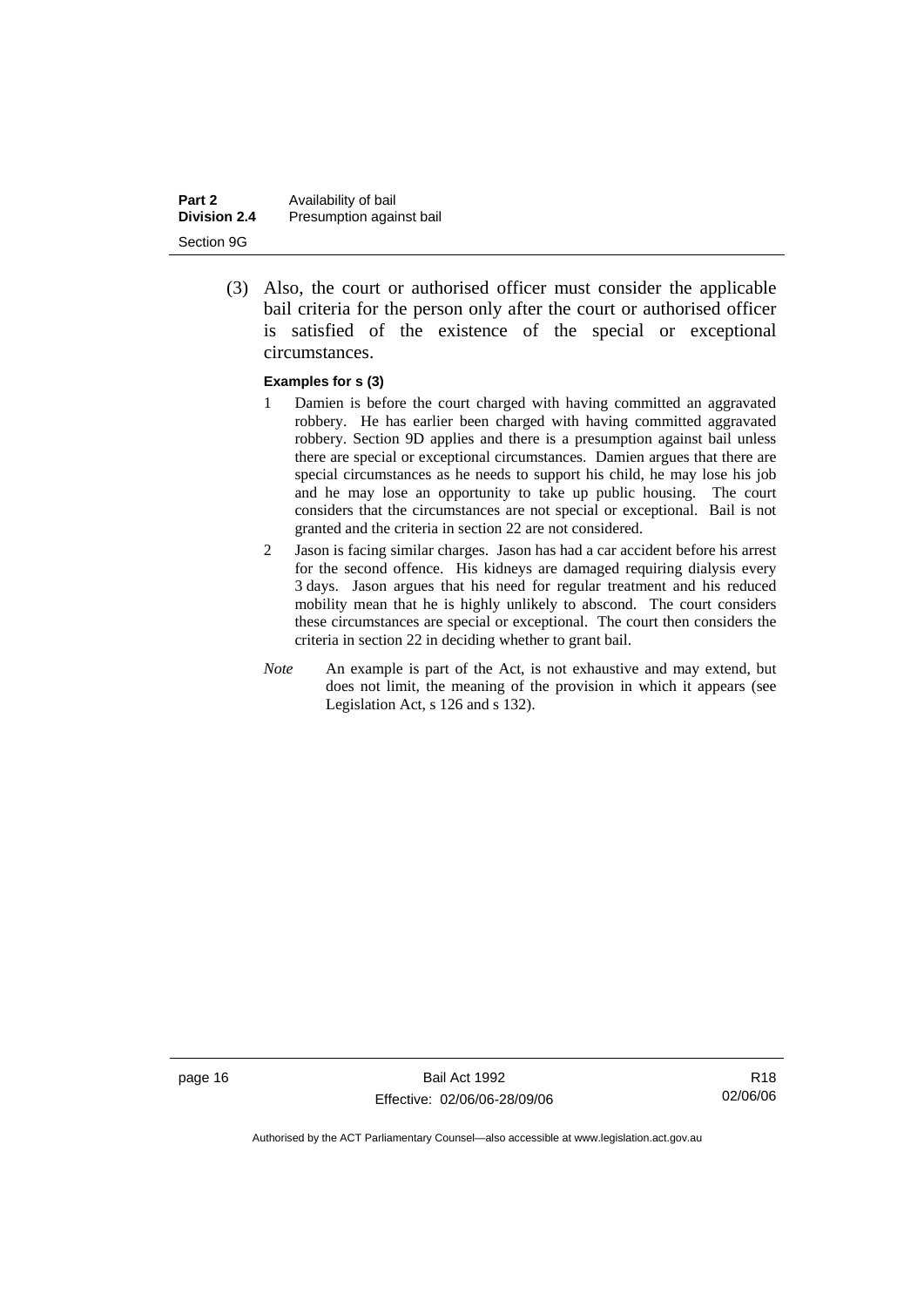## **Part 3 Dispensing with bail**

### **10 Dispensing with bail**

- (1) A court that may grant bail to an accused person may instead dispense with the requirement for bail.
- (2) In deciding whether to release an accused person from custody without requiring bail, a court may have regard to any information that appears to the court to be relevant and reliable.
- (3) If, during an appearance by an accused person before a court, no specific order or direction is made by the court in relation to bail, the court is taken to have dispensed with the requirement for bail.
- (4) Subsection (2) does not apply if, under section 33 (3), the court is taken to have continued bail.
- (5) A court must not dispense with the requirement for bail for an accused person to whom either of the following sections apply unless satisfied that special or exceptional circumstances exist justifying dispensing with the requirement:
	- (a) section 9D (Bail for serious offence committed while charge for another pending or outstanding);
	- (b) section 9E (Bail for person sentenced to imprisonment).

### **11 Effect of dispensing with bail**

 (1) While the requirement for bail is dispensed with under this Act in relation to a person accused of an offence, the person is entitled to be and to remain at liberty in relation to the offence until the person is required to appear before a court in relation to the offence.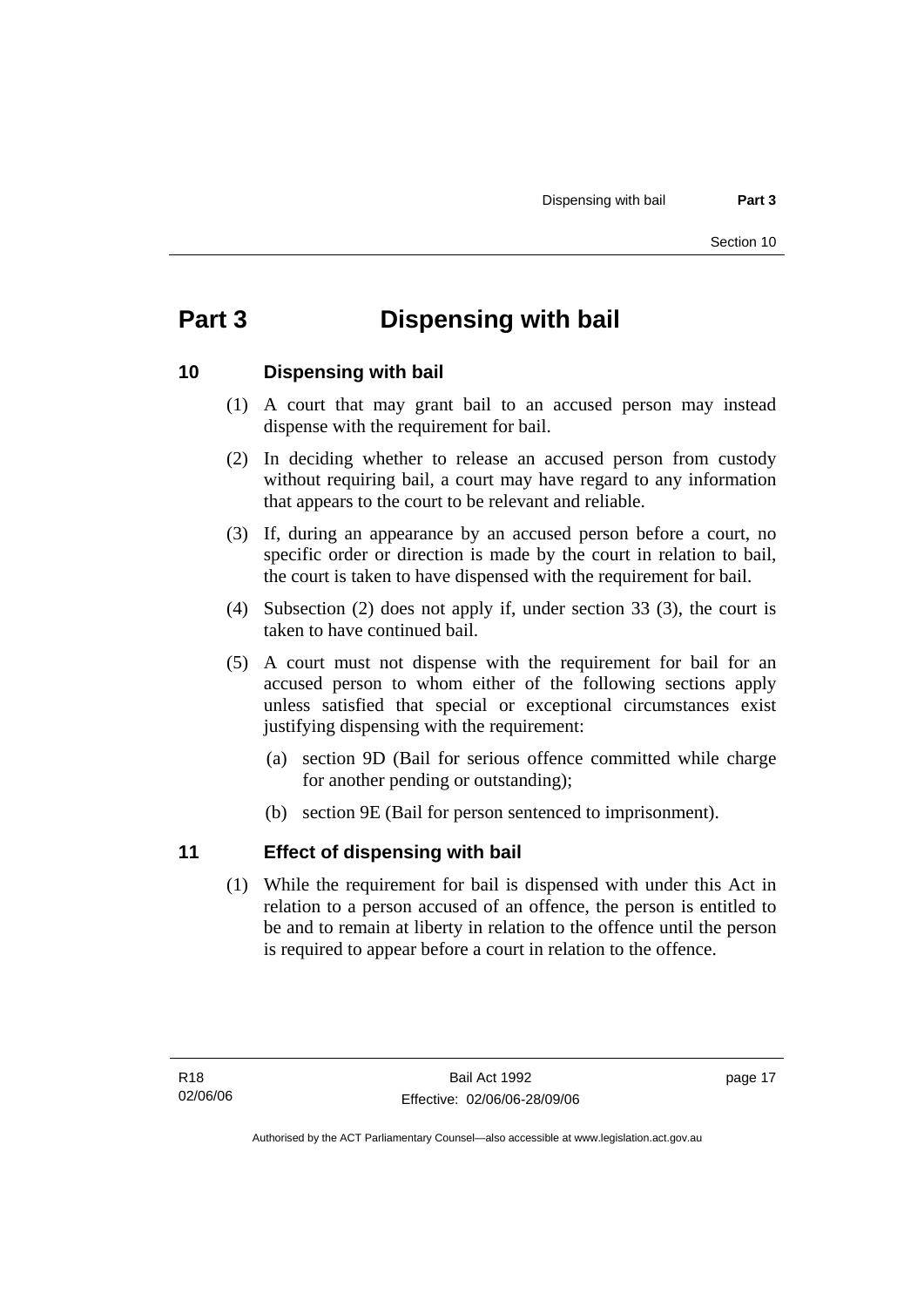#### **Part 3** Dispensing with bail

Section 12

 (2) Subsection (1) does not apply to an accused person while the person is in custody for another offence or reason in relation to which the person is not entitled to be at liberty, whether under this Act or otherwise.

## **12 Decision to dispense with bail**

For part 6, if a court dispenses with the requirement for bail, the court is taken to have made a decision in relation to bail.

page 18 Bail Act 1992 Effective: 02/06/06-28/09/06

R18 02/06/06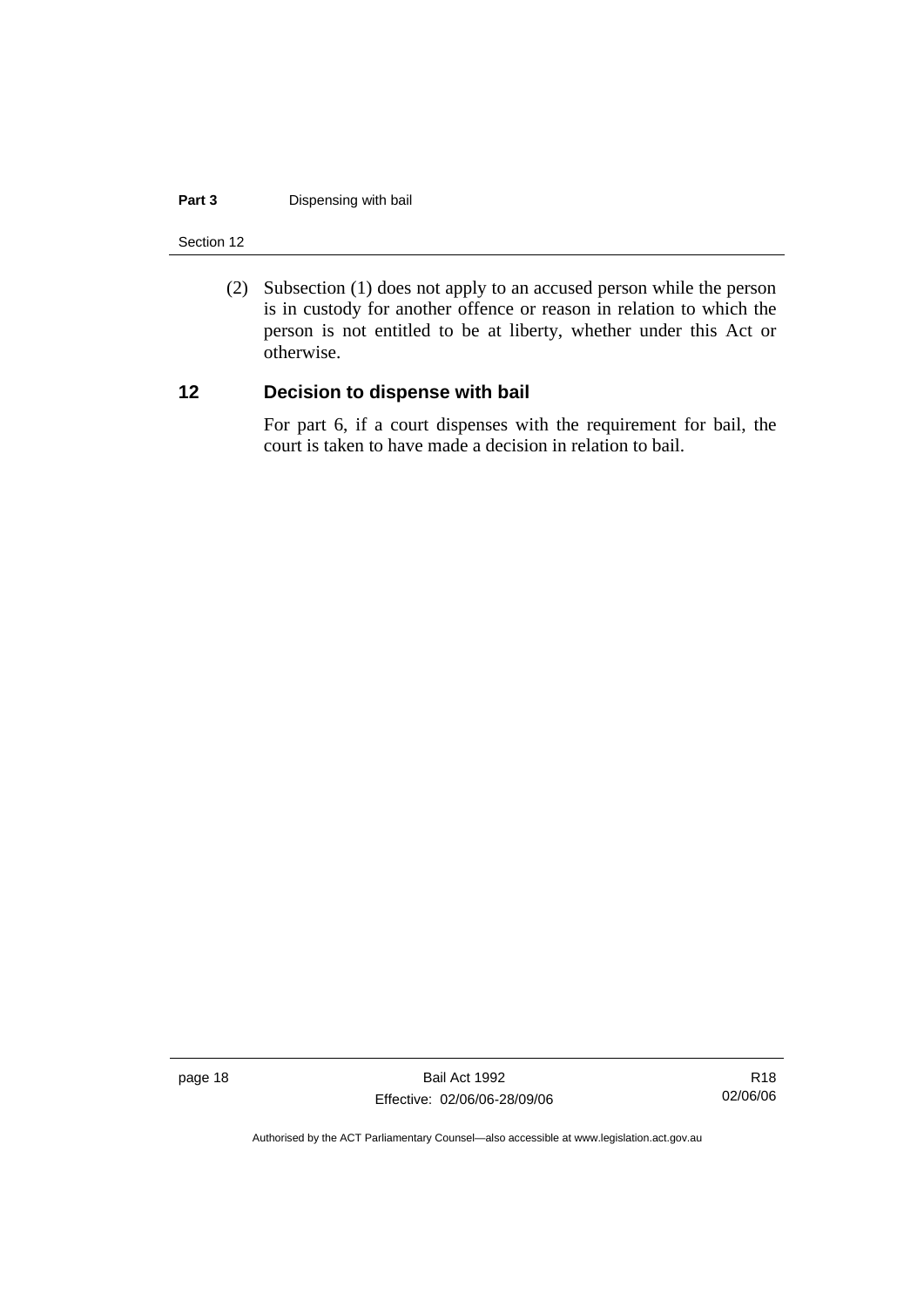## **Part 4 Grant of bail**

## **13 Deciding bail after charge laid**

- $(1)$  If—
	- (a) a person who has been taken into custody by a police officer is charged with an offence but is not to be brought before a court forthwith after being so charged; or
	- (b) it is not practicable to bring before a court forthwith a person arrested under a warrant (being a warrant which does not expressly preclude the granting of bail) issued under the *Magistrates Court Act 1930*, section 42 (2) (Issue of warrant and summons) in relation to an offence punishable by a fine or by imprisonment for a period not exceeding 2 years;

the police officer who charges or arrests the person—

- (c) shall inform the person, or cause the person to be informed, that the person may—
	- (i) apply for bail; and
	- (ii) communicate with a lawyer of his or her choice in relation to the making of an application for bail; and
	- (iii) if the person cannot speak or understand the English language—have recourse to the services of a competent interpreter; and
	- (iv) communicate with any other person of his or her choice, being a person who may reasonably be expected to assist him or her in relation to the provision of bail; and

page 19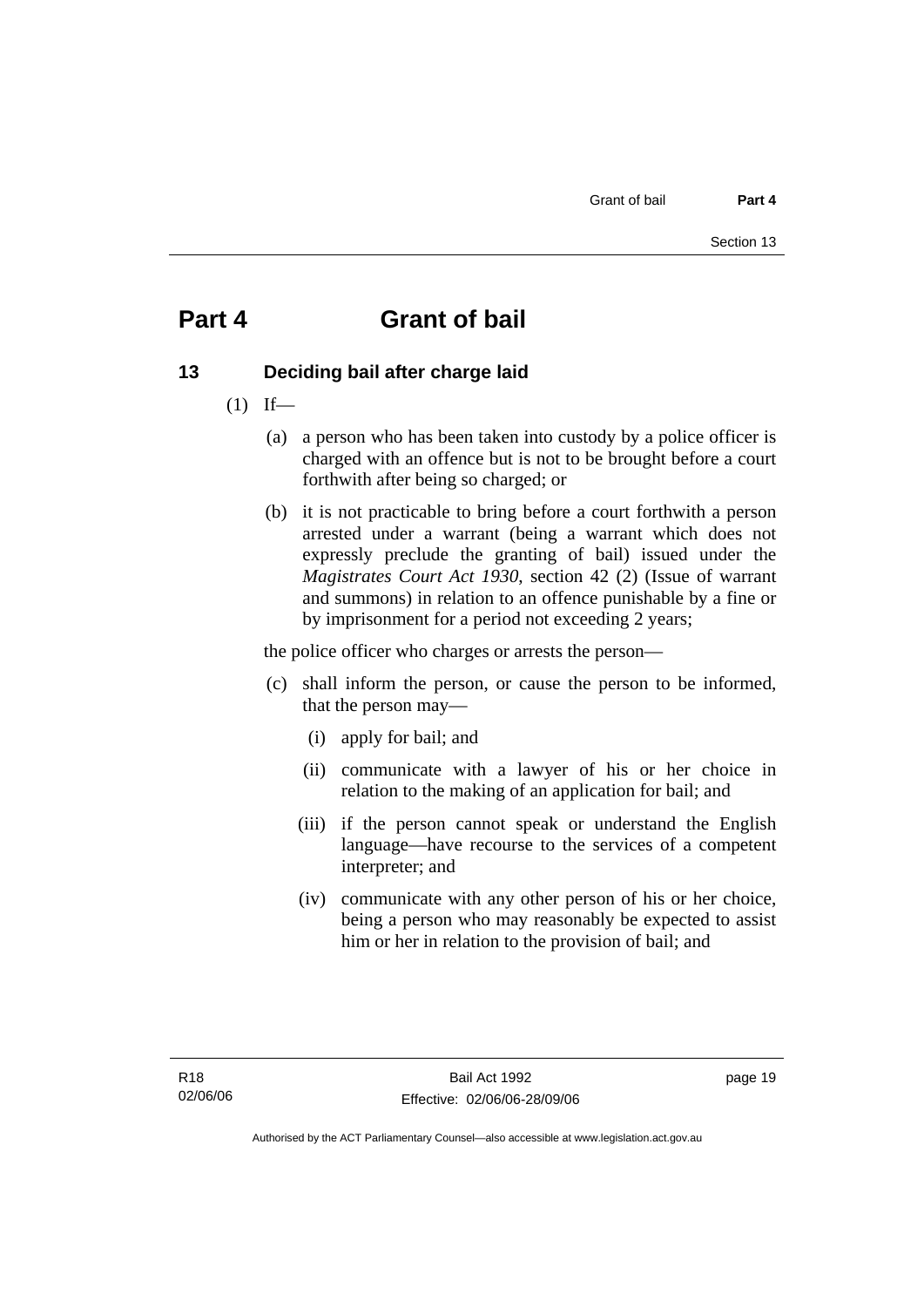#### **Part 4** Grant of bail

and, if the person asks for facilities to do so, shall provide the person with reasonable facilities to enable the person to communicate with a lawyer, such an interpreter or such other person; and

- (d) shall inform the person, or cause the person to be informed of—
	- (i) the applicable bail criteria; and
	- (ii) the conditions subject to which the person may be released on bail; and
- (e) if the person applies for bail—
	- (i) if the police officer is authorised to grant bail to the person—shall consider whether the person should be granted bail; or
	- (ii) in any other case—shall bring the person before an authorised officer.
- (2) If a person is brought before an authorised officer under subsection (1) (e) (ii), the authorised officer shall consider whether the person should be granted bail.
- (3) If, before subsection (1) has been fully complied with in relation to an accused person, an authorised officer is satisfied that it is appropriate to release the person on bail subject only to the person giving an undertaking to appear, the authorised officer may so release the person.
- (4) A police officer who charges or arrests a person may refrain from complying with subsection  $(1)$   $(c)$   $(ii)$ ,  $(iii)$  or  $(iv)$  if the police officer believes on reasonable grounds that it is necessary to do so to prevent—
	- (a) the escape of an accomplice of the accused person; or
	- (b) the loss, destruction or falsification of evidence relating to the offence.

R18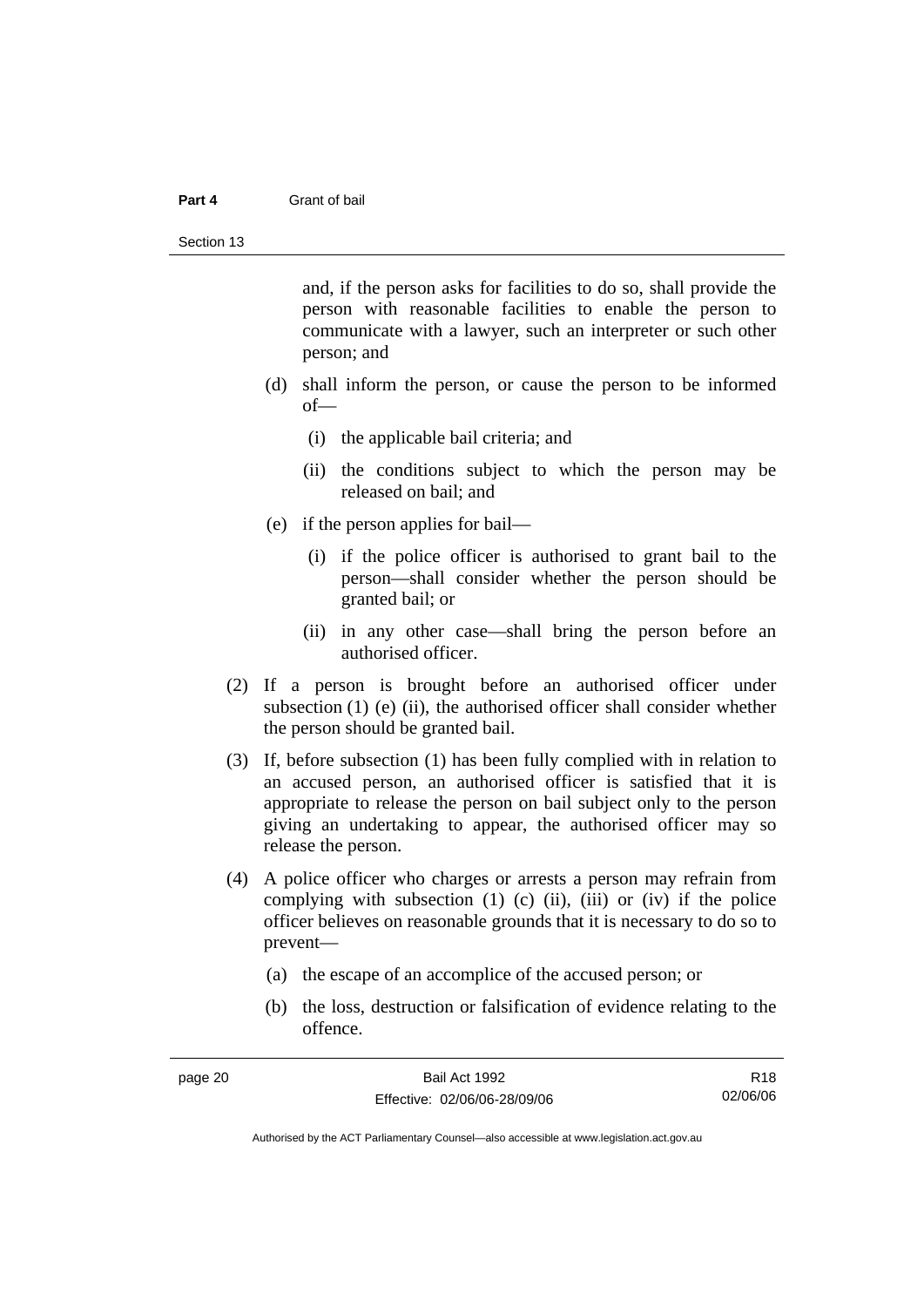(5) If a police officer who charges or arrests a person refrains from complying with subsection  $(1)$   $(c)$   $(ii)$ ,  $(iii)$  or  $(iv)$  for a reason specified in subsection (4), the police officer shall record, or cause to be recorded, his or her reasons for not so complying.

### **14 Grant of bail by authorised officers**

- (1) Subject to subsection (2), an authorised officer may grant bail in accordance with this Act to an accused person who is present at a police station.
- (2) An authorised officer must not grant bail to a person accused of an offence if—
	- (a) a decision about bail in relation to the offence has been made by a court; or
	- (b) the offence is a domestic violence offence of murder.
	- *Note* A reference to an offence against a territory law includes a reference to a related ancillary offence, eg attempt (see Legislation Act, s 189).

## **15 Deciding of questions of bail by authorised officers**

- (1) An authorised officer who is required to consider whether to grant bail to an accused person shall as soon as reasonably practicable—
	- (a) give—
		- (i) the accused person or a lawyer representing the accused person; and
		- (ii) any police officer involved in the investigation of the offence with which the accused person is charged;

an opportunity to make submissions to the authorised officer about the conditions to which any grant of bail to the accused person should be made subject; and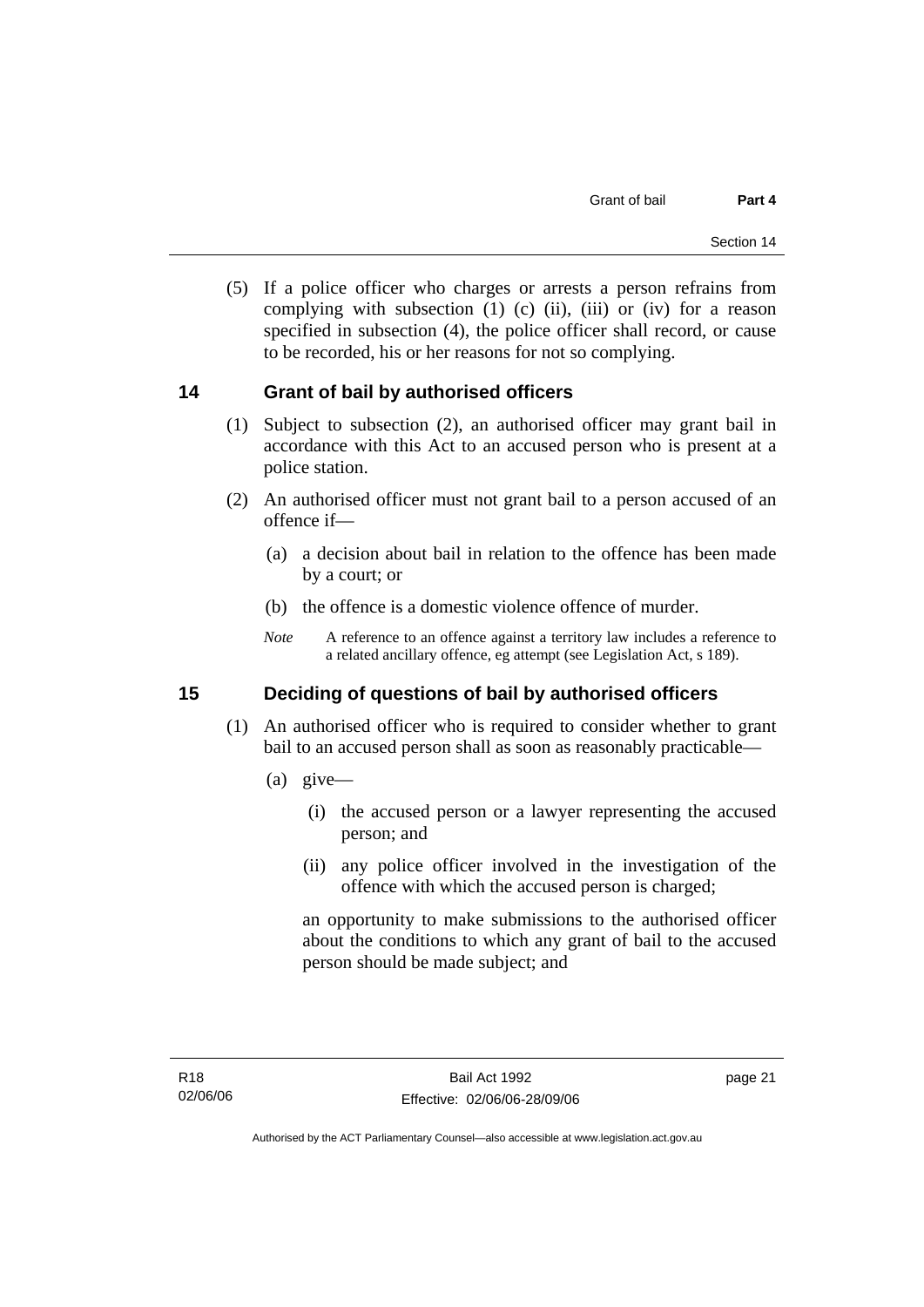#### **Part 4** Grant of bail

#### Section 16

- (b) having regard to those submissions, to the applicable bail criteria and to any other available information that the authorised officer considers relevant and reliable, decide whether the person should be granted bail.
- (2) If the authorised officer is satisfied, having regard to the applicable bail criteria, that—
	- (a) it is appropriate to release the person on the person giving an undertaking to appear; and
	- (b) it is not necessary to impose a bail condition;

the authorised officer shall release the person on the person giving that undertaking.

- (3) If the authorised officer is satisfied, having regard to the applicable bail criteria, that it is not appropriate to grant bail to the accused person without imposing a condition, the authorised officer shall, having regard to—
	- (a) the conditions that may be imposed in granting bail to a person; and
	- (b) the extent to which the imposition of 1 or more bail conditions would be appropriate having regard to the matters mentioned in whichever of section 9F (2), section 22 or section 23 applies to the making of a decision regarding the granting of bail to the accused person;

decide whether to grant bail to the accused person.

#### **16 Notification of decision of authorised officer**

- (1) If an authorised officer decides—
	- (a) to refuse to grant bail to an accused person; or
	- (b) to grant bail to an accused person subject to 1 or more bail conditions;

R18 02/06/06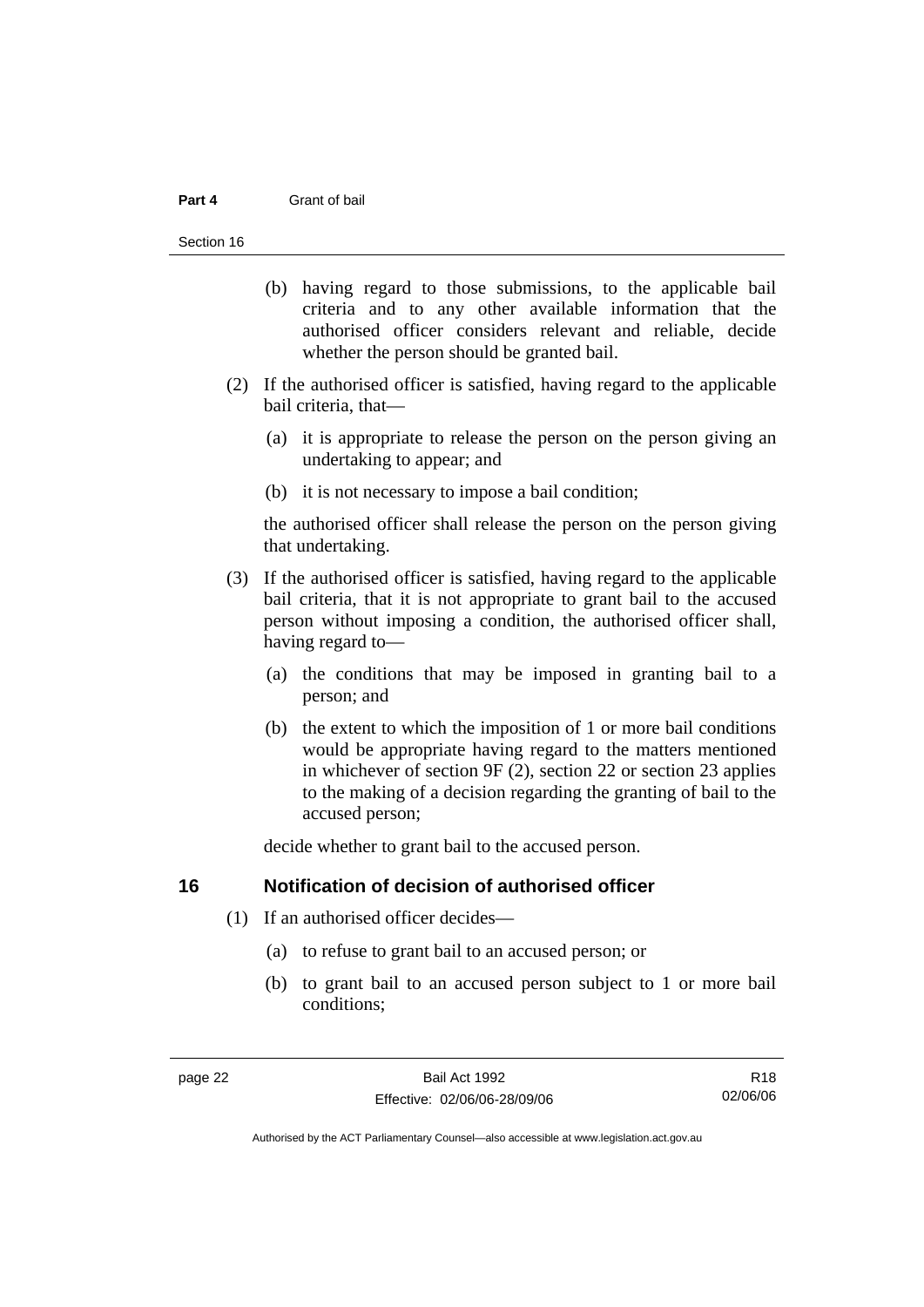the authorised officer shall inform the accused person—

- (c) of his or her decision; and
- (d) the right of the accused person to request a review of the decision under section 38; and
- (e) if bail is refused—that the person is entitled to communicate with a lawyer; and
- (f) if the person would be granted bail subject to 1 or more bail conditions and that bail condition, or those bail conditions, are such that the person is unable or unwilling to comply, or to arrange for compliance, with them—that the person is entitled to communicate with a lawyer.
- (2) An authorised officer shall, on being requested to do so by an accused person in relation to whom the authorised officer has made a decision of the kind referred to in subsection (1) (a) or (b), provide the person with reasonable facilities to communicate with a lawyer.
- (3) An authorised officer who refuses to grant bail to an accused person may refrain from complying with subsection (1) (e) or (f) and subsection (2) if the authorised officer believes on reasonable grounds that it is necessary to do so to prevent—
	- (a) the escape of an accomplice of the accused person; or
	- (b) the loss, destruction or falsification of evidence relating to the offence.
- (4) If an authorised officer refrains from complying with subsection (1) (e) or (f) and subsection (2) for a reason mentioned in subsection (3), the authorised officer shall record, or cause to be recorded, his or her reasons for not complying.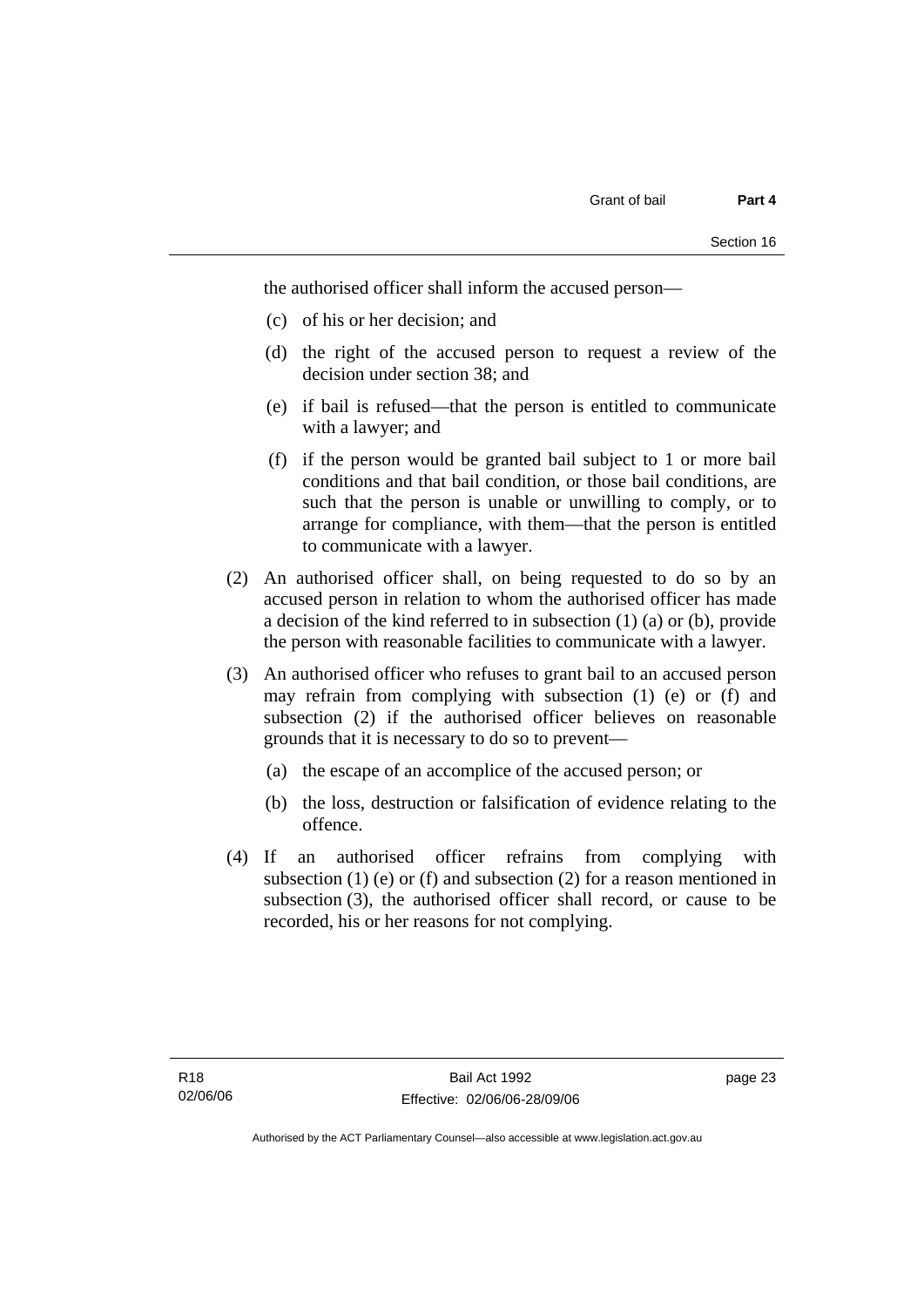#### **Part 4** Grant of bail

#### Section 17

- (5) If an authorised officer decides to grant bail to an accused person in relation to a domestic violence offence, the officer must take reasonable steps to tell each protected person, as soon as practicable, about the decision and, if the accused person is granted bail subject to a bail condition, about the condition.
- (6) If an authorised officer decides not to grant bail to an accused person in relation to a domestic violence offence, the officer must tell each protected person about the decision.
- (7) In this section:

*protected person*, in relation to a domestic violence offence, means—

- (a) if the conduct making up the offence was directed at a child—a person with parental responsibility for the child; or
- (b) if the conduct making up the offence was directed at someone else—the person at whom the conduct was directed.

### **17 Charged people in custody to be brought before court**

An accused person who—

- (a) has been taken into custody and charged with an offence; and
- (b) is refused bail by an authorised officer or is not released on bail granted by an authorised officer;

shall be brought before a court as soon as practicable after the person has been taken into custody and, in any case, within 48 hours after having been taken into custody.

### **18 Facilities to be provided to accused people**

 (1) If an accused person in police custody is to be brought, for the first time in relation to the offence, before a court more than 4 hours after the person came into custody—

R18 02/06/06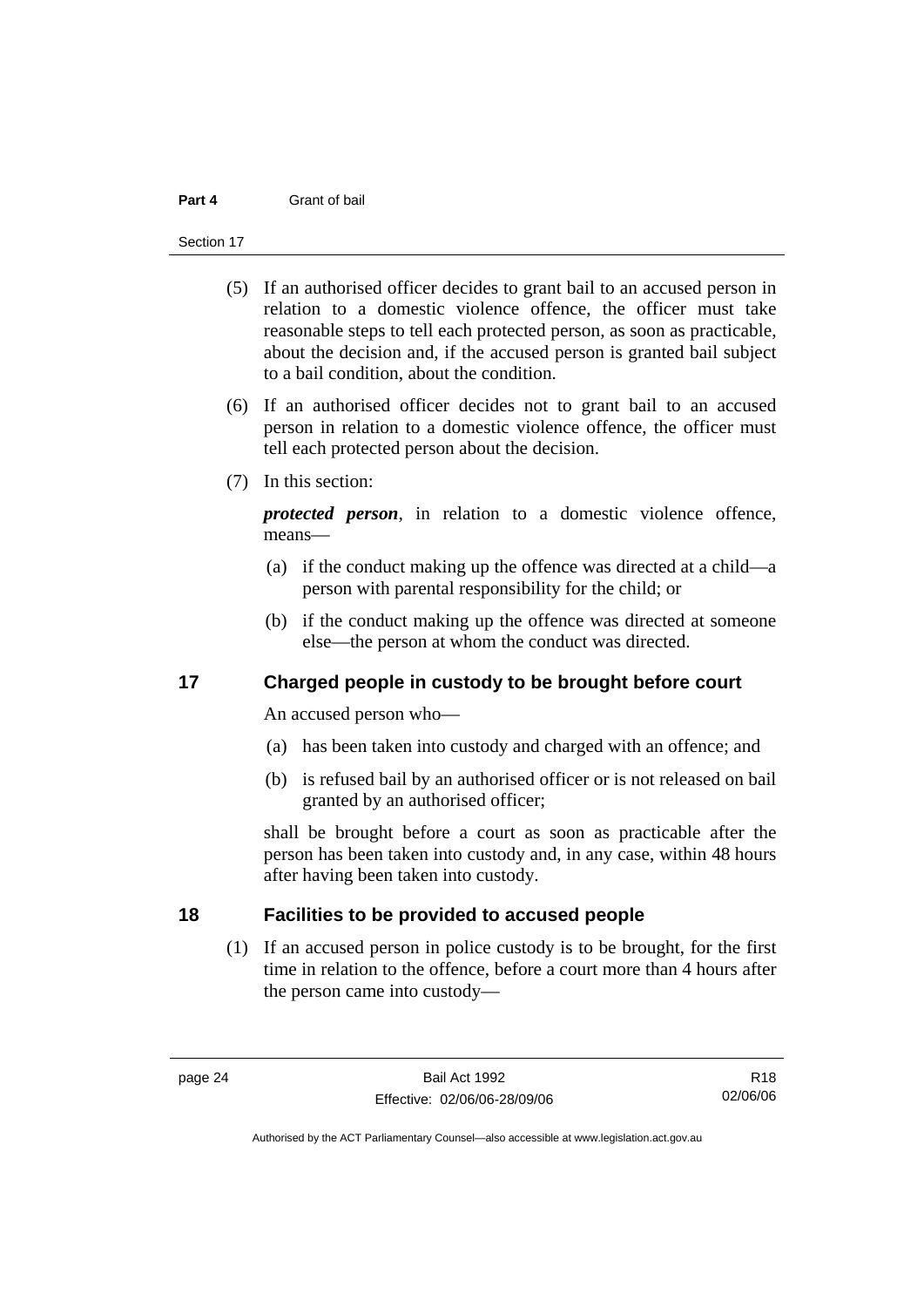- (a) the police officer for the time being in charge of the police station where the person is in custody; or
- (b) if the person is not in custody at a police station—the police officer who has custody of the person;

shall, if it is reasonably practicable to do so, cause the person to be provided with, and allowed to use—

- (c) facilities to enable the accused person to wash, shower or bathe and (if appropriate) to shave; and
- (d) facilities to enable the accused person to change his or her clothing.
- (2) Nothing in subsection (1) requires a police officer, the Territory or the Commonwealth to provide clothing for the accused person unless the clothing is brought to the police station or other place where the accused person is in custody by a member of the accused person's family or some other person.

## **19 General provisions relating to court bail**

- (1) Subject to section 20, a court may—
	- (a) grant bail to an accused person who is being held in custody in relation to the offence with which the person has been charged; or
	- (b) enlarge, vary or revoke bail granted to an accused person.
- (2) There is no limit to the number of applications in relation to bail that may be made to a court by a person accused of an offence.
- (3) All applications to a court in relation to bail shall be dealt with as soon as is reasonably practicable.
- (4) Notwithstanding the provisions of subsections (2) and (3), a court may refuse to entertain an application in relation to bail if it is satisfied that the application is frivolous or vexatious.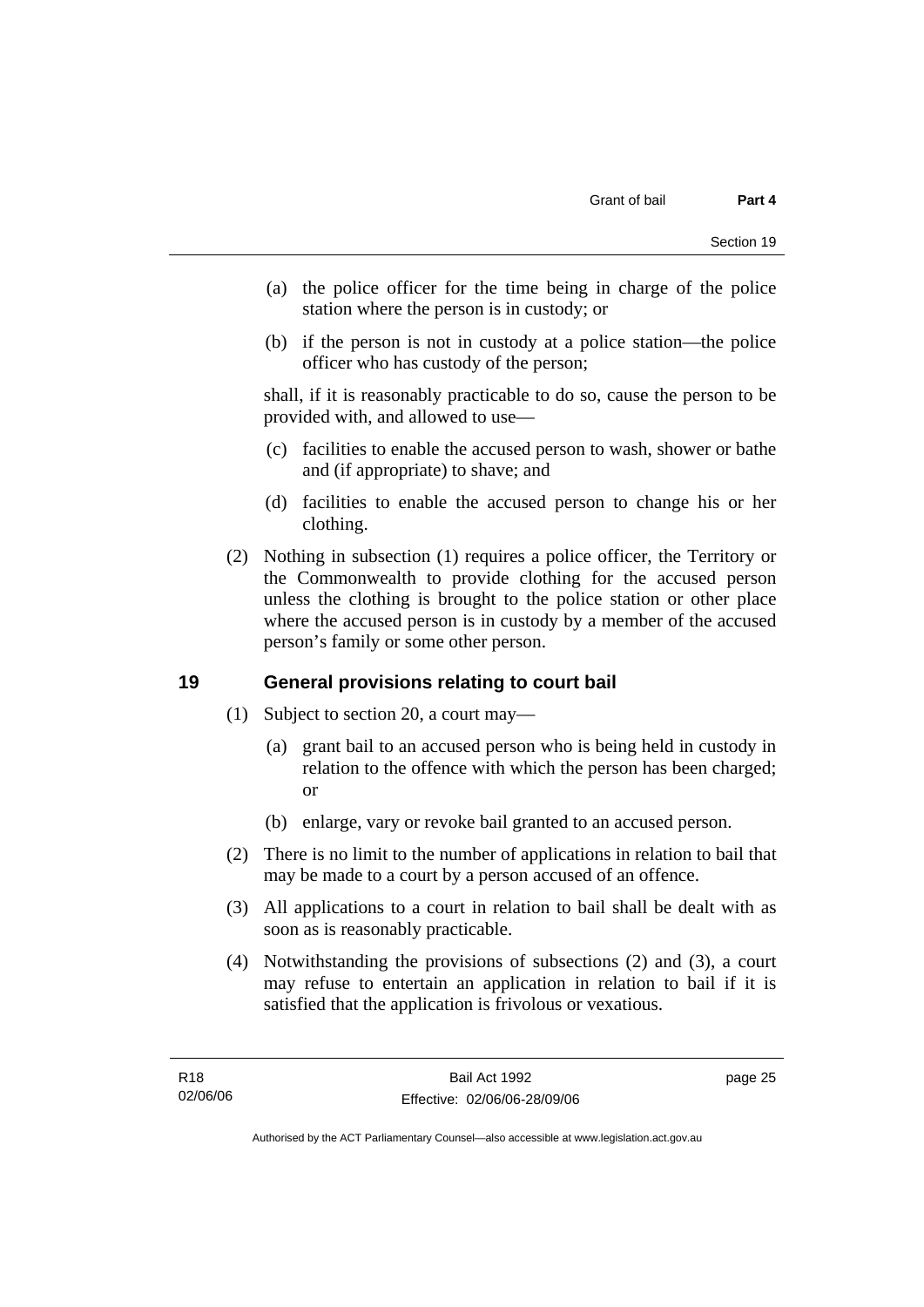#### **Part 4** Grant of bail

#### Section 20

- (5) If a court has made a decision in relation to an application for bail by an accused person, a court may only consider a further application for bail by the accused person if—
	- (a) the accused person was not represented by a lawyer at the hearing of his or her first application to a court for bail in relation to the offence with which the person is charged; or
	- (b) the accused person can show—
		- (i) that since the most recent application to a court for bail there has been a significant change in circumstances relevant to the granting of bail; or
		- (ii) that there is fresh evidence or information of material significance to the granting of bail to the person that was unavailable on the most recent application to a court for bail.
- (6) In deciding whether to grant bail to an accused person, a court may have regard to any information it considers relevant and reliable.

#### **20 Limitations on power of magistrate**

- (1) A magistrate must not grant bail to a person under section 19 in relation to an offence if the person has appeared before the Supreme Court—
	- (a) after the person's committal for trial or sentence for the offence; or
	- (b) on appeal against a conviction, order or sentence imposed on the person for the offence.
- (2) A magistrate must not enlarge, vary or revoke bail granted to an accused person following the person's committal for trial.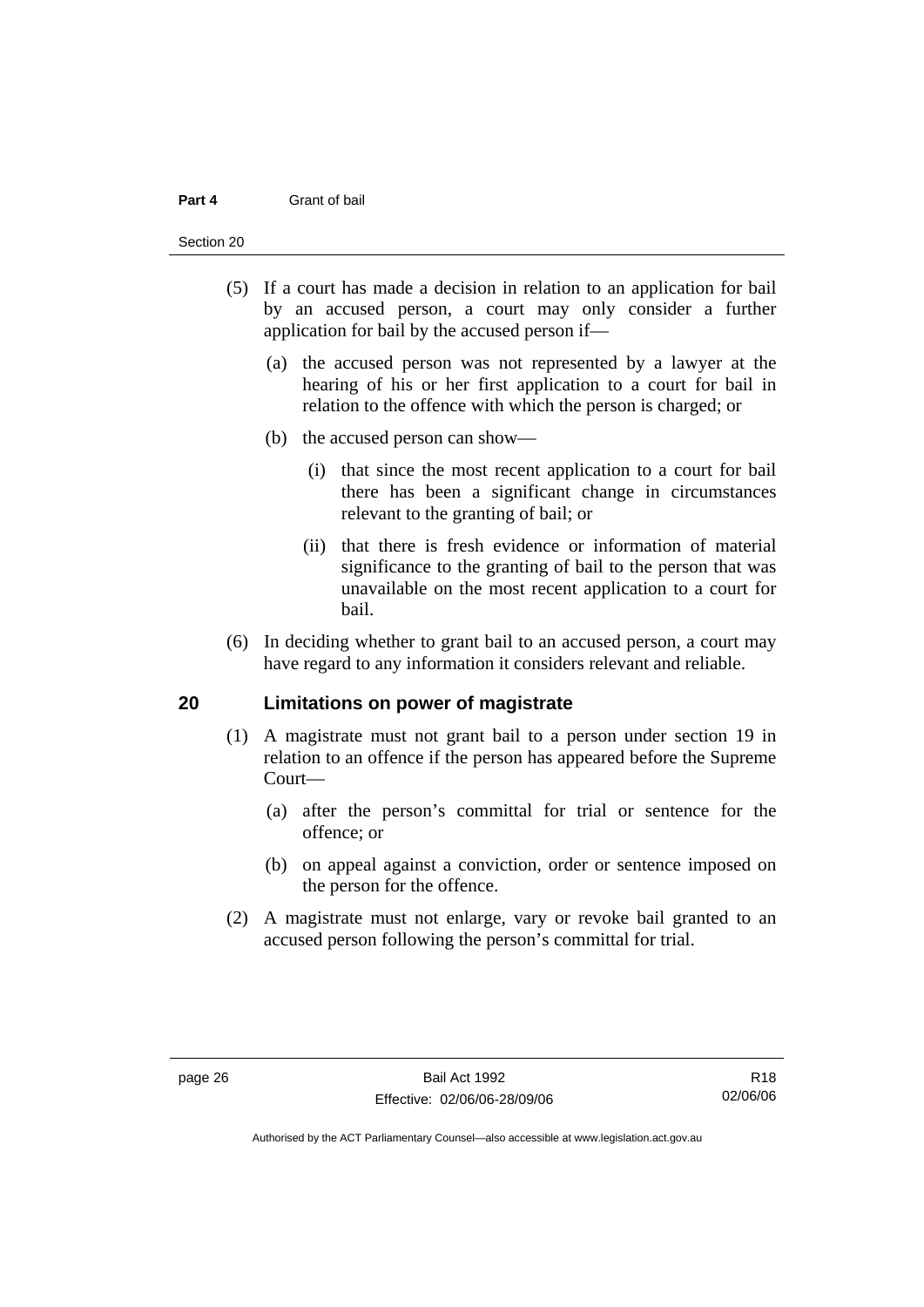#### **21 Bail in relation to several offences**

If an accused person has been charged with 2 or more offences for which bail may be granted and is being held in custody in relation to those offences—

- (a) a court or an authorised officer shall, in considering whether to grant bail to the accused person, have regard to all the offences with which the person stands charged; and
- (b) if the court or authorised officer decides that the accused person should be granted bail—
	- (i) the accused person shall be granted bail in relation to all the offences with which the person has been charged for which bail may be granted; and
	- (ii) the accused person need give only 1 undertaking to appear in relation to all the offences with which the person has been charged for which bail may be granted; and
	- (iii) if the accused person is granted bail subject to conditions—the conditions shall apply in relation to each offence with which the accused person is charged for which bail may be granted.

### **22 Criteria for granting bail to adults**

- (1) In making a decision about the grant of bail to an adult in relation to an offence, a court or authorised officer must consider—
	- (a) the likelihood of the person appearing in court in relation to the offence; and
	- (b) the likelihood of the person, while released on bail—
		- (i) committing an offence; or
		- (ii) harassing or endangering the safety or welfare of anyone; or

| R18      | Bail Act 1992                | page 27 |
|----------|------------------------------|---------|
| 02/06/06 | Effective: 02/06/06-28/09/06 |         |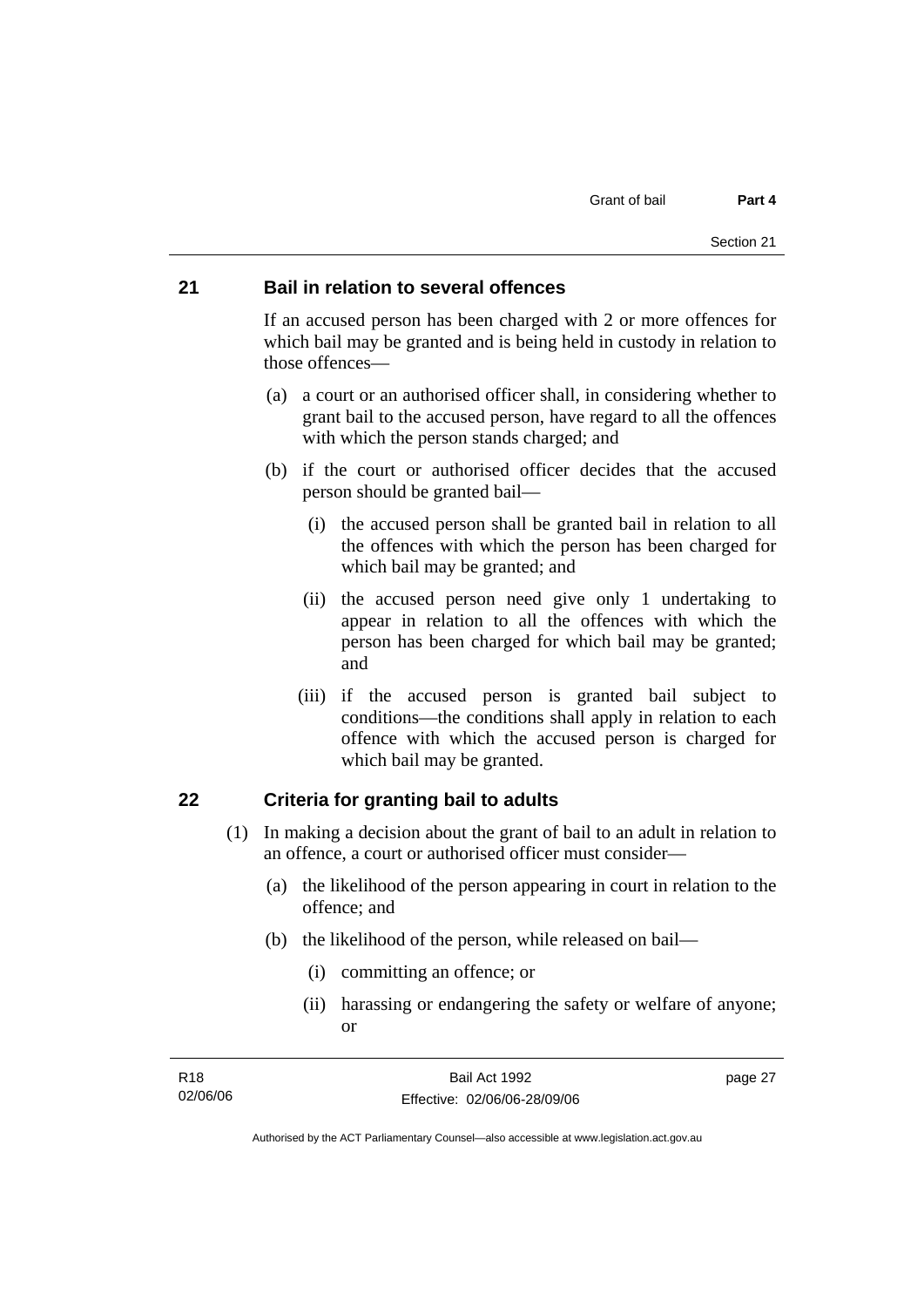Section 22

- (iii) interfering with evidence, intimidating a witness, or otherwise obstructing the course of justice, in relation to the person or anyone else; and
- (c) the interests of the person.

#### **Examples for par (c)**

- 1 the need of the person for physical protection
- 2 the period that the person may be held in custody if bail is refused and the conditions under which the person would be held
- *Note* An example is part of the Act, is not exhaustive and may extend, but does not limit, the meaning of the provision in which it appears (see Legislation Act, s 126 and s 132).
- (2) Also, if the person is convicted of an indictable offence, or the elements of an indictable offence are proven in relation to the person, but the person has not been sentenced, a court must consider the likelihood of the person being given a sentence of imprisonment.
- (3) In considering the matters mentioned in subsection (1) or (2), the court or authorised officer may have regard to any relevant matter, including—
	- (a) the nature and seriousness of the offence; or
	- (b) the person's character, background and community ties; or
	- (c) the likely effect of a refusal of bail on the person's family or dependants; or
	- (d) any previous grants of bail to the person; or
	- (e) the strength of the evidence against the person.

#### **Example**

In considering under subsection (1) the likelihood of the person appearing in court in relation to the offence, the court or authorised officer may have regard to whether the person failed to comply with a bail condition previously.

 (4) The reference in subsection (1) (b) (i) to an *offence* includes a reference to an offence against a law of the Commonwealth, a State or another Territory (including an external territory).

| page 28 | Bail Act 1992                | R <sub>18</sub> |
|---------|------------------------------|-----------------|
|         | Effective: 02/06/06-28/09/06 | 02/06/06        |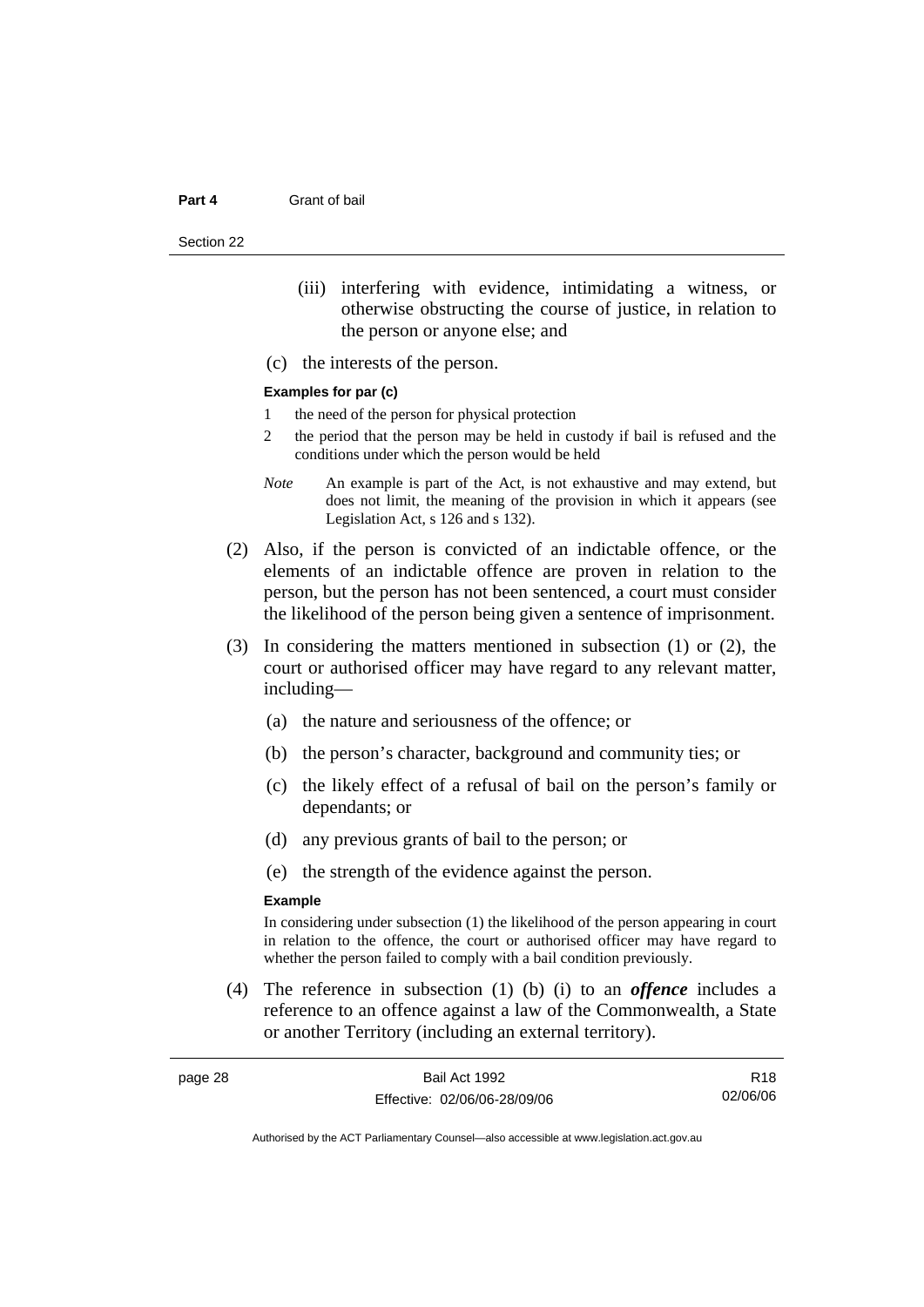#### **23 Criteria for granting bail to children**

- (1) In making a decision about the grant of bail to a child in relation to an offence, a court or authorised officer must consider—
	- (a) the matters mentioned in section 22 (1) (a) and (b), (2) and (3); and
	- (b) the principles in the *Children and Young People Act 1999*, section 68; and
	- (c) if the decision is being made by a court and a report has been given to the court under the *Children and Young People Act 1999*, section 73 (Powers of court in relation to reports) in relation to the child—the report.
- (2) In addition, the court or authorised officer must consider, as a primary consideration, the best interests of the child.

#### **23A Victim's concern about need for protection**

- (1) If a court is making a decision about the grant of bail to an accused person—
	- (a) the prosecutor must tell the court about any concern of which the prosecutor is aware expressed by a victim about the need for protection from violence or harassment by the accused person; and
	- (b) the court must receive any submission in relation to the concern and consider it in the context of the matter mentioned in section 22 (1) (b).
- (2) If an authorised officer who is making a decision about the grant of bail to an accused person is aware that a victim has expressed concern about the need for protection from violence or harassment by the accused person, the authorised officer must consider that concern in the context of the matters mentioned in section 9F (Domestic violence offence—bail by authorised officer) and section 22 (1) (b).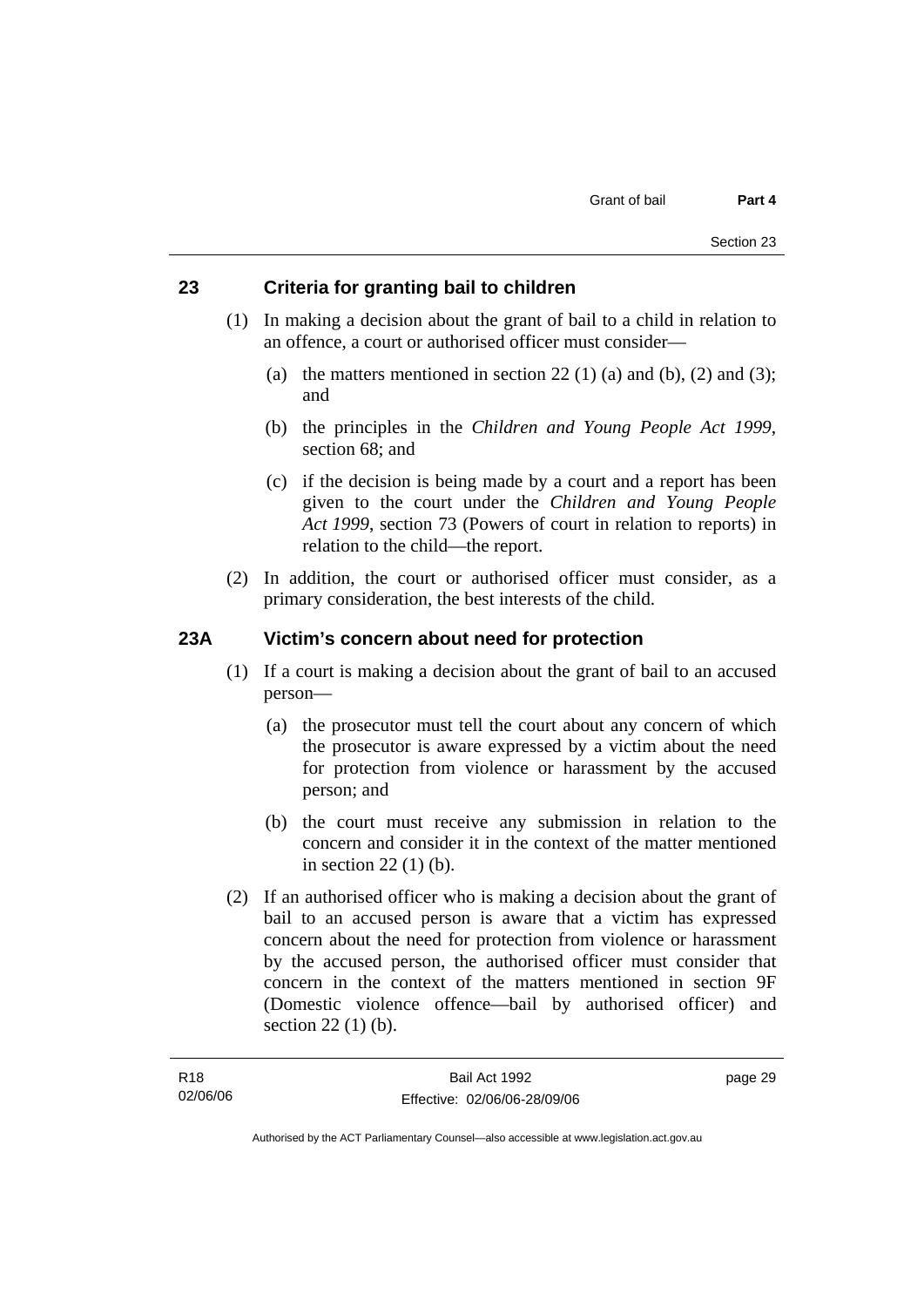## **Part 5 Bail conditions and undertakings to appear**

#### **24 Conditions of bail**

A court or an authorised officer may grant bail without imposing conditions or subject to bail conditions imposed—

- (a) for a court—by order; or
- (b) for an authorised officer—in writing.

#### **25 Conditions on which bail may be granted to adults**

- (1) The following conditions may be imposed on a grant of bail to an adult:
	- (a) conditions about the person's conduct while released on bail;
	- (b) a condition that the person, an acceptable person or each of a number of acceptable people—
		- (i) pays to the Territory a stated amount if the person fails to appear in court in accordance with his or her undertaking; or
		- (ii) gives acceptable security for the payment to the Territory of a stated amount if the person fails to appear in court in accordance with his or her undertaking;
		- *Note* For acceptable people and acceptable security, see s 32.
	- (c) a condition that the person, an acceptable person or each of a number of acceptable people—
		- (i) deposits a stated amount with a court or authorised officer; and

R18 02/06/06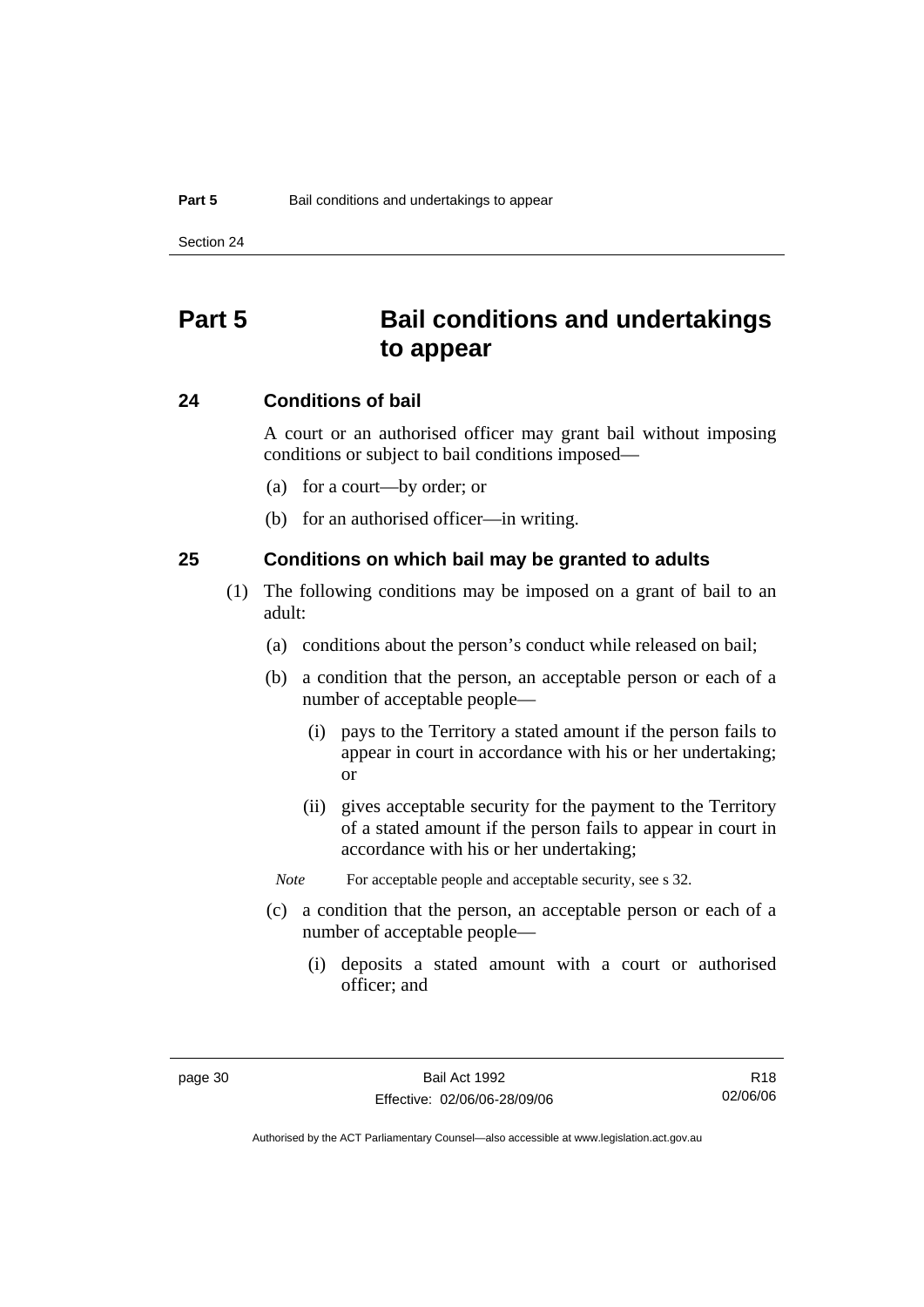- (ii) forfeits the amount if the person fails to appear in court in accordance with his or her undertaking.
- (2) With the consent of a person who makes a deposit or gives security under subsection  $(1)$  (b)  $(ii)$  or  $(c)$ , it may be a condition of bail that the deposit or security continues to apply if bail is continued.
- (3) It must not be a condition of bail that a person gives consent under subsection (2).
- (4) Without limiting subsection (1) (a), the requirements that an accused person may be required to observe relating to his or her conduct while released on bail include—
	- (a) a requirement that the accused person report periodically, or at specified times, at a stated place; and
	- (b) a requirement that the accused person reside at a stated place; and
	- (c) a requirement that the person undergo psychiatric treatment or other medical treatment; and
	- (d) a requirement that the accused person participate in a program of personal development, training or rehabilitation; and
	- (e) a requirement that the person—
		- (i) accept supervision by the chief executive; and
		- (ii) comply with any reasonable direction of the chief executive; and

#### **Examples of directions**

- 1 a direction to attend a program
- 2 a direction to comply with a mental health assessment or treatment order made by the mental health tribunal
- 3 a direction to attend drug or alcohol counselling
- *Note* An example is part of the Act, is not exhaustive and may extend, but does not limit, the meaning of the provision in which it appears (see Legislation Act, s 126 and s 132).

page 31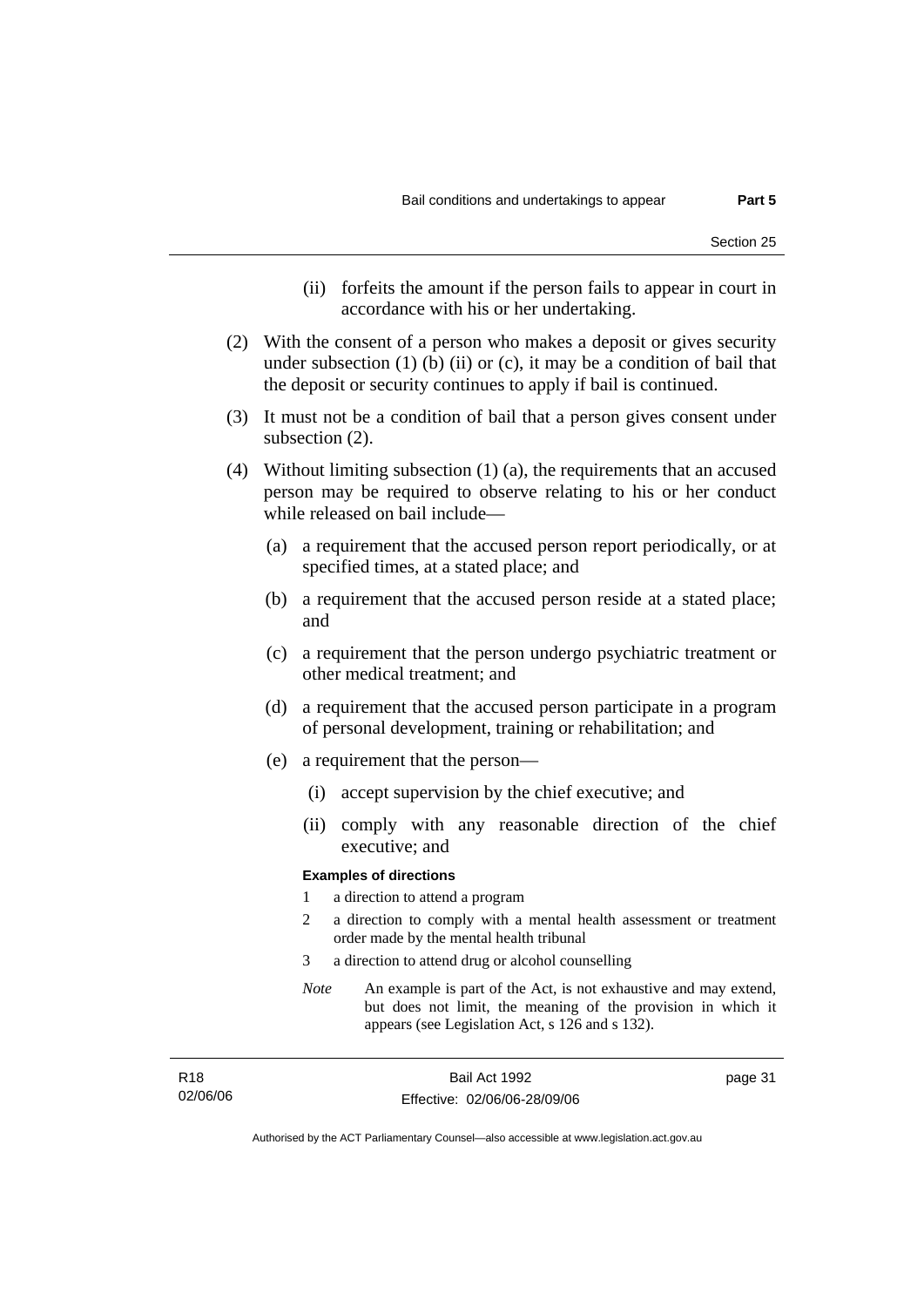Section 25

- (f) for a person (the *accused person*) charged with a domestic violence offence—
	- (i) a requirement that the accused person not contact, harass, threaten or intimidate, or cause someone else to contact, harass, threaten or intimidate, a stated person; or
	- (ii) a requirement that the accused person not be on premises where a stated person lives or works; or
	- (iii) a requirement that the accused person not be on or near premises where a stated person is likely to be; or
	- (iv) a requirement that the accused person not be in a stated place; or
	- (v) a requirement that the accused person not be within a stated distance of a stated person; or
	- (vi) if the accused person lives with someone—a requirement that the accused person not enter or remain at the home if the accused person is under the influence of alcohol or another drug.
- (5) A court or an authorised officer shall, in considering conditions for the release on bail of an accused person who is an adult, consider the conditions for the release of that person in the sequence in which they appear in subsection (1).
- (6) A court or an authorised officer, in granting bail to an accused person who is an adult—
	- (a) shall not impose a condition mentioned in subsection (1) unless the court or authorised officer is of the opinion that the imposition of the condition is necessary to secure 1 or more of the following purposes:
		- (i) the attendance of the person before a court from time to time as required in relation to the offence in relation to which bail is being granted;

R18 02/06/06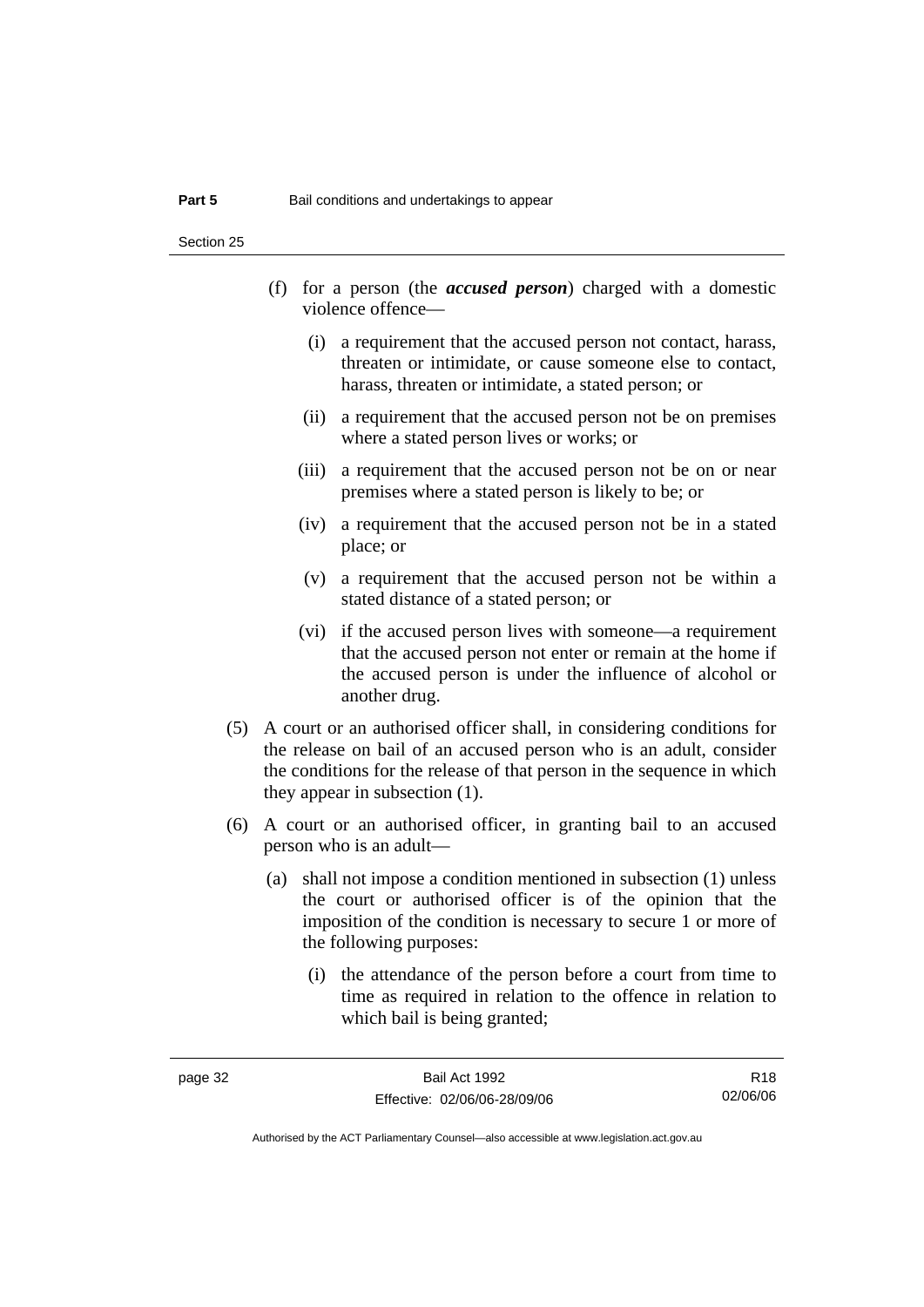- (ii) the protection from harm of the accused person or any other person;
- (iii) the prevention of the accused person from committing an offence while at liberty on bail;
- (iv) the prevention of the accused person from interfering with evidence, intimidating witnesses or otherwise obstructing the course of justice whether in relation to himself or herself or anyone else; and
- (b) shall not, except at the request of the accused person, impose a condition, or a combination of conditions, that impose obligations that are more onerous than necessary to secure the purposes referred to in paragraph (a) for which the condition or combination of conditions is imposed.
- (7) A court or an authorised officer, in granting bail to an accused person on a condition referred to in subsection (1) (b) or (c) shall not require the accused person to give an acceptable security for a stated sum, or to deposit a stated sum with the court or authorised officer, if the court or authorised officer has reasonable grounds for believing that the accused person does not have the means to provide such a security or make the deposit, as the case may be.
- (8) If a court or an authorised officer grants bail to an accused person on a condition mentioned in subsection (1) and the accused person satisfies the court or authorised officer that the person is unable to comply with that condition, the court or authorised officer shall—
	- (a) refuse bail; or
	- (b) grant the accused person bail subject to such other condition mentioned in subsection (1) as the authorised officer or the court believes the accused person will be able to comply with and will secure the purposes mentioned in subsection (6) (a).

page 33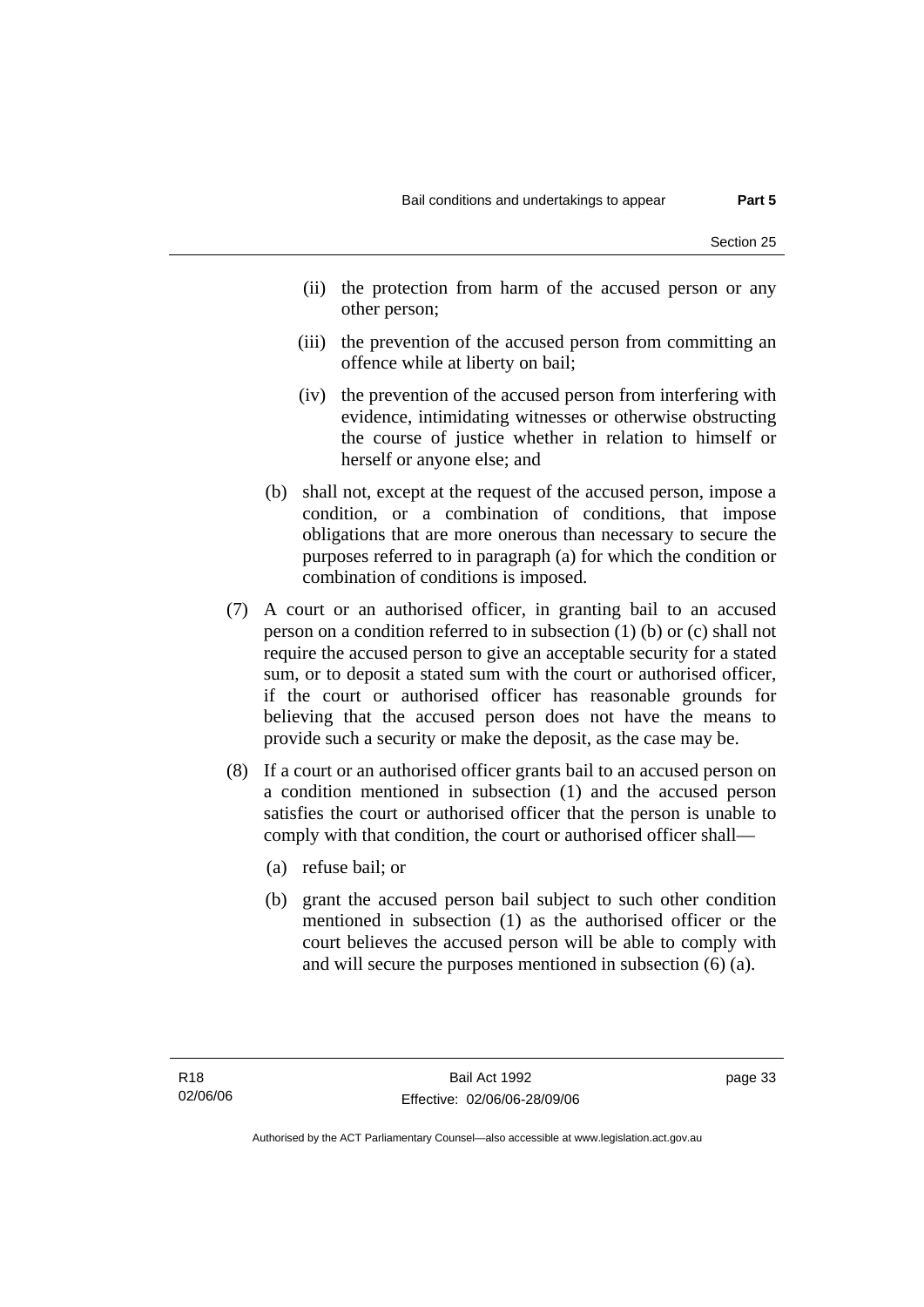Section 26

(9) In this section:

*premises* includes—

- (a) any land; and
- (b) any structure, building, vehicle, vessel or place (whether built on or not); and
- (c) any part of such a structure, building, vehicle, vessel or place.

#### **26 Conditions on which bail may be granted to children**

- (1) The following conditions may be imposed on the grant of bail to a child—
	- (a) the conditions mentioned in section 25 (1) (other than a requirement mentioned in section 25 (4) (e)); and
	- (b) any other conditions that the court or authorised officer considers appropriate—
		- (i) having regard to the principles in the *Children and Young People Act 1999*, section 68; and
		- (ii) considering, as a primary consideration, the best interests of the child.
- (2) Without limiting section 25 (1), the requirements that a child may be required to comply with about his or her conduct while released on bail include a requirement that the child—
	- (a) accept supervision by the chief executive under the *Children and Young People Act 1999,* chapter 6 (Young offenders); and

R18 02/06/06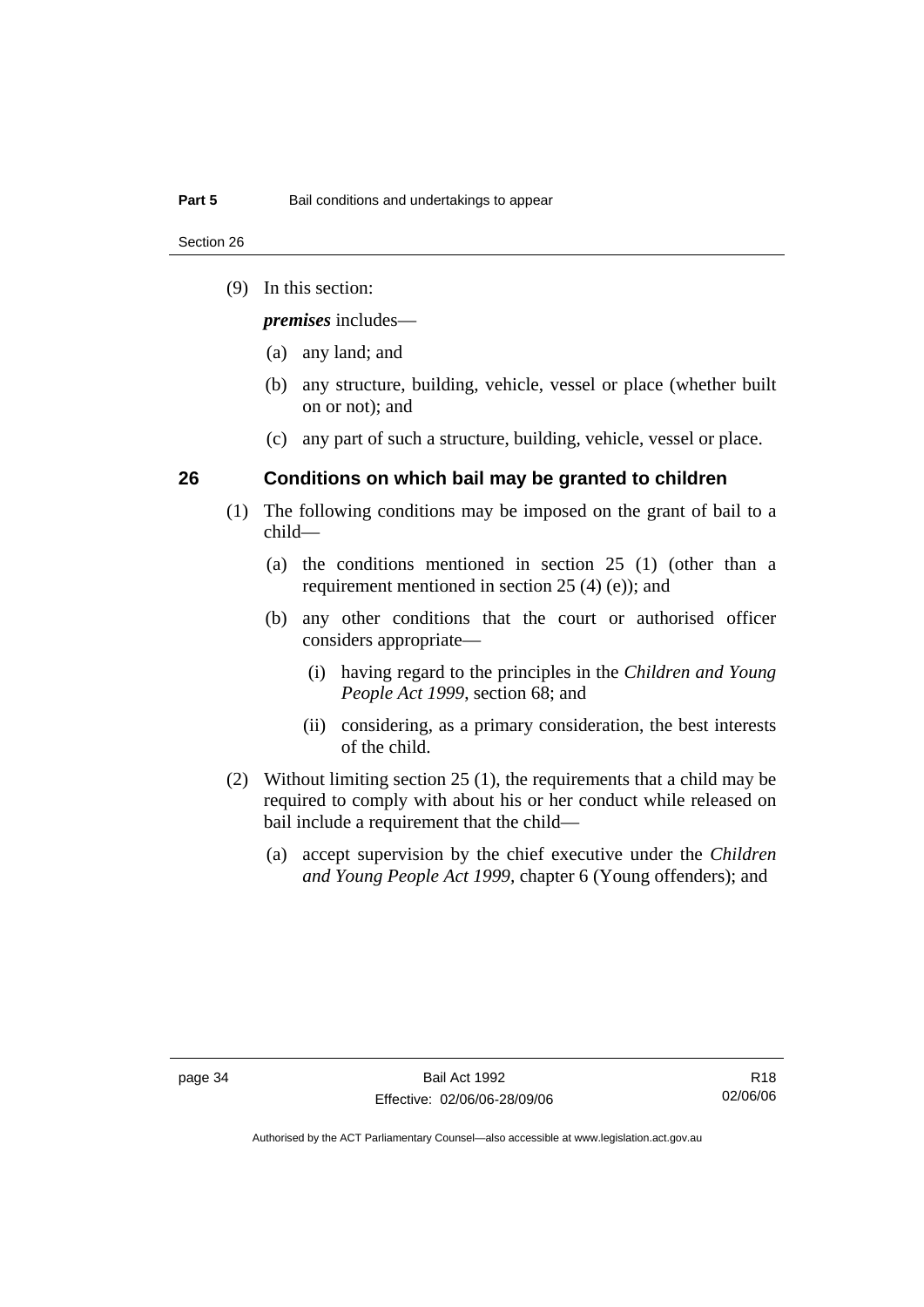(b) comply with any reasonable direction of the chief executive.

#### **Examples of directions**

- 1 a direction to attend a program
- 2 a direction to comply with an order for assessment or a treatment order made by the mental health tribunal
- 3 a direction to attend drug or alcohol counselling.
- *Note* An example is part of the Act, is not exhaustive and may extend, but does not limit, the meaning of the provision in which it appears (see Legislation Act, s 126 and s 132).
- (3) A court or an authorised officer shall, in considering the release on bail of an accused person who is a child, consider the conditions for the release of the person that are mentioned in section 25 (1) in the sequence in which they are mentioned in that subsection.
- (4) A court or an authorised officer, in granting bail to an accused person who is a child—
	- (a) may not impose a condition referred to in section 25 (1) unless the court or the authorised officer is of the opinion that the imposition of the condition is—
		- (i) necessary to secure 1 or more of the purposes mentioned in section 25 (6) (a) (i), (ii), (iii) and (iv) (the *relevant purposes*); or
		- (ii) in accordance with the principles under the *Children and Young People Act 1999*, section 68 (the *relevant principles*); and
	- (b) may not, except at the request of the accused person, impose a condition, or a combination of conditions, that puts a greater obligation on the accused than is—
		- (i) necessary to secure the relevant purposes; or
		- (ii) in accordance with the relevant principles.
- (5) Section 25 (7) applies in relation to a grant of bail under this section.

| R <sub>18</sub> | Bail Act 1992                | page 35 |
|-----------------|------------------------------|---------|
| 02/06/06        | Effective: 02/06/06-28/09/06 |         |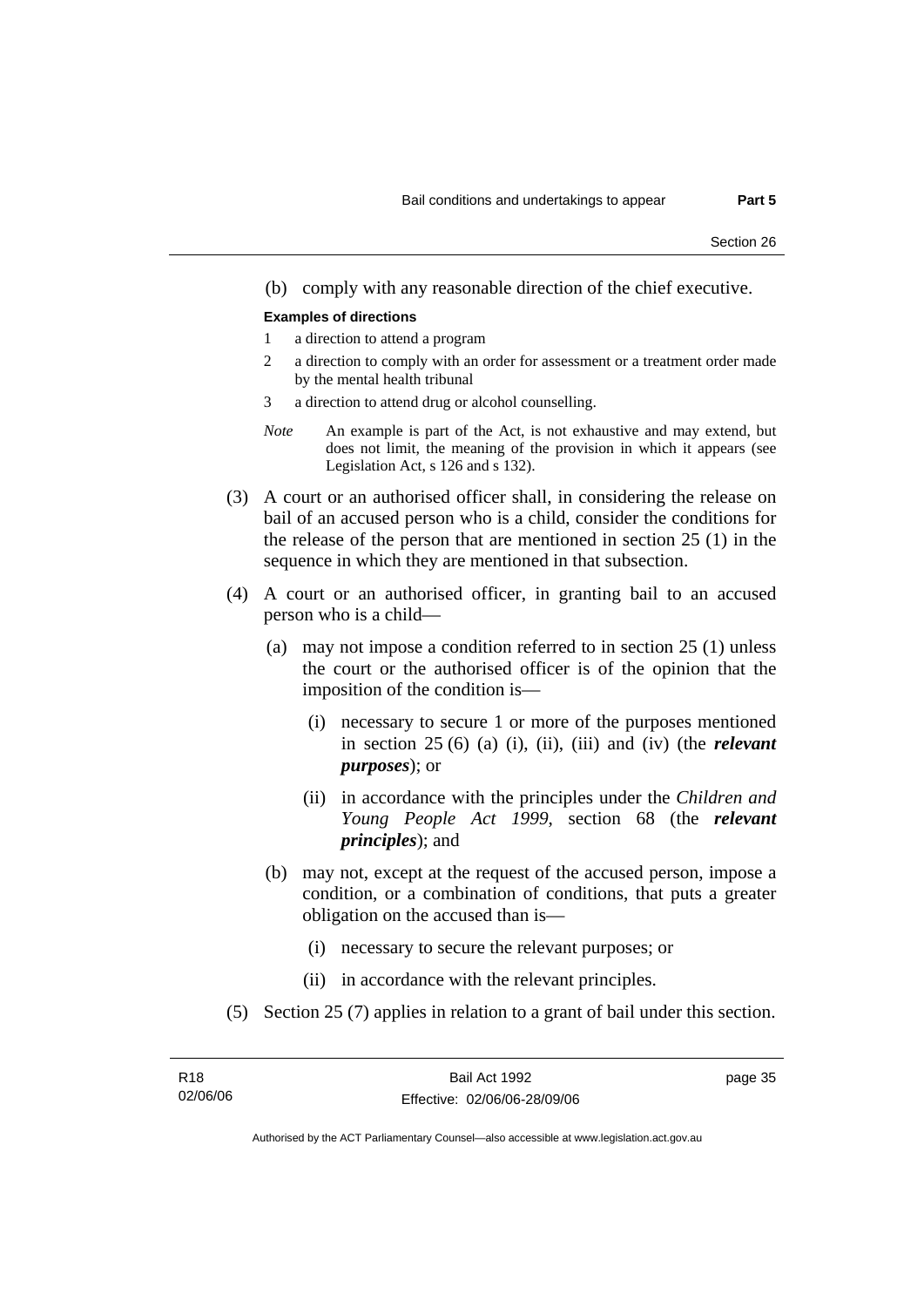Section 27

- (6) If a court or an authorised officer grants bail to an accused person who is a child on a condition referred to in section 25 (1) and the accused person satisfies the court or authorised officer that the person is unable to comply with that condition, the court or authorised officer shall—
	- (a) refuse bail; or
	- (b) grant the accused person bail subject to the other conditions referred to in subsection (1) that the court or authorised officer believes the accused person will be able to comply with and will secure the purposes mentioned in subsection (4) (a) (i) and (ii).

#### **27 Recording of certain bail decisions**

- $(1)$  If—
	- (a) a judge or magistrate hears an application by an accused person for bail, or release from custody without bail; or
	- (b) an authorised officer is required to consider whether to grant bail to an accused person, or to release an accused person from custody without bail;

he or she shall record, or cause to be recorded, his or her reasons for the decision.

 (2) If a judge, a magistrate or an authorised officer decides to grant bail to an accused person subject to a condition mentioned in section 25 (1) otherwise than in accordance with a request of an accused person that bail be granted on that condition, or on conditions that include that condition, the judge, magistrate or authorised officer shall record, or cause to be recorded, his or her reasons for deciding—

R18 02/06/06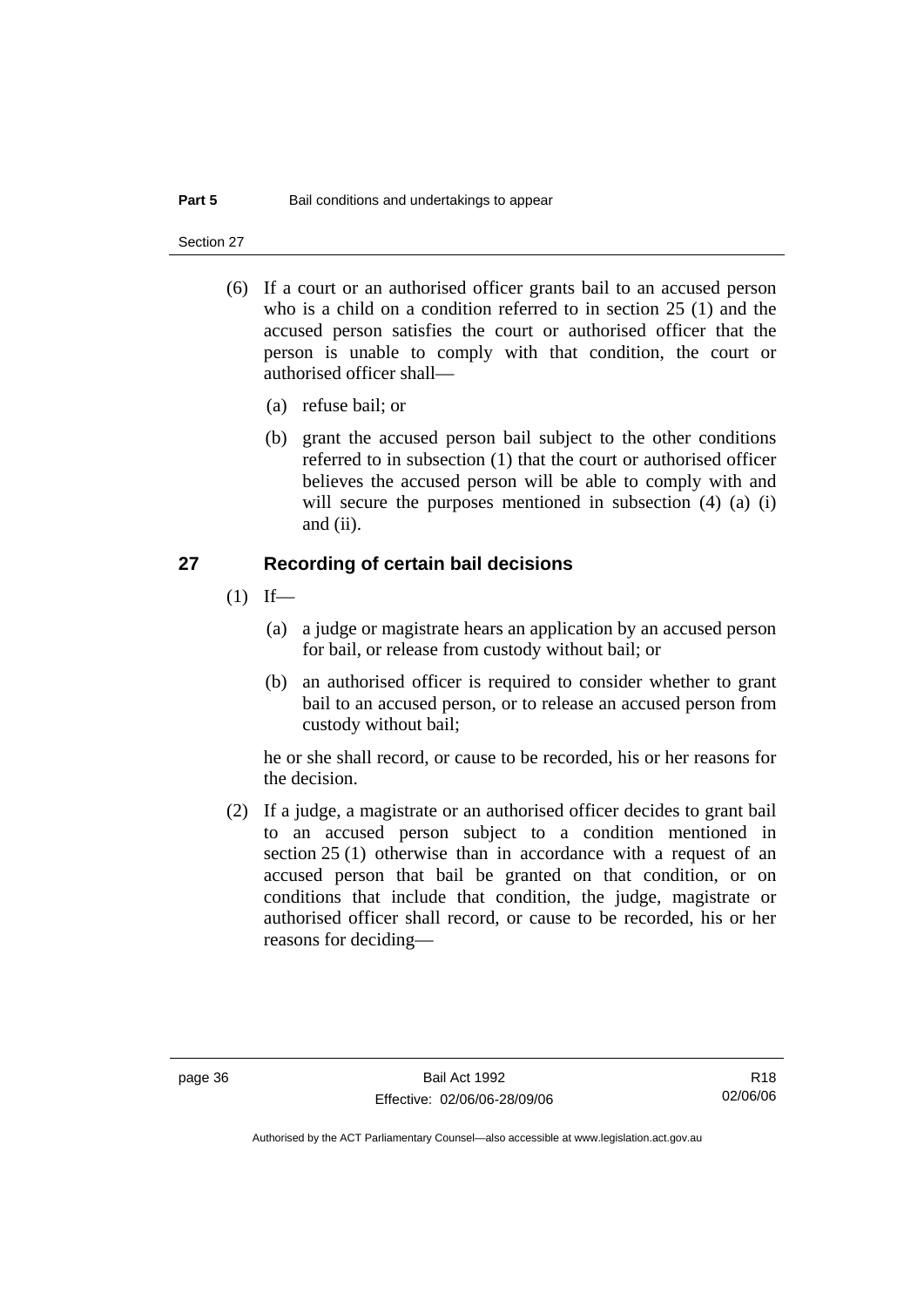- 
- (a) that the imposition of a condition mentioned in that subsection was necessary to secure the purposes of whichever of section  $25(6)$  (a) and section  $26(4)$  (a) applies to the accused person; and
- (b) if the condition is a condition referred to in section 25 (1) (other than a condition mentioned in section  $25(1)(a)$ —that the imposition of a condition under the earlier paragraph or paragraphs of that subsection would be unlikely to secure the purposes of whichever of section 25 (6) (a) and section 26 (4) (a) applies to the accused person.

#### **28 Undertakings to appear**

- (1) A person may be released on bail only if the person gives a written undertaking—
	- (a) to appear before a stated court at the place, date and time—
		- (i) stated in the undertaking; or
		- (ii) notified to the person by a police officer; and
	- (b) to comply with the bail conditions (if any).
	- *Note* If a form is approved under s 58 for an undertaking, the form must be used.
- (2) For a continuation of bail, the person may undertake to appear at any time when, and at any place where, proceedings in relation to the offence with which the person has been charged may be continued.
- (3) An undertaking may be given in relation to more than 1 offence.
- (4) A court must accept an undertaking given under this section as proof of the matters stated in it if there is no evidence to the contrary.
- (5) Subsection (1) (a) does not apply to a person in relation to a breach of the peace or apprehended breach of the peace if no further appearance is required.

page 37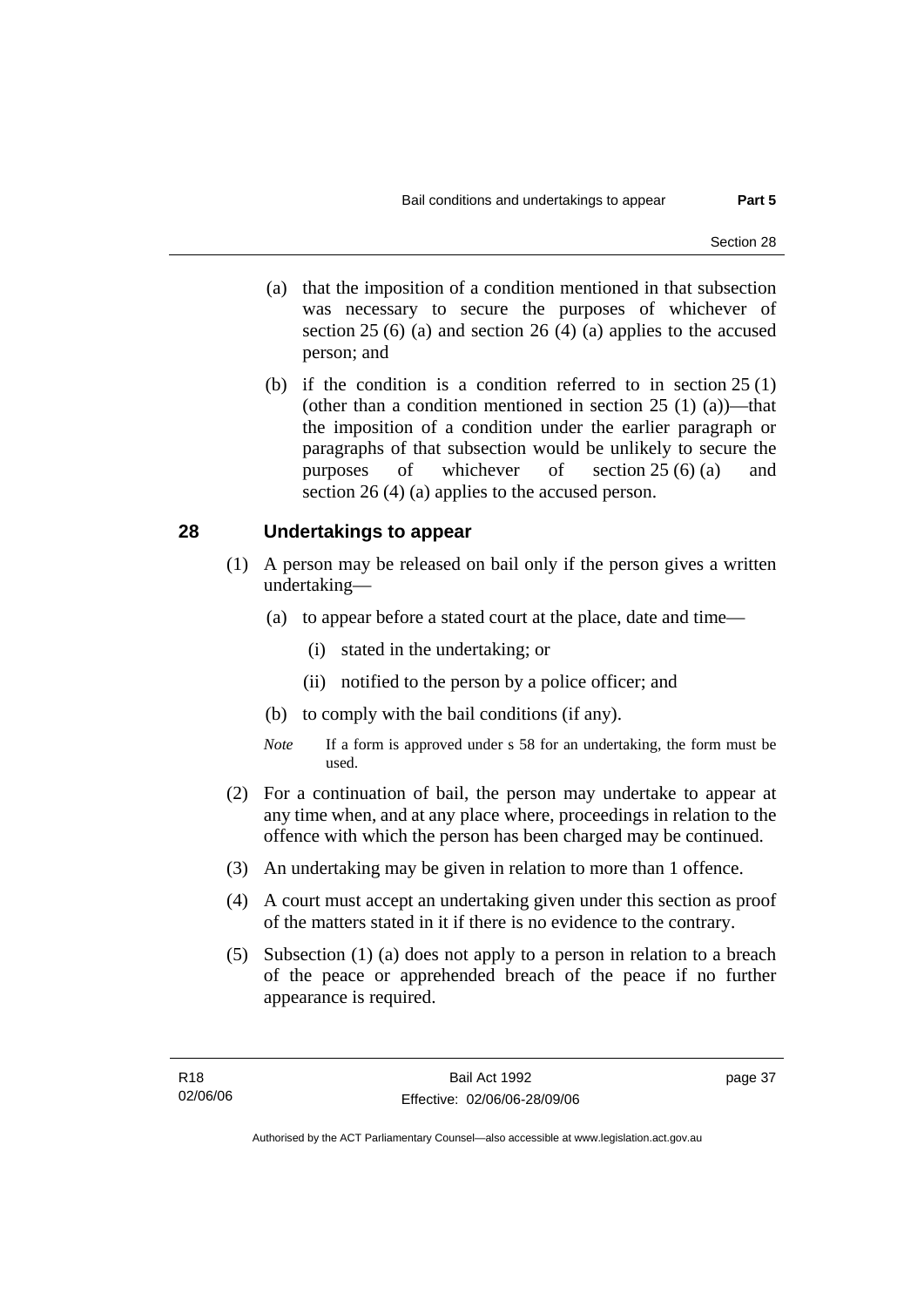Section 30

#### **30 Accused person may be excused from attendance before court**

- (1) If a person has given an undertaking to appear before a court under section 28 (1), the court may, on application made by or on behalf of that person, by order excuse the person from attendance before the court to answer the charge in relation to which bail has been granted or for any other purpose in relation to the proceedings relating to the charge.
- (2) An order under subsection (1) may be made—
	- (a) whether or not any evidence has been given in the proceedings; and
	- (b) whether or not the applicant for the order is before the court or has attended before the court in relation to the proceedings.
- (3) A court shall not make an order under subsection (1) unless it has been informed, by or on behalf of the applicant, that the applicant is represented by a lawyer for the purposes of the proceedings.
- (4) A court may, at any time during proceedings in relation to which an order has been made in relation to a person under subsection (1), direct the informant or the registrar of the court to serve the person in relation to whom the order has been made with a written notice requiring him or her to attend before the court, for the purposes of those proceedings, on a day and at a time and place stated by the court.

*Note 1* For how documents may be served, see the Legislation Act, pt 19.5.

*Note* 2 If a form is approved under s 58 for a notice, the form must be used.

 (5) If a person on whom a notice under subsection (4) has been served does not attend before the court in accordance with the requirements of the notice, the court may issue a warrant for the arrest of the person and for bringing the person before the court at the time and place specified in the warrant.

R18 02/06/06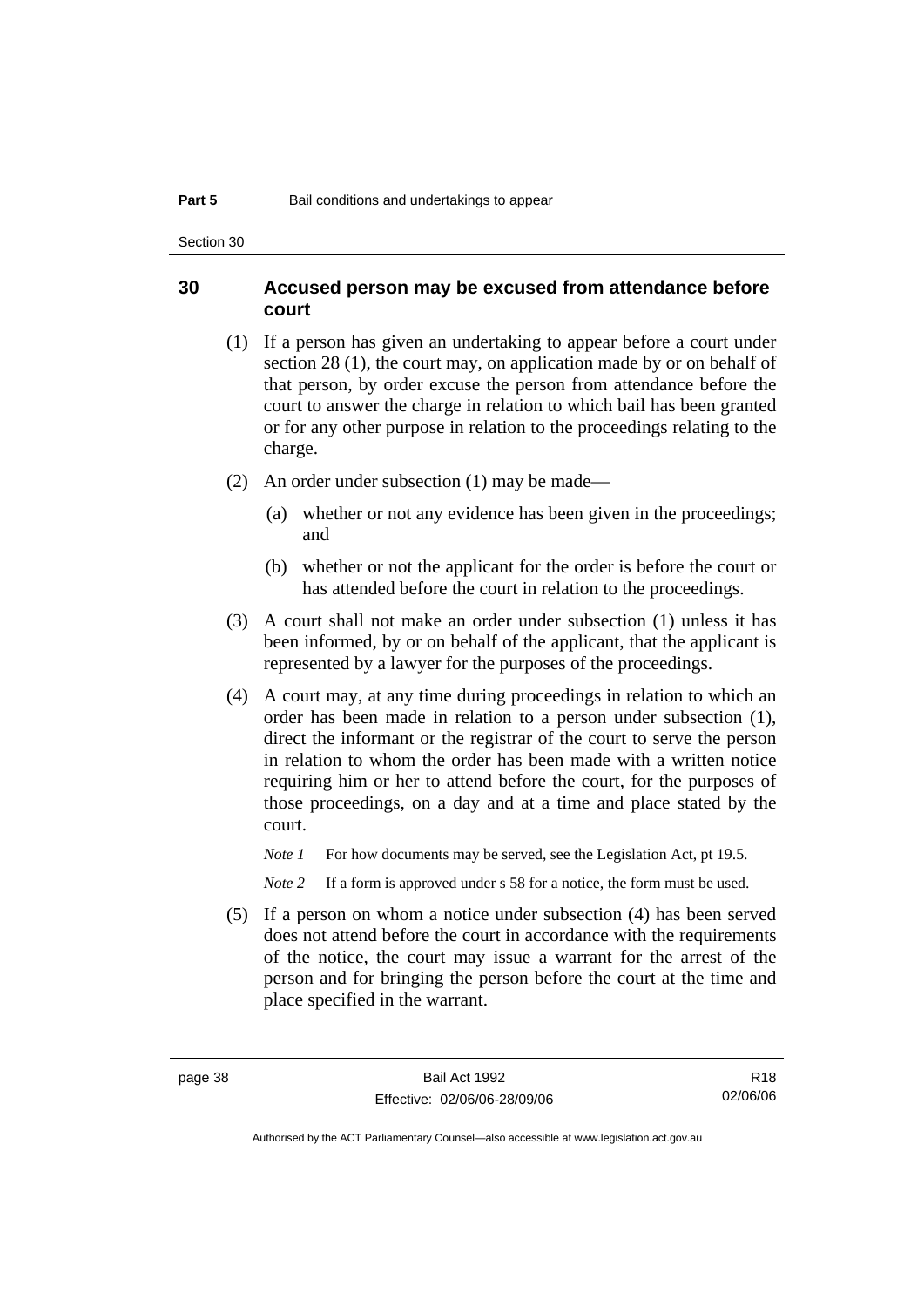- $(6)$  If—
	- (a) a person has been discharged from custody on bail; and
	- (b) an order is made under subsection (1) excusing the person from attendance before the court in accordance with his or her undertaking to appear; and
	- (c) the person does not appear before the court at the place, date and time required under that undertaking;

the person shall not be taken to have failed to comply with a condition of his or her bail only because the person did not so attend before the court and bail continues subject to any condition other than a condition requiring the person to attend before the court.

#### **31 Bail requirements**

- (1) An undertaking to appear may be given to—
	- (a) a court; or
	- (b) a registrar or deputy registrar; or
	- (c) an authorised officer; or
	- (d) for an accused person who is at a correctional centre or a NSW correctional centre—the person in charge of the centre.
- (2) An amount may be deposited, or security given, in accordance with a bail condition, to—
	- (a) a court; or
	- (b) registrar or deputy registrar; or
	- (c) an authorised officer.
- (3) In this section:

*deposit* includes a payment by cash or electronic funds transaction. *security* includes security given by way of bond or bank guarantee.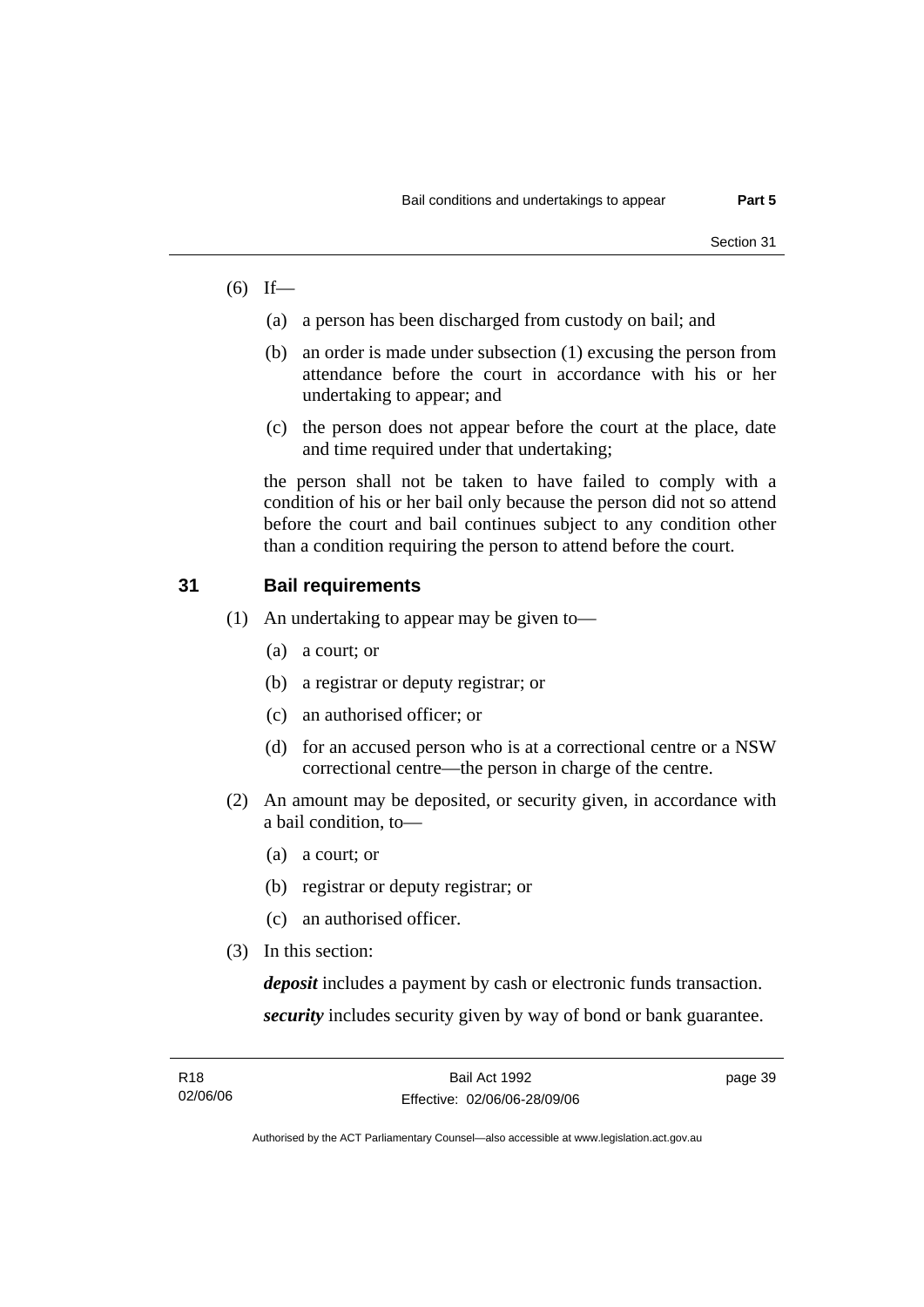Section 32

#### **32 Acceptable people and security for bail**

- (1) A court or authorised officer imposing a condition on bail may decide—
	- (a) the person, people or class of people who are acceptable people for a condition mentioned in section  $25(1)$  (b) or (c); and
	- (b) the number of people required for the condition; and
	- (c) the security acceptable for a condition mentioned in section 25 (1) (b) (ii).
- (2) If a decision has not been made when the undertaking to appear is given, the court or person to whom the undertaking to appear is given may decide.
- (3) Without limiting subsections (1) and (2), an acceptable person for a condition includes an entity prescribed by regulation for this subsection.

#### **33 Continuation of bail and undertakings**

- (1) If an accused person has given an undertaking to appear at a place, date and time at which proceedings in relation to the offence may be continued, whether on any adjournment, postponement or other deferment of the proceedings, or by way of committal, a court may continue the bail already granted in relation to the offence, whether or not the accused person is present in court.
- (2) If bail is continued under subsection (1), the undertaking to appear and the bail conditions continue to apply, except to the extent that the undertaking or condition otherwise provides or the court otherwise orders.
	- *Note* A court continuing bail must give notice of the continuation, bail conditions and place, date and time to which the proceedings are adjourned, postponed or deferred (see s 34 (4)).

R18 02/06/06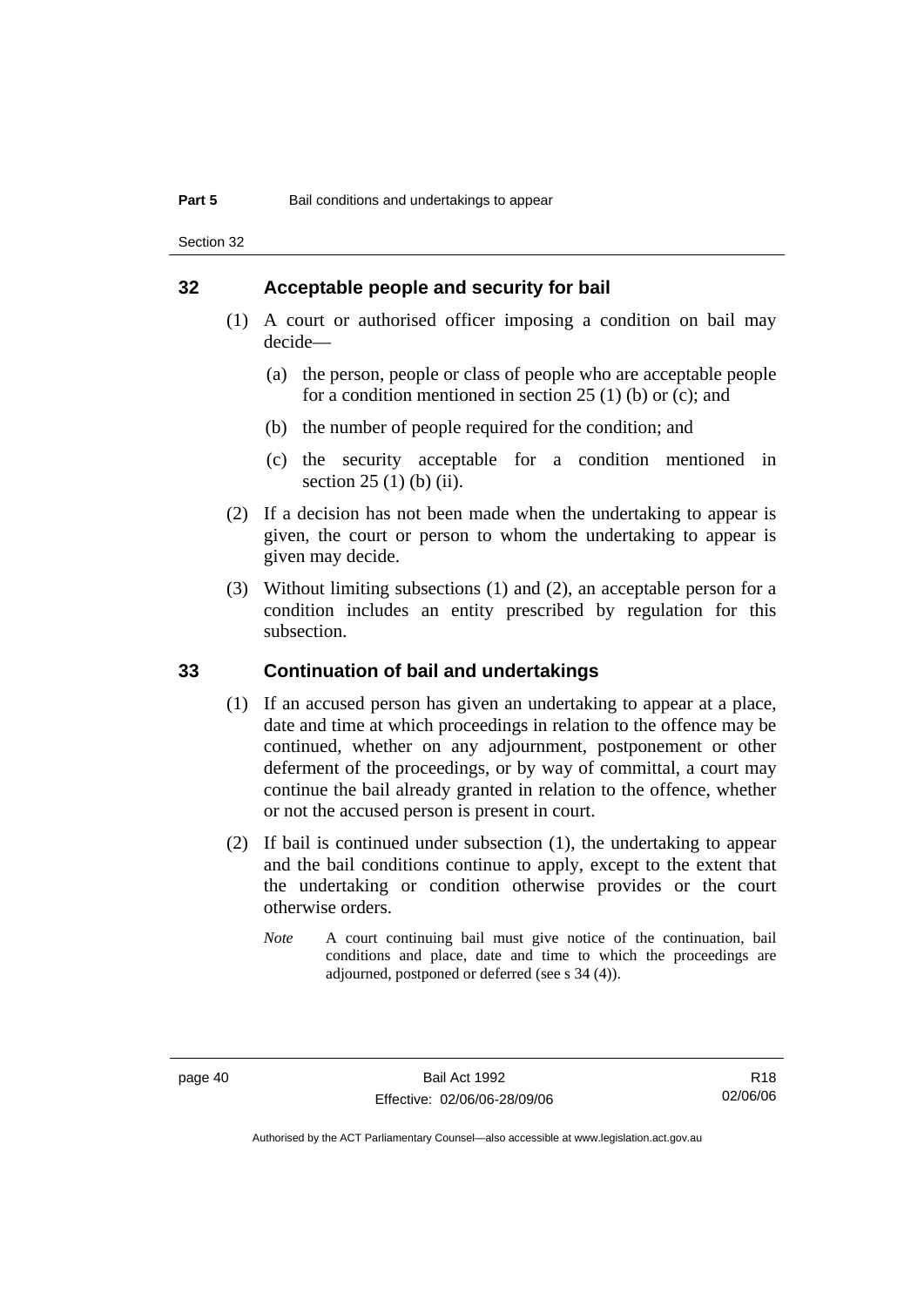- (3) If no direction is made by the court in relation to bail, whether or not the accused person appears in accordance with the undertaking—
	- (a) the court is taken to have continued bail; and
	- (b) the undertaking to appear and any bail conditions continue to apply.
- (4) If the hearing of a charge against an accused person is adjourned or postponed, the court may—
	- (a) continue the person's bail; or
	- (b) make another order about bail.
- (5) However, if a deposit has been made, or security given, by a surety in accordance with a bail condition, the court must not continue bail without the surety's consent unless it is a condition of bail that the deposit or security continues to apply if bail is continued.
- (6) If bail is continued—
	- (a) the undertaking to appear is taken to be an undertaking to appear an any time when, and at any place where, proceedings in relation to the offence with which the person has been charged may be continued; and
	- (b) any bail conditions continue to apply.
- (7) If an accused person has been released on bail and the court is satisfied that the accused person is because of illness or accident or other sufficient cause unable to appear personally before the court on the day when the person is required to appear, the court may, in the absence of the accused person, order the person to be further remanded to the place, date and time that the court considers appropriate and may order that the undertaking to appear given by the accused person and any agreement entered into under a condition of the grant of bail be continued so as to require the appearance of the accused person at every place, date and time to

page 41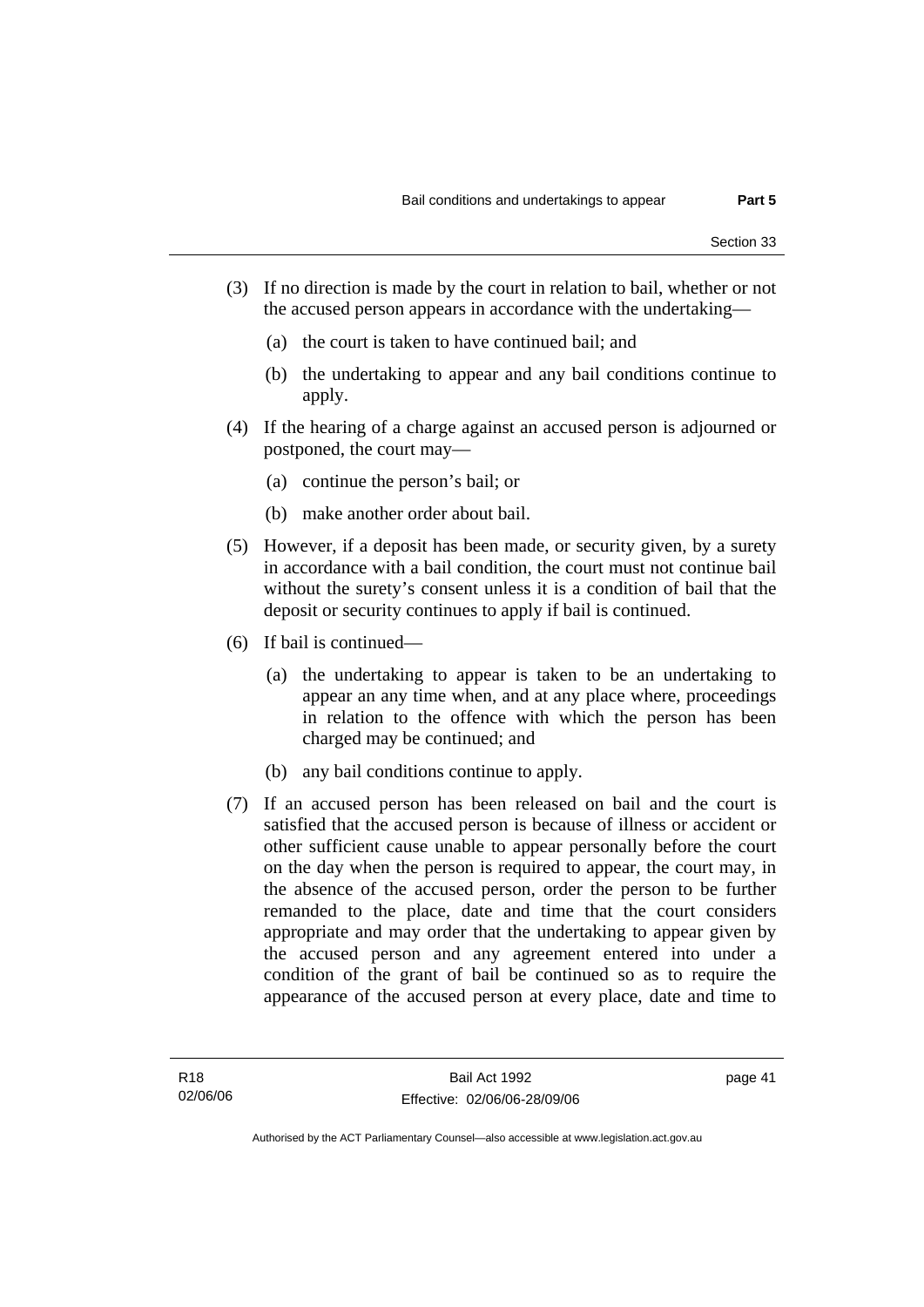Section 34

which the accused person is remanded or the hearing adjourned, postponed or otherwise deferred.

#### **34 Written notice of conditions of bail**

 (1) A court or authorised officer granting bail to an accused person shall give, or cause to be given, to the accused person a written notice setting out the obligations of the accused person about the conditions of his or her bail and the consequences of any failure by the person to comply with those conditions and shall be satisfied before releasing the accused person, or causing the accused person to be released, that the person will comply with the conditions.

- (2) A court or an authorised officer granting bail to an accused person with a surety or sureties for his or her appearance to answer the charges against the person shall give, or cause to be given, to the surety or each of the sureties, as the case may be, written notice of the obligations of the accused person about the conditions of his or her bail and the consequences of any failure by the person to comply with those conditions and shall be satisfied before releasing the accused person, or causing the accused person to be released, that the surety or each of the sureties, as the case may be, understands the nature and extent of the obligations of the accused person under the conditions of his or her bail and the consequences of any failure by the person to comply with them.
- (3) If a bail condition is imposed or varied on a review under part 6 of a decision made in relation to bail, the court or authorised officer imposing or varying the condition shall—
	- (a) give, or cause to be given, to the accused person a written notice setting out the obligations of the accused person about the condition and the consequences of any failure by the person to comply with the condition and shall be satisfied that the accused person will comply with the condition; and

R18 02/06/06

*Note* If a form is approved under s 58 for a notice under this section, the form must be used.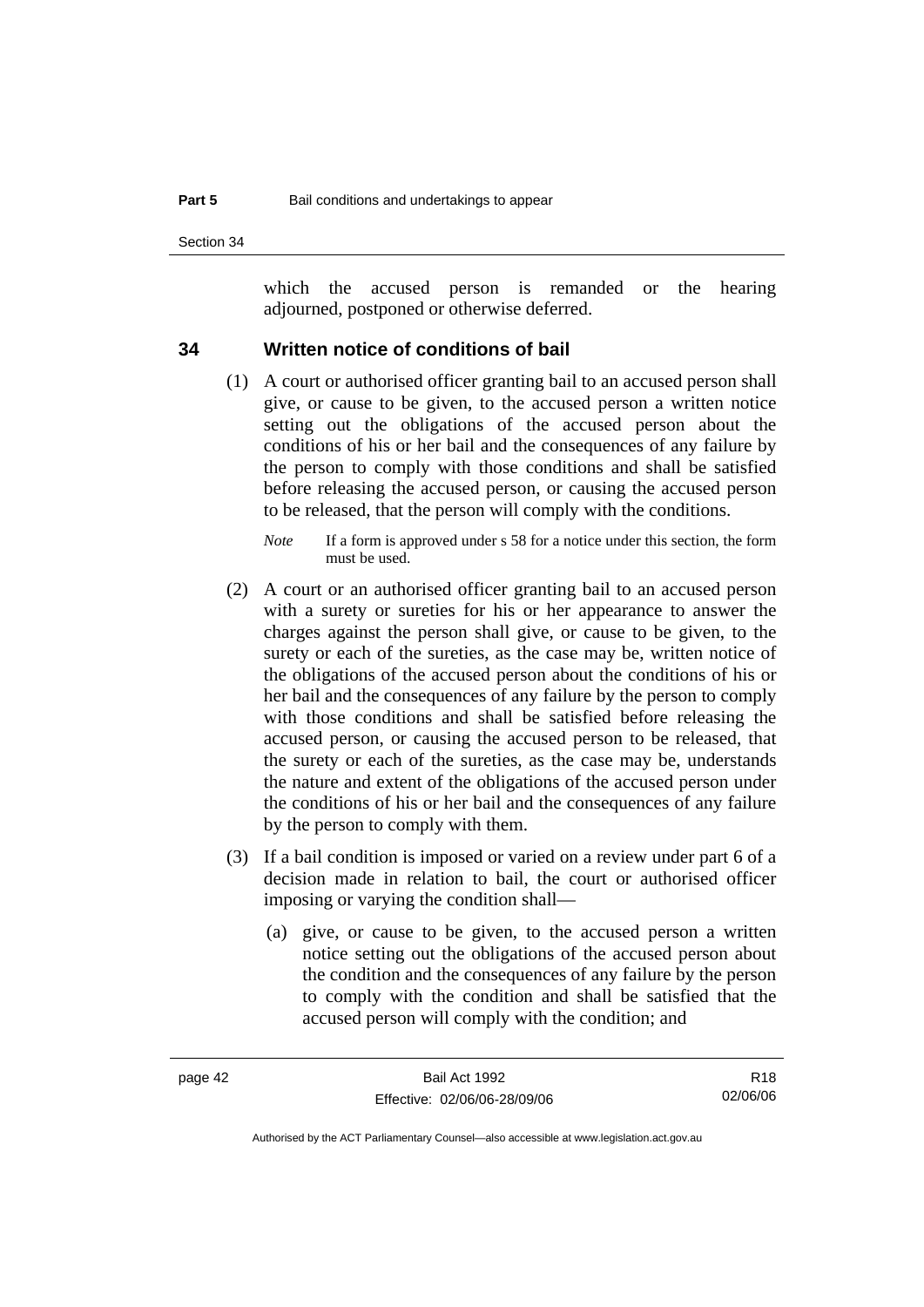- (b) give, or cause to be given, to each surety (if any) for the appearance of the accused person to answer the charges against the person a written notice of the obligations of the accused person about the condition and the consequences of any failure by the person to comply with it and shall be satisfied that each surety understands the nature and extent of the obligations of the accused person under the condition and the consequences of any failure by the person to comply with it.
- (4) A court continuing bail on an adjournment or a postponement of proceedings shall forthwith give, or cause to be given, to the accused person a written notice that—
	- (a) states that bail is continued until the hearing is resumed or stated; and
	- (b) states the conditions on which bail is presently allowed; and
	- (c) states the place, date and time to which the proceedings are adjourned or postponed or states that the proceedings are adjourned or postponed to a place, date and time that are from time to time stated in a notice given or sent to the accused person as prescribed by regulation.

#### **36 Discharge of surety**

- (1) A surety may, at any time apply to be discharged from his or her liability under a bail condition—
	- (a) if bail has been granted by a court—
		- (i) to the court that granted bail; or
		- (ii) to the court of appearance; or
	- (b) if bail has been granted by an authorised officer—to the court of appearance.
- (2) However, an application may not be made if the person granted bail has failed to comply with a bail condition or undertaking to appear.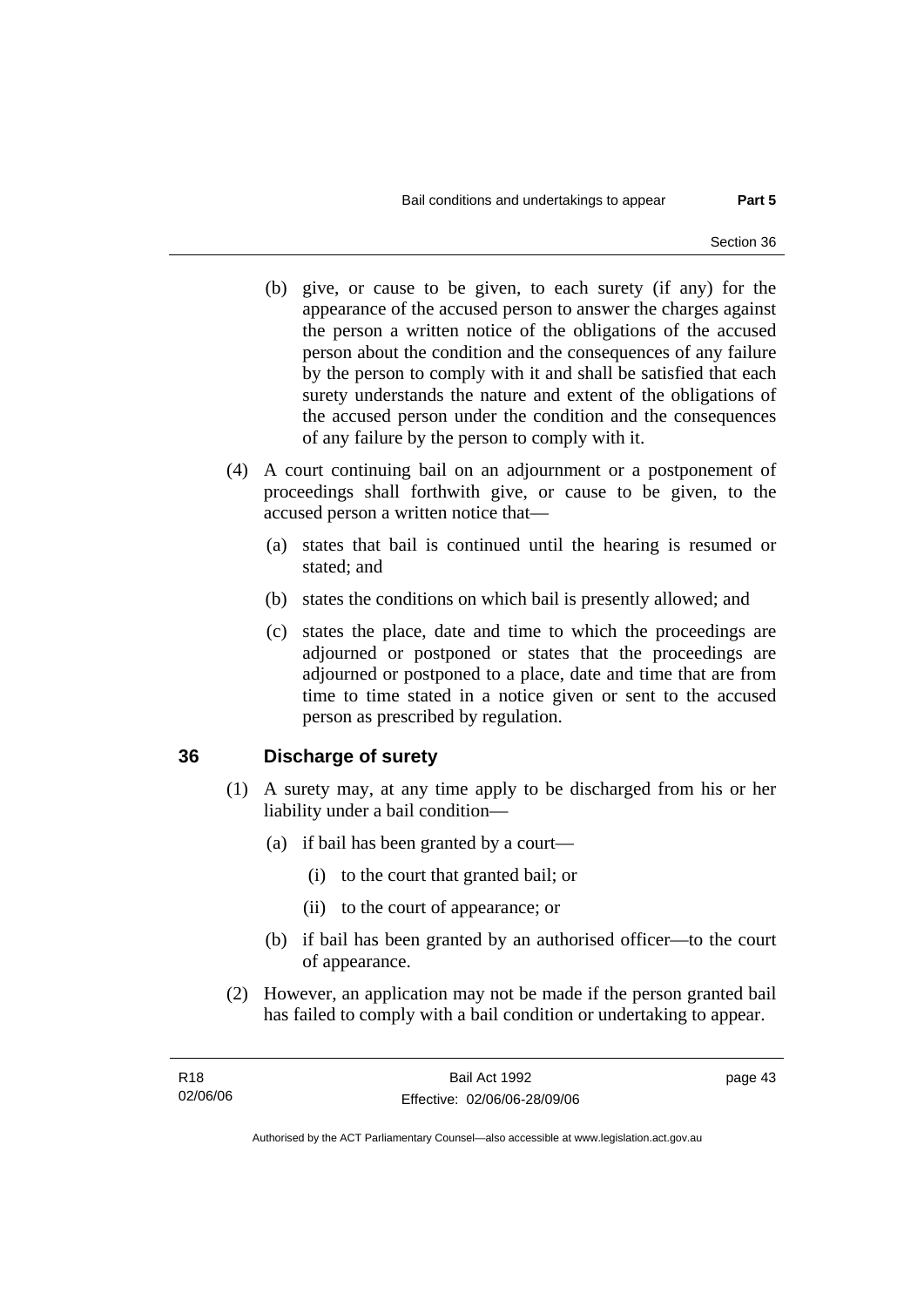Section 37

- (3) If the person granted bail is not in custody or before the court when the application is made, the court must—
	- (a) issue a warrant to apprehend the person and bring the person before the court; or
	- (b) issue a summons for the person's appearance before the court.
- (4) On the person's appearance before the court, the court must, unless the court considers it would be unjust to do so—
	- (a) direct that the applicant be discharged from his or her liability; and
	- (b) release the security or deposit.
- (5) If the court discharges the applicant from liability, the court may—
	- (a) impose further bail conditions; and
	- (b) remand the person granted bail into custody until the further conditions are satisfied.
- (6) In this section:

*court of appearance* means the court before which the accused person is required to appear in accordance with his or her undertaking to appear.

#### **37 Payment of amounts to Territory**

- (1) This section applies if—
	- (a) a person granted bail fails to appear in court in accordance with his or her undertaking; and
	- (b) a bail condition mentioned in section 25 (1) (b) or (c) requires the person or someone else (the *person required to pay*) to pay, or forfeit, an amount to the Territory if the person fails to appear.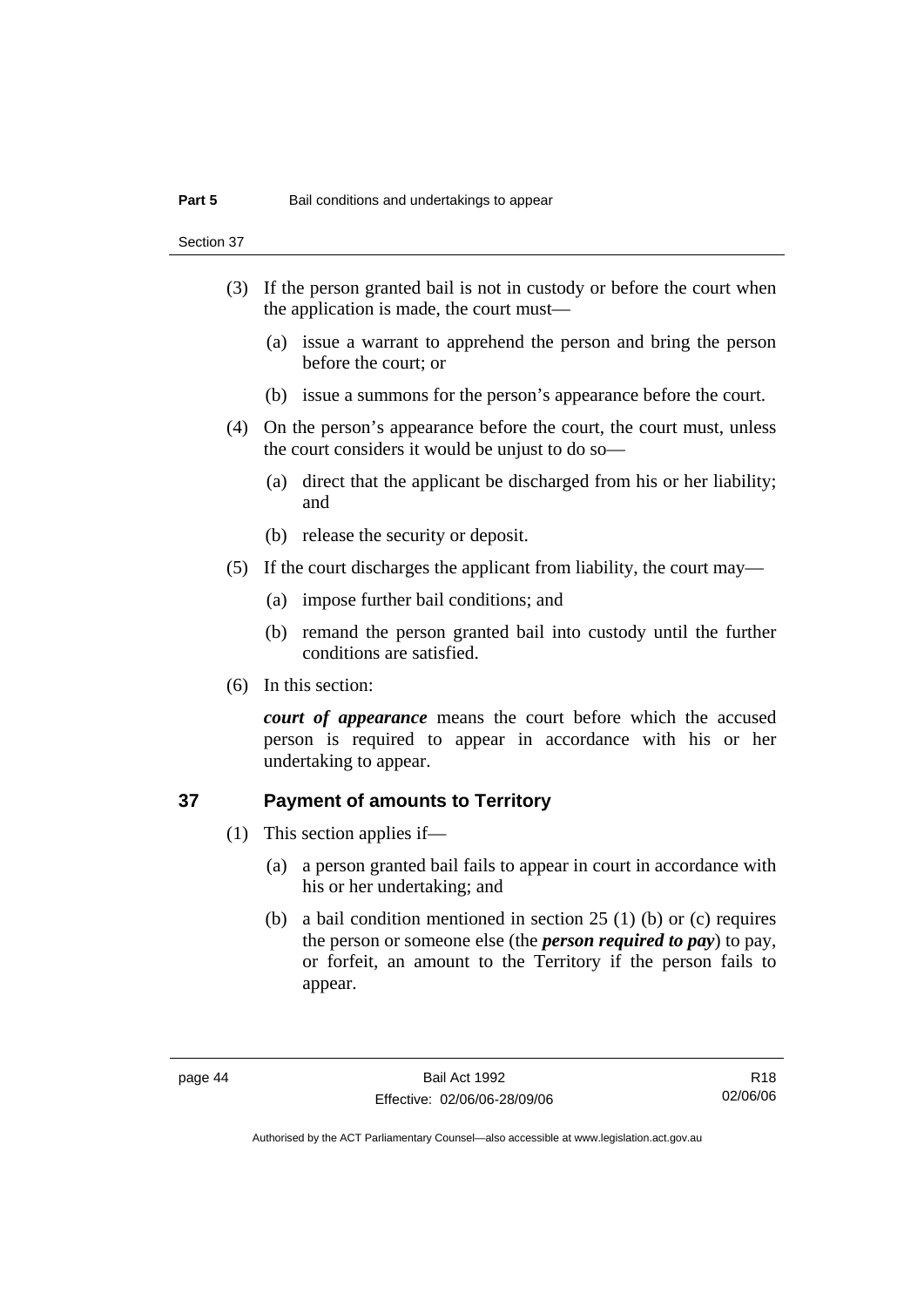- (2) If the amount has been deposited in accordance with a condition
- mentioned in section 25 (1) (c), the amount is forfeited to the Territory.
- (3) If the amount has not been deposited, the court may order the person required to pay to pay the amount to the Territory.
- (4) Notice of the order must be given to the person required to pay as soon as practicable.

*Note* For how documents may be served, see the Legislation Act, pt 19.5.

- (5) If, after the end of 28 days after the day the notice is given, the amount has not been paid the amount may be recovered under the *Magistrates Court Act 1930*, division 3.9.2 (Enforcement of fines) as if it were a fine within the meaning of that division.
- (6) Subsection (4) applies to an amount even if the amount exceeds \$50 000.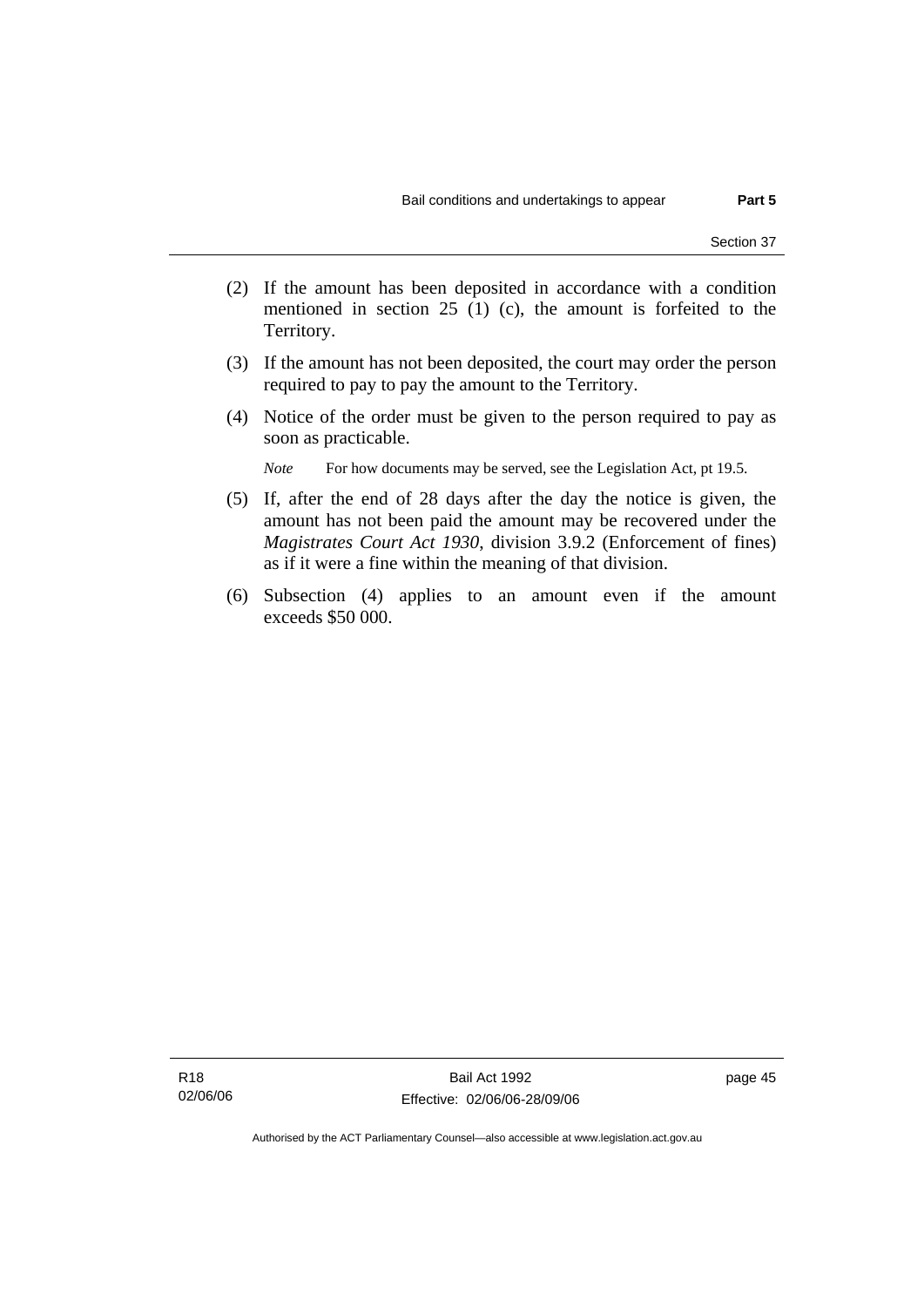# **Part 6 Review of bail decisions**

## **Division 6.1 Review of decisions by authorised officers**

### **38 Review by authorised officers**

- (1) If an authorised officer makes a decision under part 4 in relation to bail for an accused person that is—
	- (a) a decision to refuse to grant bail to the accused person; or
	- (b) a decision to grant bail to the accused person subject to 1 or more bail conditions;

the accused person may request a review of that decision by the authorised officer who made the decision or any other authorised officer.

 (2) If an application for a review of a bail decision is made to an authorised officer under subsection (1), the authorised officer shall as soon as possible conduct a review of the decision.

### **39 Exercise of power to review**

- (1) The power to review a decision under this division includes a power to confirm or vary a decision or to substitute another decision.
- (2) A decision as varied or substituted must be in conformity with this Act.
- (3) If, on a review of a decision under this division, the authorised officer varies the decision or substitutes another decision, section 27 applies in relation to the decision as varied or substituted as if the decision had been made by the authorised officer under part 4.

R18 02/06/06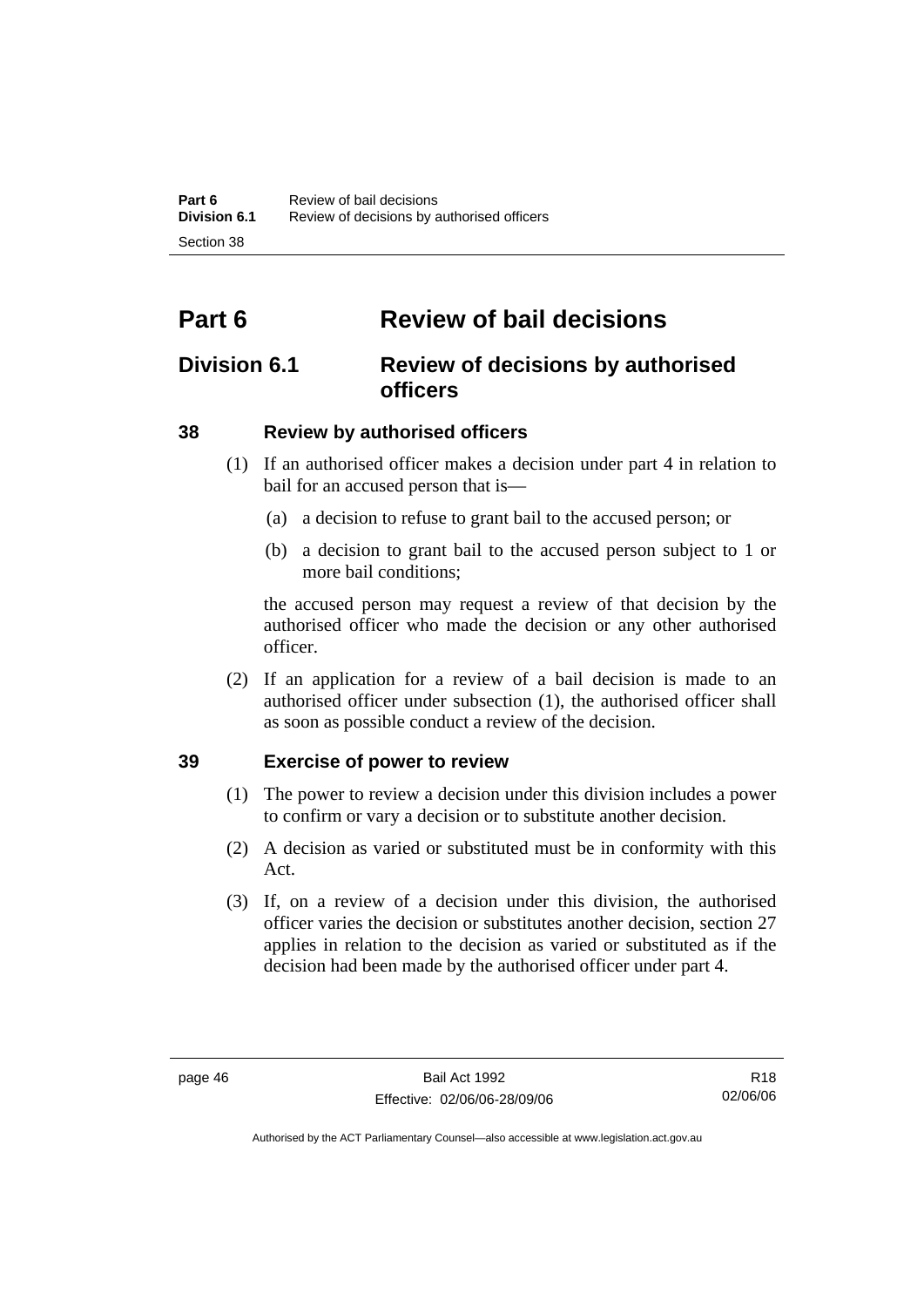- (4) An authorised officer may refuse to entertain a request to review a decision under this division if the authorised officer is satisfied that the request is frivolous or vexatious.
- (5) A regulation may—
	- (a) prescribe the way of making a request for the review of a decision under this division; and
	- (b) prescribe procedures for the conduct of a review under this division; and
	- (c) limit the time within which, and the circumstances in which, an accused person may apply for a review of a decision under this division; and
	- (d) limit the number of applications that may be made for the review of a bail decision under this division.

### **40 Limitation on power of authorised officer to review**

An authorised officer may not, under this division—

- (a) review a decision in circumstances if, had the decision not been made, the authorised officer would be prohibited from making a decision in relation to the grant of bail; or
- (b) review a decision that has been reviewed by a court.

### **Division 6.2 Review of decisions by courts**

### **41 Right of review of bail decisions**

An accused person or the informant may apply under this division for review of any decision by a court or an authorised officer in relation to bail.

page 47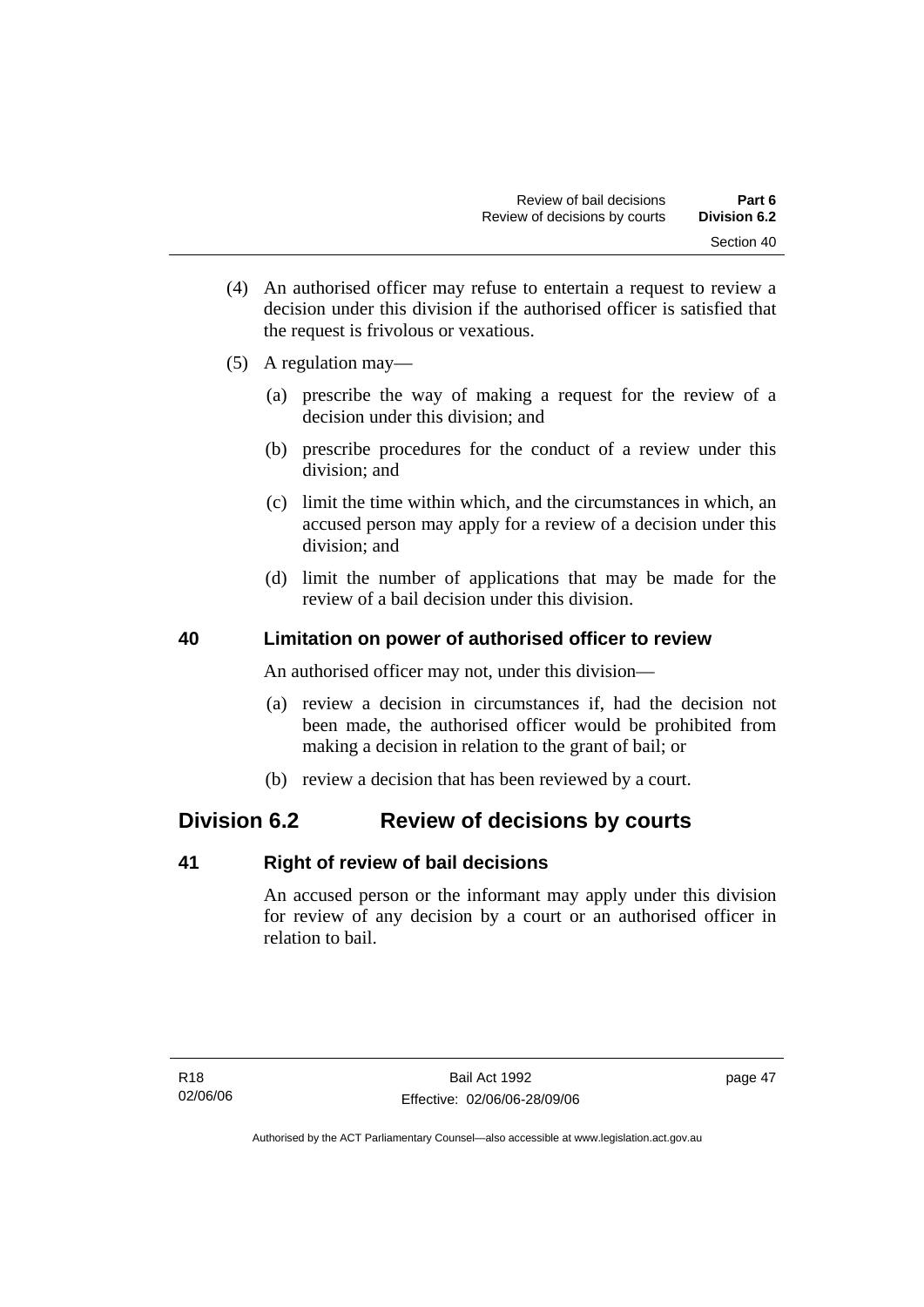### **41A Court may review on its own initiative**

- (1) A court that has made a decision in relation to bail may review the decision on its own initiative if the court considers it is in the interests of justice to do so.
- (2) The court may issue a warrant for the arrest of the person and for bringing the person before the court at the time and place stated in the warrant.

### **42 Power of Magistrates Court to review**

- (1) The Magistrates Court may, on application under this division, review any decision of an authorised officer or the Magistrates Court (however constituted) in relation to bail.
- (2) However, the Magistrates Court may review the decision only if the application for review is based on—
	- (a) a significant change in circumstances relevant to the granting of bail; or
	- (b) the availability of fresh evidence or information of material significance to the granting of bail to the person that was unavailable on the most recent application in relation to bail.
- (3) The power of the Magistrates Court to review a decision under this section may be exercised whether or not any power to review the decision under section 38 has been exercised or been sought to be exercised.

### **43 Power of Supreme Court to review**

- (1) The Supreme Court may, on application under this division, review any decision of an authorised officer, the Magistrates Court or the Supreme Court (however constituted) in relation to bail.
- (2) However, the Supreme Court may review the decision only if the application for review is based on—

R18 02/06/06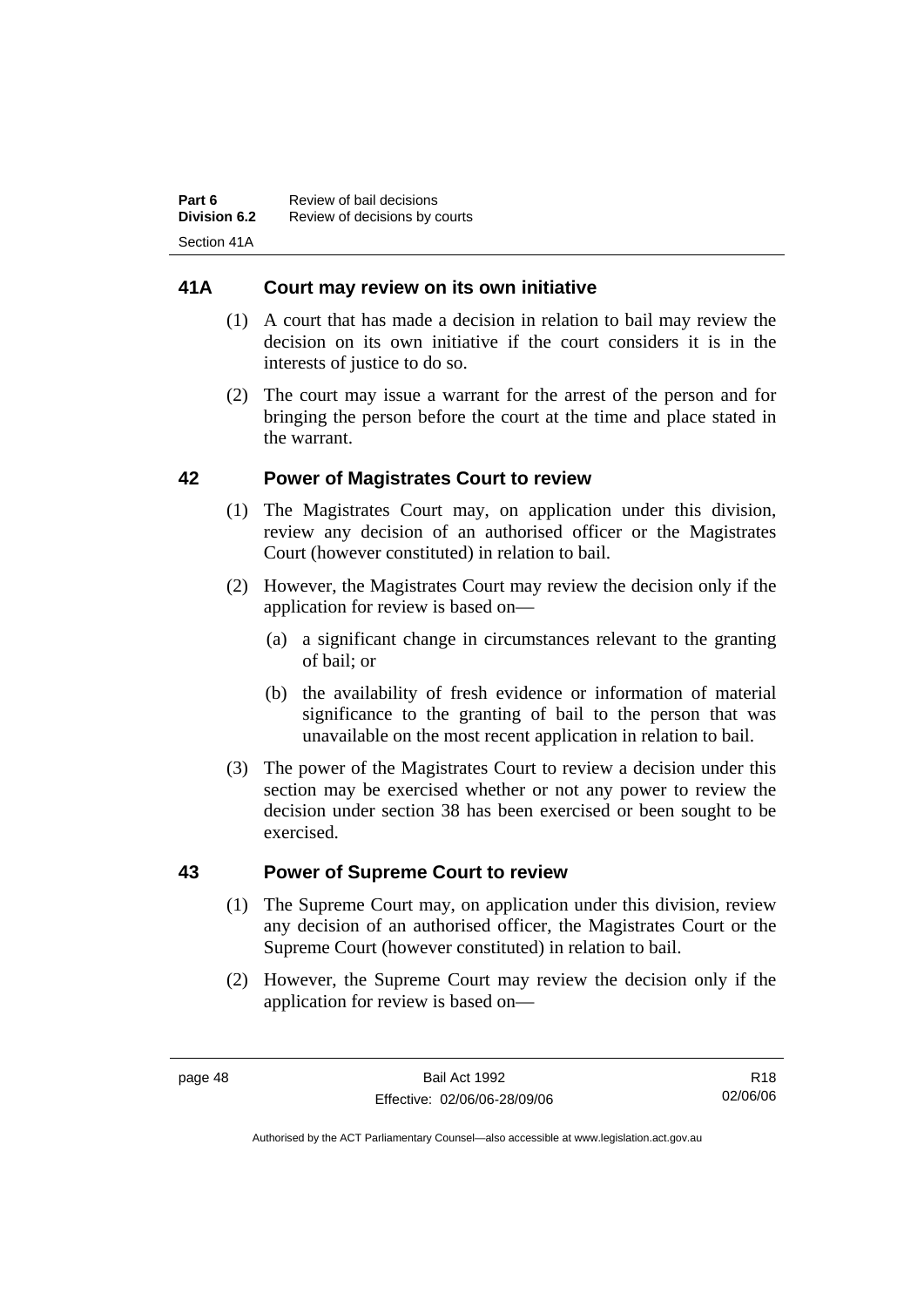- (a) a significant change in circumstances relevant to the granting of bail; or
- (b) the availability of fresh evidence or information of material significance to the granting of bail to the person that was unavailable on the most recent application in relation to bail.
- (3) The power of the Supreme Court to review a decision under this section may be exercised whether or not any power to review the decision under section 38 or section 42 has been exercised or has been sought to be exercised.

### **45 Exercise of power to review**

- (1) The power to review a decision under this division includes a power to confirm or vary the decision or to substitute another decision.
- (2) A decision as varied or substituted shall be in conformity with this Act.
- (3) The review of a decision shall be by way of rehearing and evidence or information in addition to, or in substitution for, the evidence or information given or obtained on the making of the decision may be given or obtained on the review.
- (4) If, on a review of a decision under this division the court varies the decision or substitutes another decision, section 27 applies in relation to the decision as varied or substituted as if that decision had been given by the court in relation to an application for bail.
- (5) If, on a review of a decision under this division, bail for an accused person is revoked, the court may, by warrant, commit the person into custody.
- (6) If, on a review of a decision under this division—
	- (a) bail is granted without any condition being imposed but the accused person has not given an undertaking to appear; or

page 49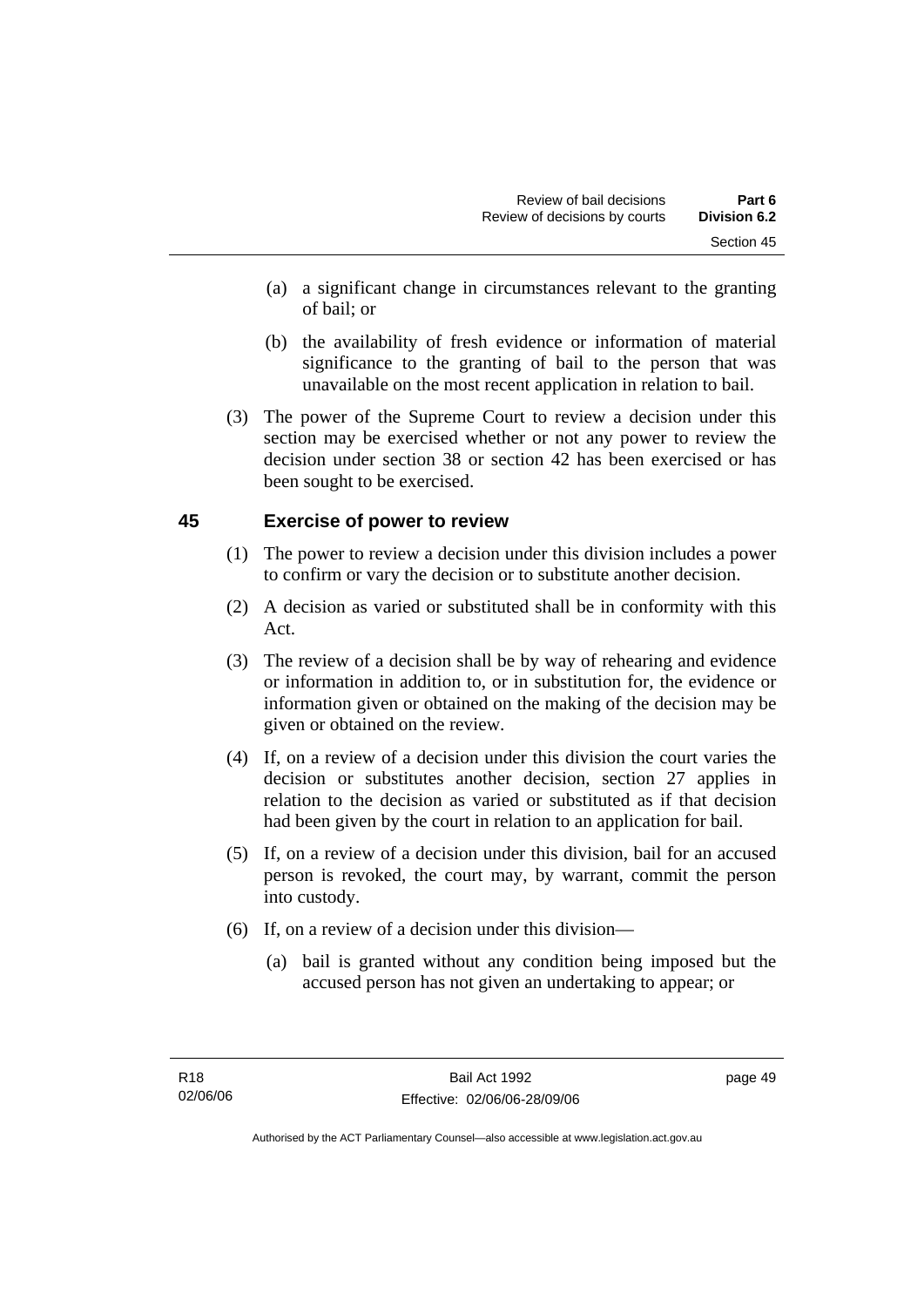(b) bail is granted subject to a condition;

the court may by warrant commit the person into custody until the person gives the undertaking to appear or satisfies the condition.

- (7) A court may refuse to entertain a request to review a decision under this division if the court is satisfied that the request is frivolous or vexatious.
- (8) A regulation may make provision in relation to—
	- (a) the way of making a request for the review of a decision under this division; and
	- (b) the giving or sending to people of notices relating to the proposed exercise of power to review a decision under this division.

#### **46 Review limited to bail conditions**

- (1) If an accused person has remained in custody after being granted bail by a court because any condition of the bail has not been complied with, the decision in relation to bail may be reviewed by the court that granted bail—
	- (a) at the request of the accused person; or
	- (b) at the request of a police officer; or
	- (c) on the court's own initiative.
- (2) A review under this section of a decision in relation to bail is limited to a review of the conditions on which bail has been granted.
- (3) A review requested under this section by a police officer shall not be conducted unless the court is satisfied that the request was made—
	- (a) for the purpose of benefiting the accused person; and
	- (b) with the consent of the accused person.

R18 02/06/06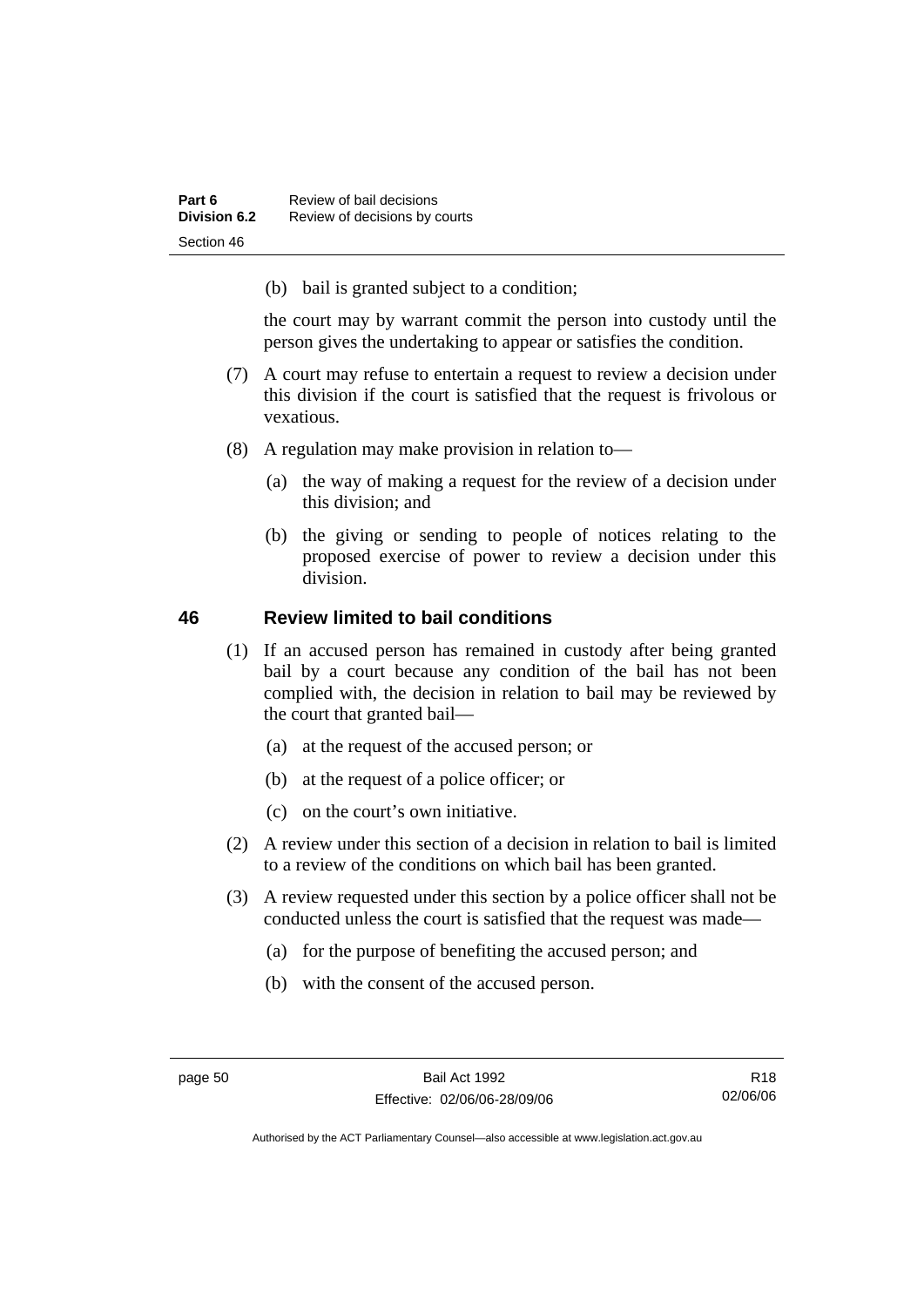- (4) On a review of a bail decision under this section, a court may—
	- (a) confirm the decision about the conditions of bail; or
	- (b) vary the decision by removing or imposing bail conditions; or
	- (c) grant bail without imposing any bail condition.
- (5) Notwithstanding section 43, the Supreme Court is empowered to conduct a review of a bail decision under this section only in relation to bail granted by the Supreme Court (however constituted).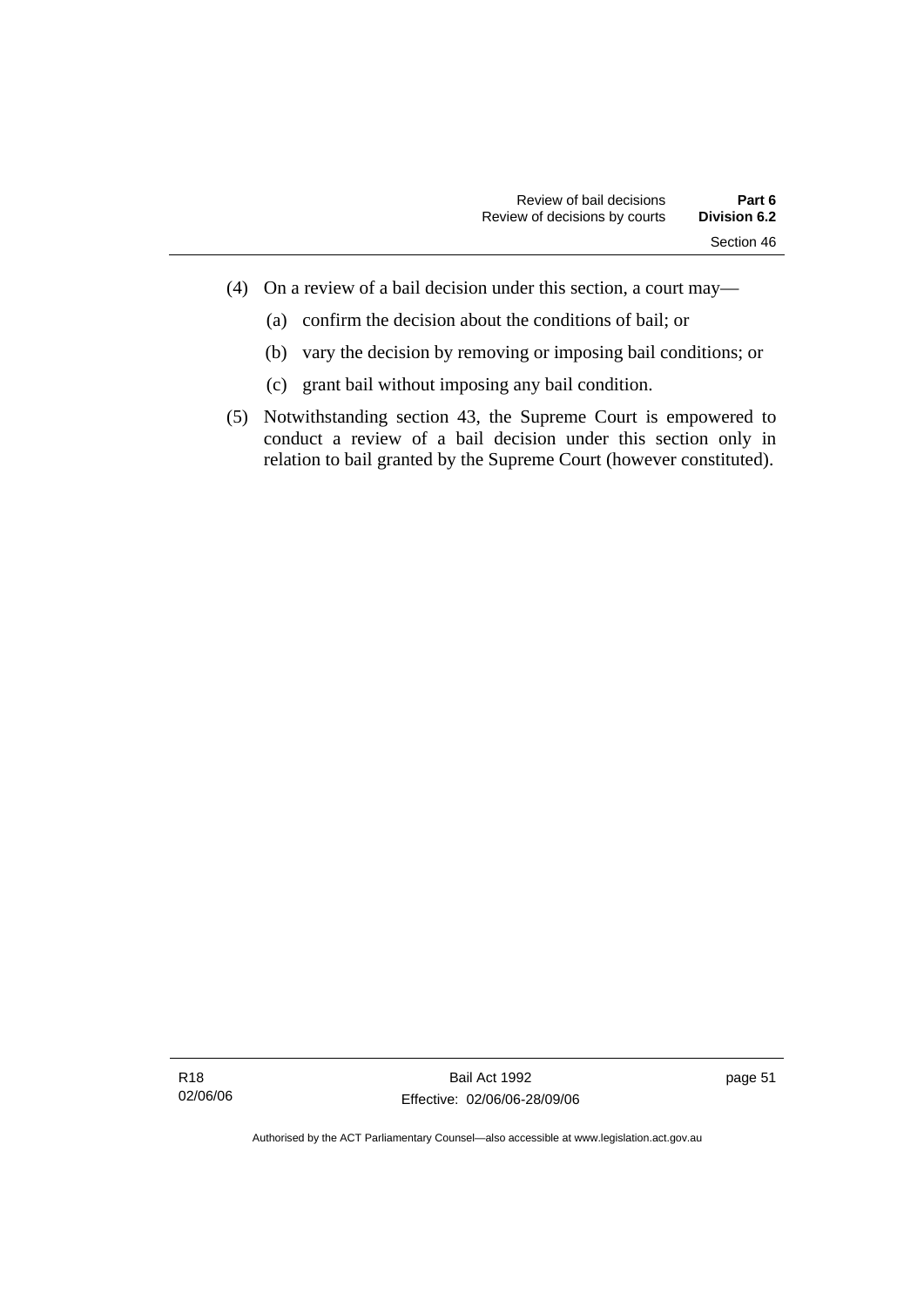#### **Part 7** Miscellaneous

Section 47

# **Part 7 Miscellaneous**

#### **47 Giving information relating to bail**

 (1) If a person is charged by a police officer with an offence and the person charged is being held in custody in relation to the offence, the police officer shall, as soon as is reasonably practicable after the person is charged, give to the person, by written notice, information relating to his or her entitlement to, or eligibility for, bail and to his or her entitlement to the review of decisions under this Act.

 (2) If an accused person is being held in custody in relation to an offence at the time of his or her first appearance in court in relation to that offence, the court shall, during that appearance, or as soon as is reasonably practicable, give to the person, by written notice, information relating to his or her entitlement to, or eligibility for, bail.

#### **47A Notice to victim of bail decisions**

- (1) This section applies if—
	- (a) a court or authorised officer makes a decision about a grant of bail, or reviews a bail decision, in relation to a person; and
	- (b) the informant is aware that a victim has expressed concern about the need for protection from violence or harassment by the person.
- (2) The informant must tell a police officer assigned to liaise with victims of crime (a *victim liaison officer*) that the victim has expressed the concern.

R18 02/06/06

*Note* If a form is approved under s 58 for a notice under this section, the form must be used.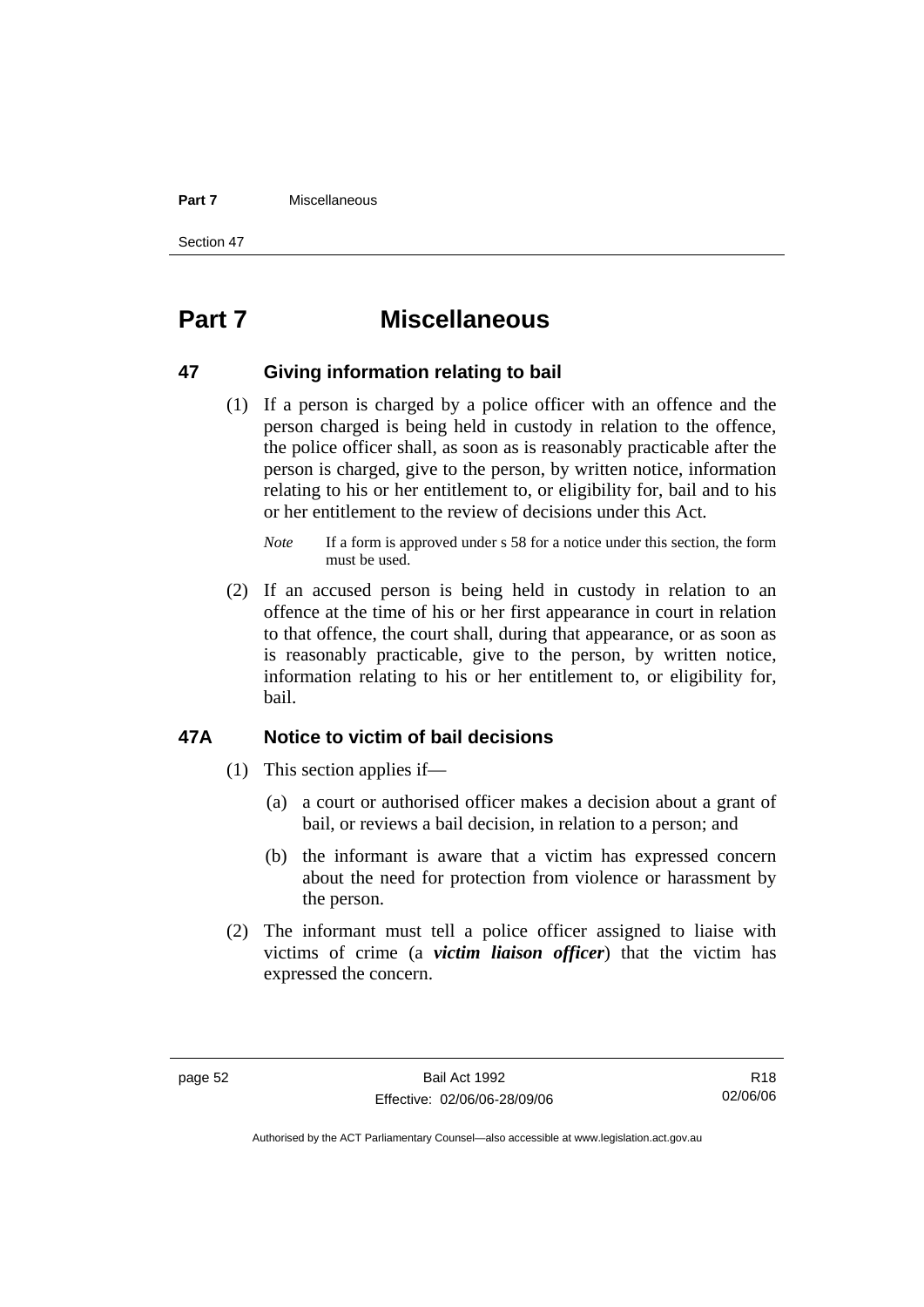(3) If a victim liaison officer is told about a victim's concern, the victim liaison officer must take all reasonable steps to tell the victim (or, if the victim is a child, a person who has parental responsibility for the child) about the bail decision as soon as practicable.

#### **48 Notification to court that bail condition not satisfied**

- (1) This section applies to a person who has been granted bail by a court but who has remained in custody since bail was granted because a condition of the bail has not been complied with.
- (2) The person in charge of the correctional centre or other place where the person is in custody must give the court written notice that the person remains in custody because of the failure to comply with a bail condition.

*Note* If a form is approved under s 58 for a notice, the form must be used.

- (3) The notice must be given to the court not later than 7 days after the day the person is received into custody.
- (4) To remove any doubt, the court to which a notice is given under subsection (2) may, on its own initiative, conduct a review under section 46 of the condition on which bail was granted.
- (5) A notice under this section is required to be given only once in relation to any particular grant of bail.
- (6) A regulation may prescribe information that is to be given to a court with a notice under this section.

#### **49 Failure to answer bail**

- (1) A person commits an offence if the person—
	- (a) gives an undertaking to appear before a court; and
	- (b) fails to carry out the undertaking.

Maximum penalty: 200 penalty units, imprisonment for 2 years or both.

page 53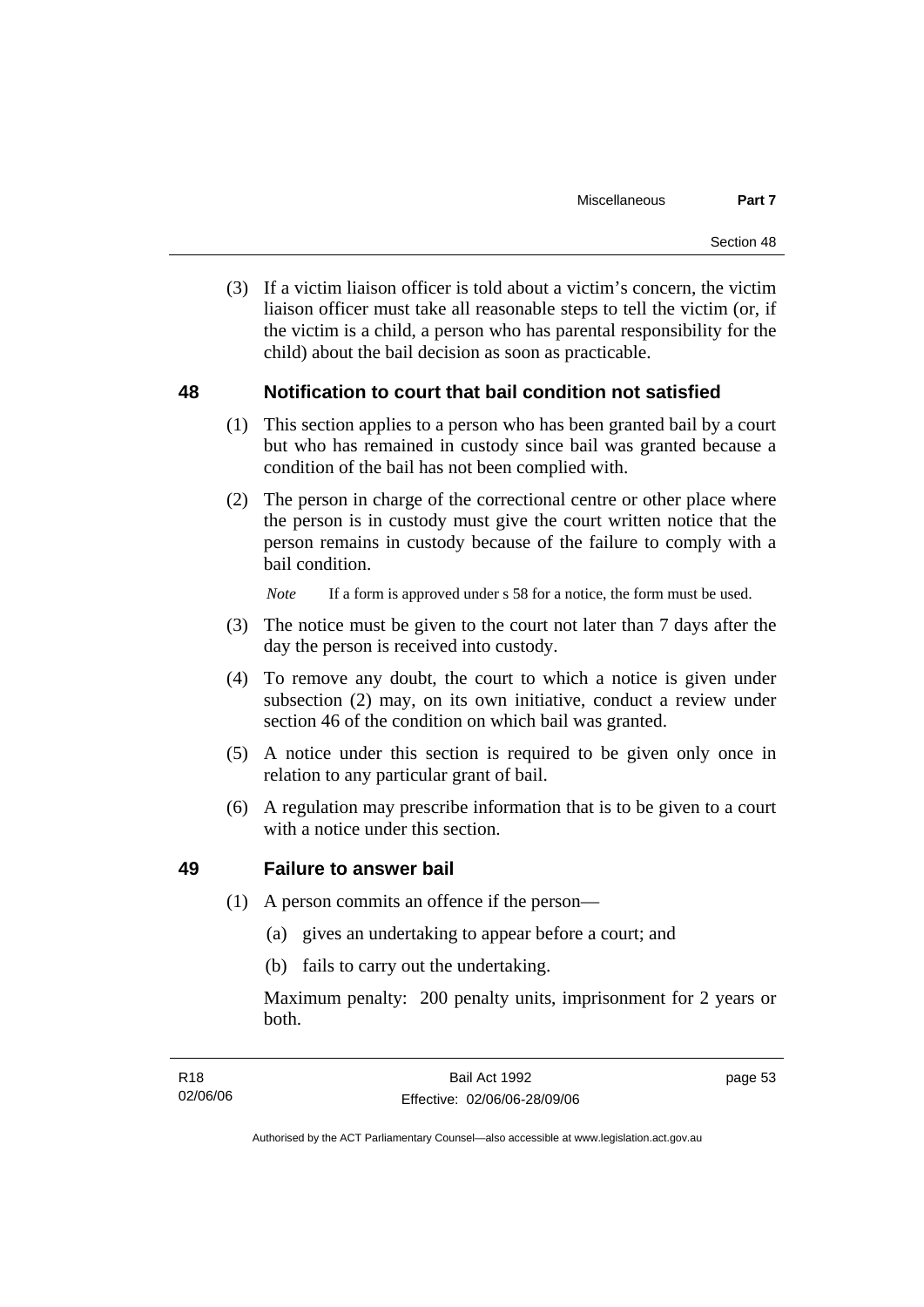#### **Part 7** Miscellaneous

Section 51

- (2) The court may issue a warrant to arrest the person and to bring the person before the court.
- (3) Subsection (1) does not apply if the person has a reasonable excuse for failing to carry out the undertaking.

#### **51 Indemnification of sureties**

 (1) A person commits an offence if the person indemnifies, or agrees to indemnify, anyone else against a liability the other person incurs or may incur as surety for an accused person.

Maximum penalty: 200 penalty units, imprisonment for 2 years or both.

 (2) A person commits an offence if the person is indemnified, or agrees to be indemnified, by someone else against a liability the person incurs or may incur as surety for an accused person.

Maximum penalty: 200 penalty units, imprisonment for 2 years or both.

- (3) For this section, it does not matter whether—
	- (a) the agreement is for compensation in money or anything else; or
	- (b) the agreement is made before or after the person indemnified, or agreed to be indemnified, becomes a surety; or
	- (c) the person indemnified, or agreed to be indemnified, becomes a surety.

#### **52 Contravention of Act by police officers**

 (1) If a police officer contravenes a provision of this Act that is applicable to him or her as a police officer or as an authorised officer, the contravention is not punishable as an offence unless a penalty is expressly provided by this Act in relation to the contravention.

R18 02/06/06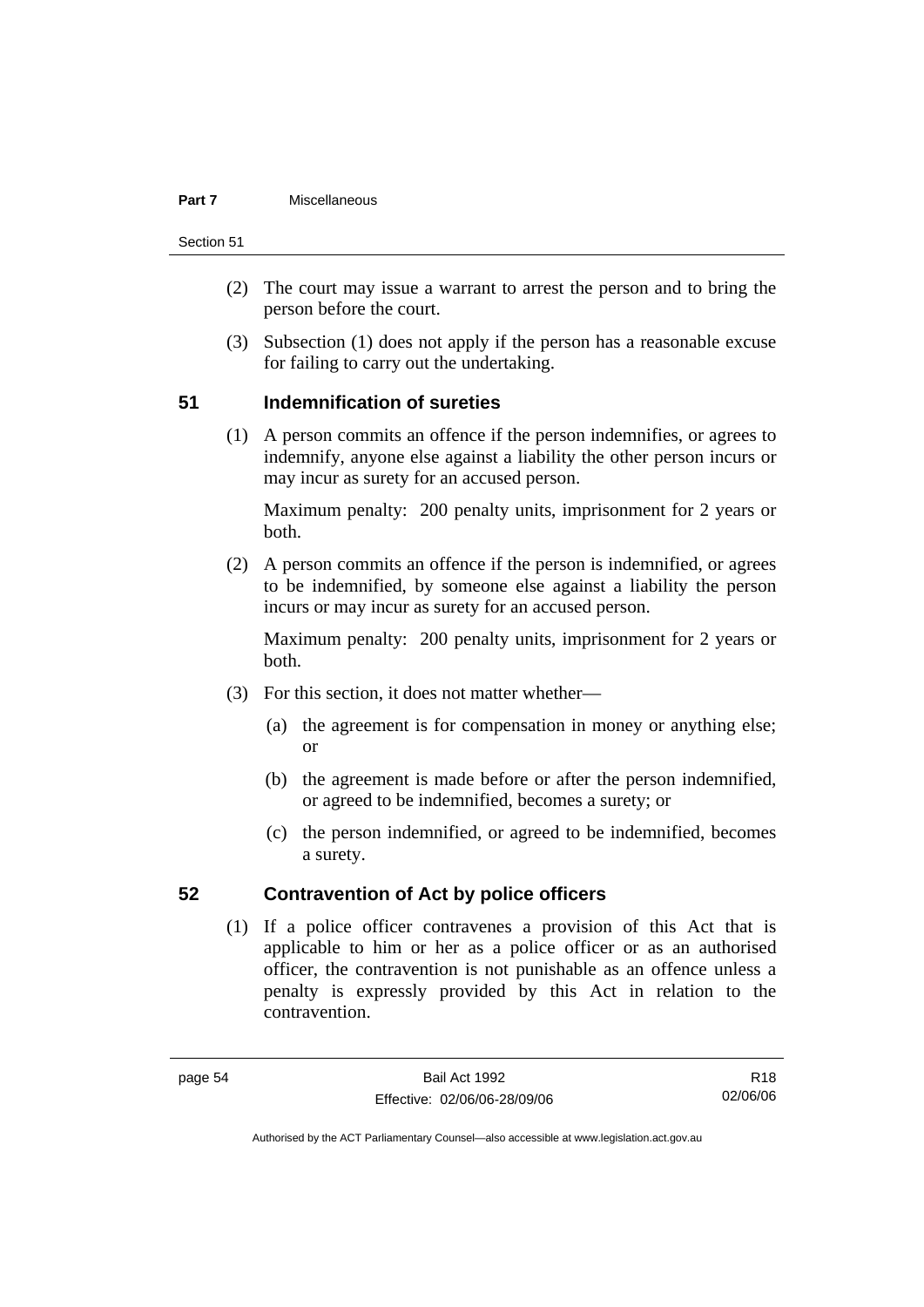- (2) Subsection (1) does not apply to prevent a contravention of a provision of this Act by a police officer from—
	- (a) being dealt with under the *Complaints (Australian Federal Police) Act 1981* (Cwlth); or
	- (b) constituting grounds for the institution of civil proceedings.

#### **55 Civil standard of proof to apply for certain purposes**

If a court or an authorised officer, in making a decision in relation to bail (other than a decision in proceedings for an offence committed in relation to bail), is to be, or may be, satisfied as to any matter, it is sufficient if the court or authorised officer is satisfied on the balance of probabilities.

#### **56 No right of surety to arrest**

A surety for an accused person does not have the right to arrest the accused person because the surety is a surety for the accused person.

#### **56A Arrest without warrant of person on bail**

- (1) This section applies if a person has been granted bail in the ACT, a State or another Territory.
- (2) A police officer may arrest the person without warrant if the officer believes on reasonable grounds that the person—
	- (a) has failed to comply with a bail condition; or
	- (b) will not comply with a bail condition.
- (3) The police officer must bring the person before a court as soon as practicable.
- (4) The court may—
	- (a) for a person granted bail in the ACT—exercise the same powers in relation to bail as it has in relation to any other accused person in custody; or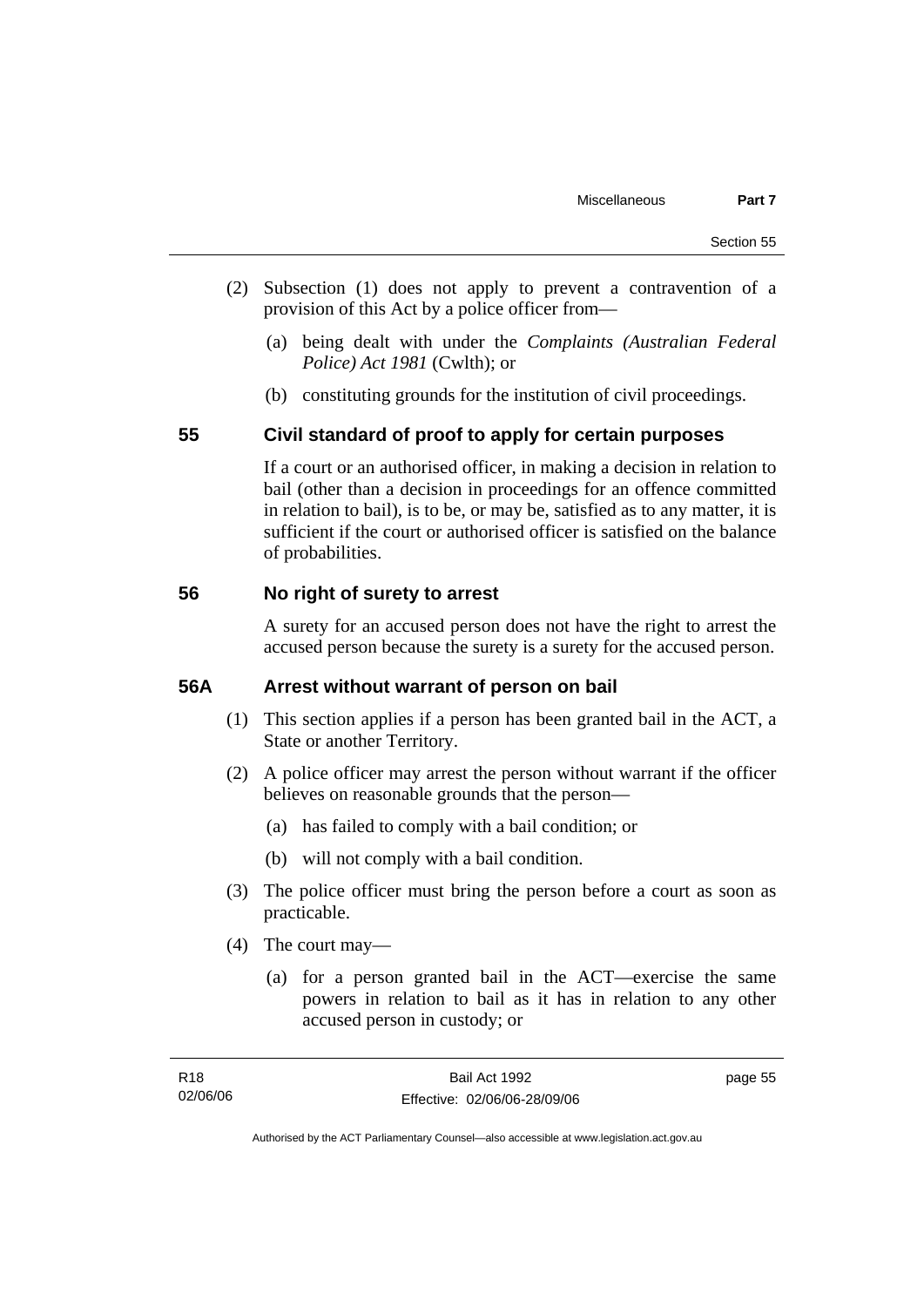#### **Part 7** Miscellaneous

Section 56B

- (b) for a person granted bail in a State or another Territory—
	- (i) release the person unconditionally; or
	- (ii) grant the person bail subject to the conditions that the court considers appropriate; or
	- (iii) remand the person in custody for a reasonable time while a warrant for the person's arrest is obtained from the State or other Territory.
- (5) A release mentioned in subsection (4) (b) (i) does not affect the grant of bail in the State or other Territory.

#### **56B Arrest for breach of condition by person outside ACT**

- (1) This section applies if a police officer reasonably believes that—
	- (a) a person who has been granted bail in the ACT has failed to comply with a bail condition; and
	- (b) the person is in a State or another Territory.
- (2) An issuing officer may, on the information of a police officer—
	- (a) issue a warrant to arrest the person in the State or other Territory and bring the person before a court; or
	- (b) issue a summons for the person's appearance before a court.
- (3) In this section

*issuing officer*, for a warrant, means—

- (a) a judge, the registrar or a deputy registrar of the Supreme Court; or
- (b) a magistrate; or
- (c) if authorised by the Chief Magistrate to issue a warrant—the registrar or deputy registrar of the Magistrates Court.

R18 02/06/06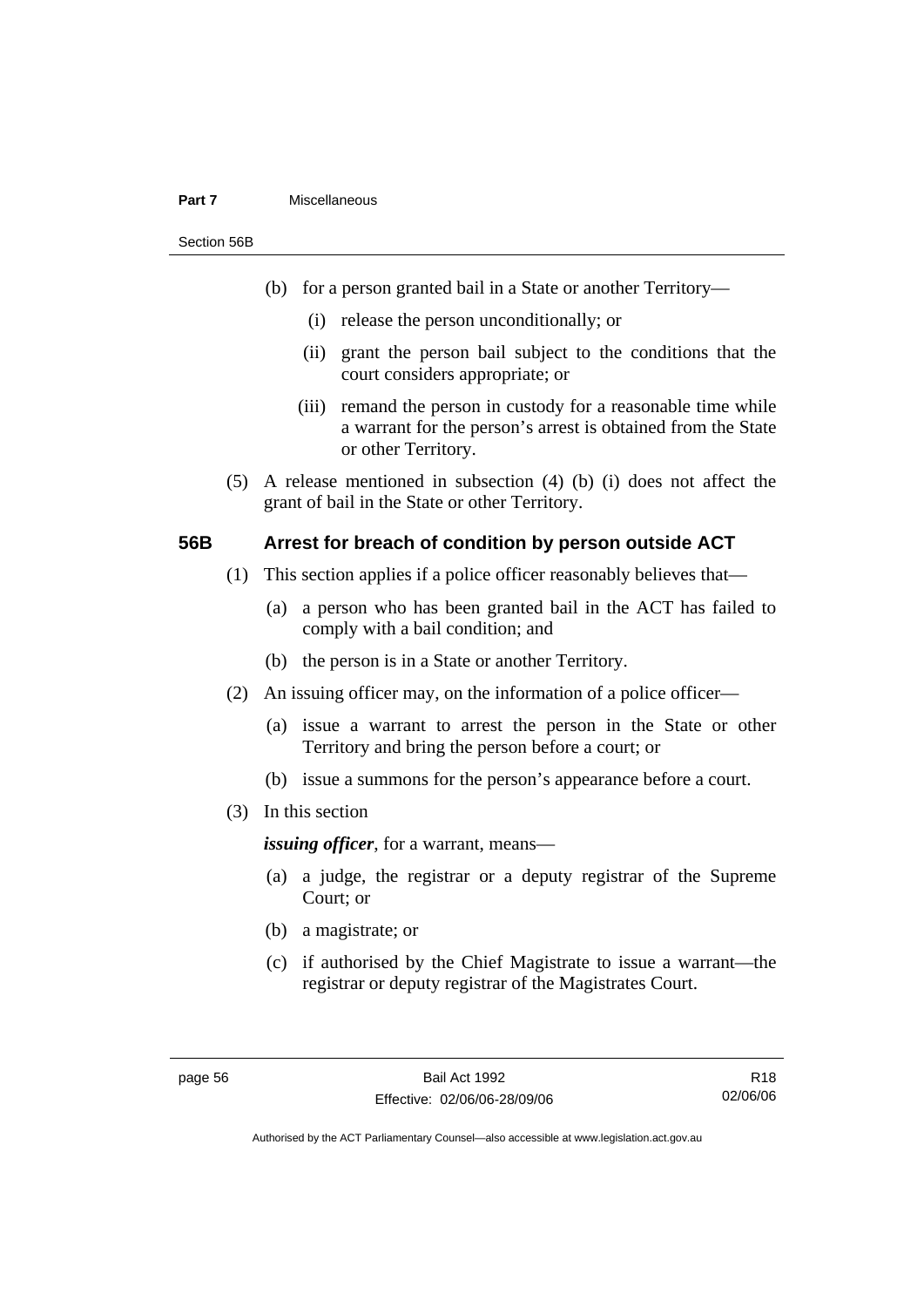### **57 Act to prevail**

- (1) Except if otherwise expressly provided by this Act, this Act applies in relation to the grant of bail to accused people to the exclusion of any other law in force immediately before the commencement of this Act so far as any other such law makes provision for or in relation to bail for accused people.
- (2) This Act does not affect the *Bill of Rights 1688* 1 Will and Mary sess 2 c 2.

#### **57AA Abolition of inherent power of bail**

Any inherent power of the Supreme Court to grant bail is abolished.

#### **58 Approved forms**

- (1) The Minister may, in writing, approve forms for this Act.
- (2) If the Minister approves a form for a particular purpose, the approved form must be used for that purpose.
- (3) A form approved for section 28 (1), 30 (4), 34, 47 or 48 (2) is a disallowable instrument.
	- *Note* A disallowable instrument must be notified, and presented to the Legislative Assembly, under the Legislation Act.
- (4) Any other approved form is a notifiable instrument.

*Note* A notifiable instrument must be notified under the Legislation Act.

 (5) If there is no approved form for an instrument under this Act, the instrument must be in a form acceptable to the registrar.

#### **59 Regulation-making power**

- (1) The Executive may make regulations for this Act.
	- *Note* A regulation must be notified, and presented to the Legislative Assembly, under the Legislation Act.

page 57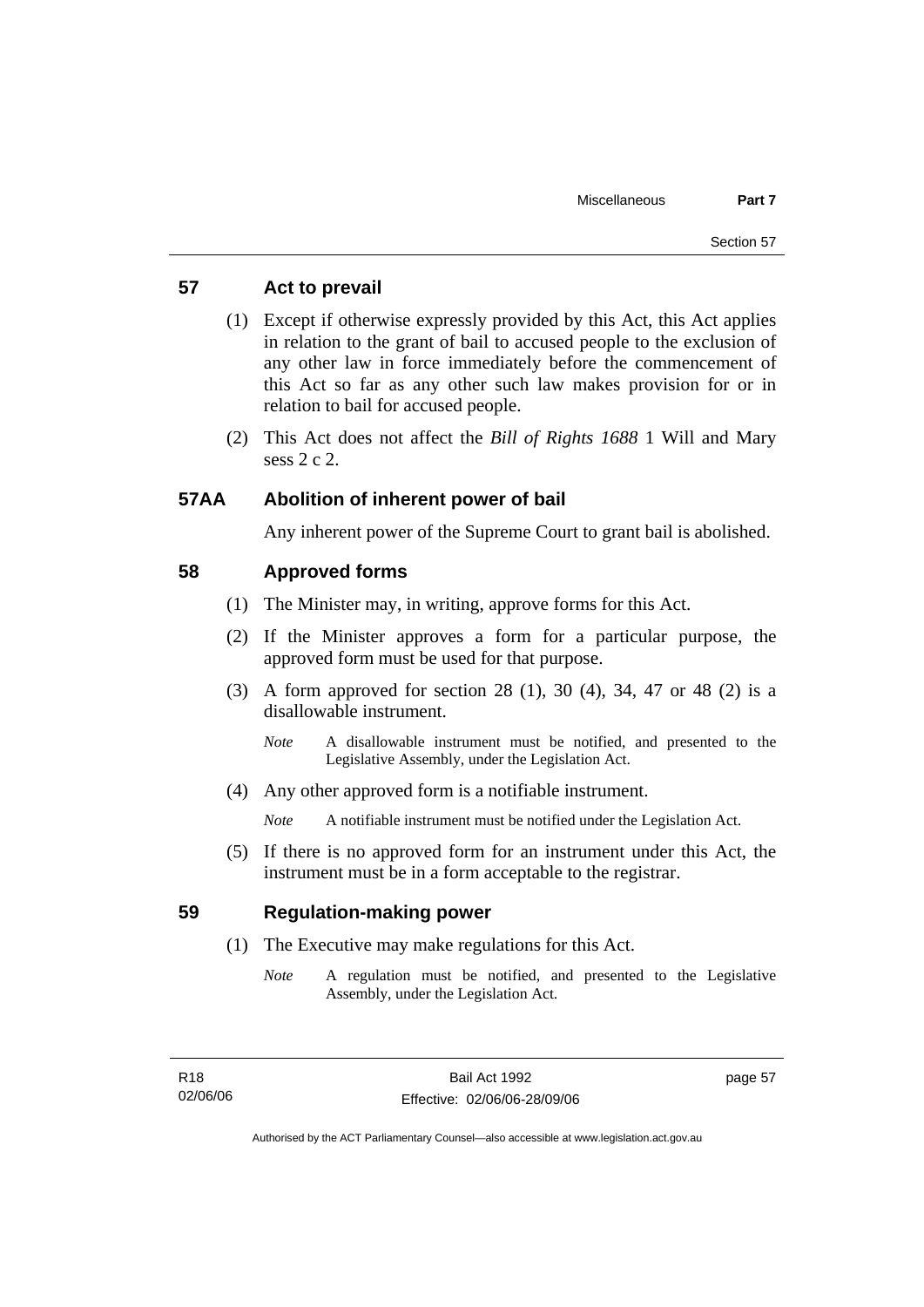#### **Part 7 Miscellaneous**

#### Section 59

 (2) Without limiting subsection (1), a regulation may make provision in relation to the management (including the investment) of an amount deposited in accordance with a condition mentioned in section  $25(1)(c)$ .

page 58 Bail Act 1992 Effective: 02/06/06-28/09/06

R18 02/06/06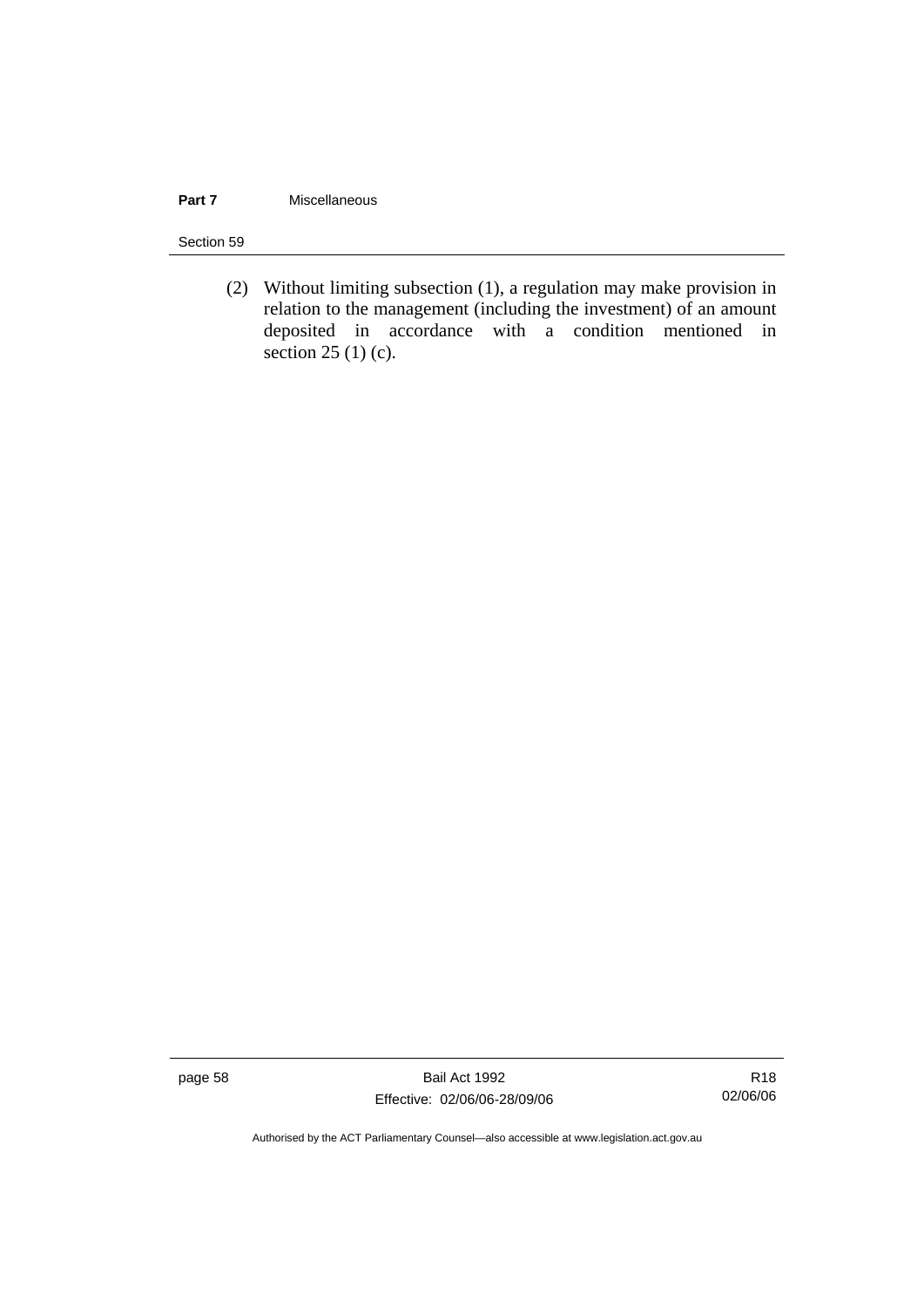# **Schedule 1 Offences to which presumption of bail does not apply**

(see  $s$  9B (a) and (b))

# **Part 1.1 Offences against Crimes Act 1900**

| column 1                    | column <sub>2</sub> | column 3                                                   |
|-----------------------------|---------------------|------------------------------------------------------------|
| item                        | provision           | description of offence                                     |
|                             | 15                  | manslaughter                                               |
| $\mathcal{D}_{\mathcal{L}}$ | 19                  | intentionally inflicting grievous bodily harm              |
| 3                           | 49C                 | industrial manslaughter (employer offence)                 |
| 4                           | 49D                 | industrial manslaughter (senior officer offence)           |
| 5                           | 51                  | sexual assault in the first degree                         |
| 6                           | 52                  | sexual assault in the second degree                        |
|                             | 54                  | sexual intercourse without consent                         |
| 8                           | 55 $(1)$            | sexual intercourse with young person under<br>10 years old |

# **Part 1.2 Offences against Criminal Code**

| column 1<br>item | column 2<br>provision | column 3<br>description of offence |  |
|------------------|-----------------------|------------------------------------|--|
|                  | 310                   | aggravated robbery                 |  |
|                  | 312                   | aggravated burglary                |  |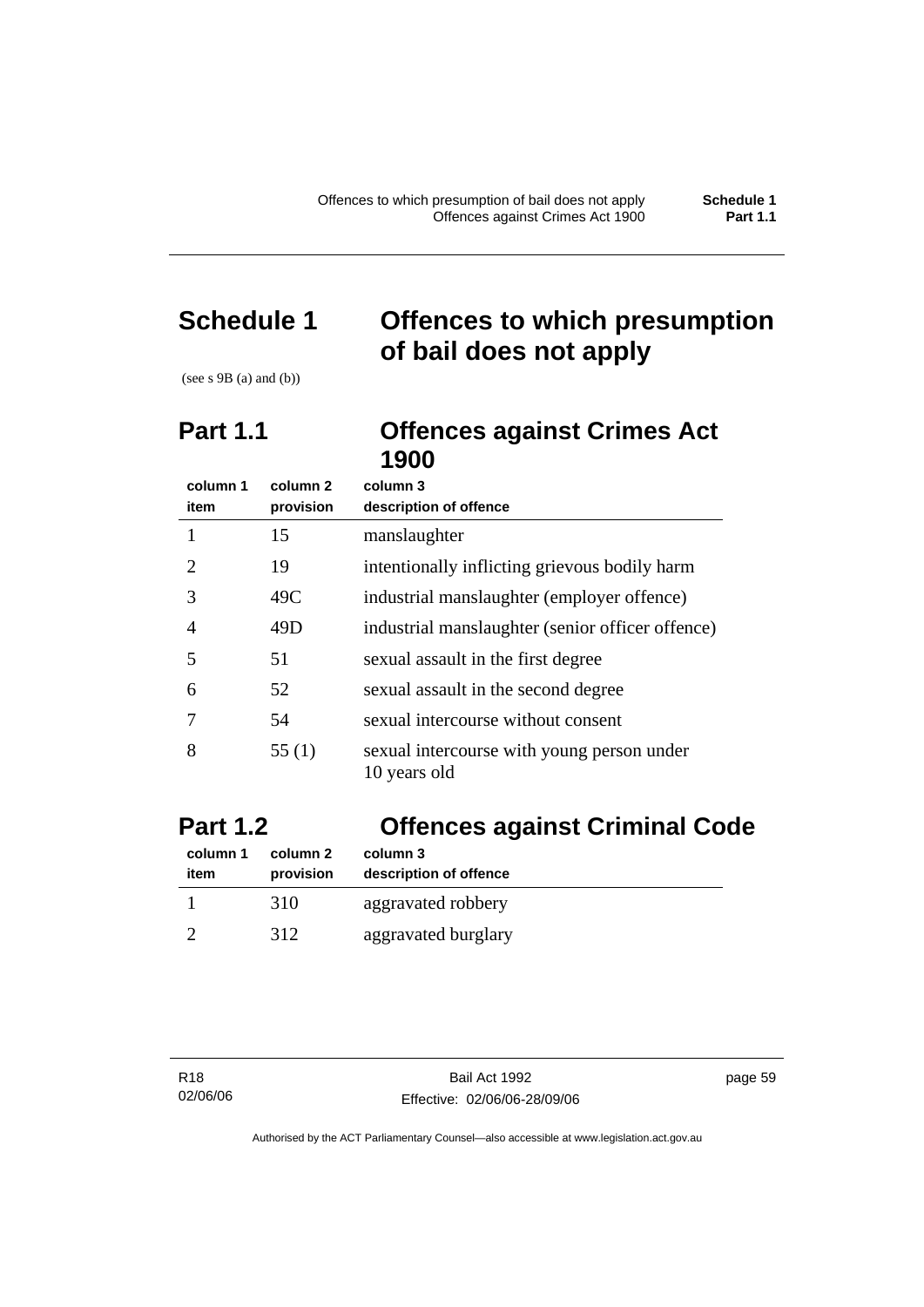| <b>Schedule 1</b> | Offences to which presumption of bail does not apply |
|-------------------|------------------------------------------------------|
| <b>Part 1.2</b>   | Offences against Criminal Code                       |

| column 1<br>item | column <sub>2</sub><br>provision | column 3<br>description of offence                                                                       |
|------------------|----------------------------------|----------------------------------------------------------------------------------------------------------|
| 3                | 603(3)                           | trafficking in commercial quantity of<br>controlled drug                                                 |
| $\overline{4}$   | 603(5)                           | trafficking in trafficable quantity of cannabis                                                          |
| 5                | 603(7)                           | trafficking in controlled drug other than<br>cannabis                                                    |
| 6                | 607(3)                           | manufacturing commercial quantity of<br>controlled drug for selling                                      |
| 7                | 607(5)                           | manufacturing controlled drug for selling                                                                |
| 8                | 610(1)                           | selling large commercial quantity of controlled<br>precursor for manufacture of controlled drug          |
| 9                | 610(3)                           | selling commercial quantity of controlled<br>precursor for manufacture of controlled drug                |
| 10               | 611(1)                           | manufacturing large commercial quantity of<br>controlled precursor for manufacture of<br>controlled drug |
| 11               | 611(3)                           | manufacturing large commercial quantity of<br>controlled precursor for selling                           |
| 12               | 611(5)                           | manufacturing commercial quantity of<br>controlled precursor for manufacture of<br>controlled drug       |
| 13               | 611(7)                           | manufacturing commercial quantity of<br>controlled precursor for selling                                 |
| 14               | 612(1)                           | possessing large commercial quantity of<br>controlled precursor                                          |
| 15               | 612(3)                           | possessing commercial quantity of controlled<br>precursor                                                |

page 60 Bail Act 1992 Effective: 02/06/06-28/09/06

R18 02/06/06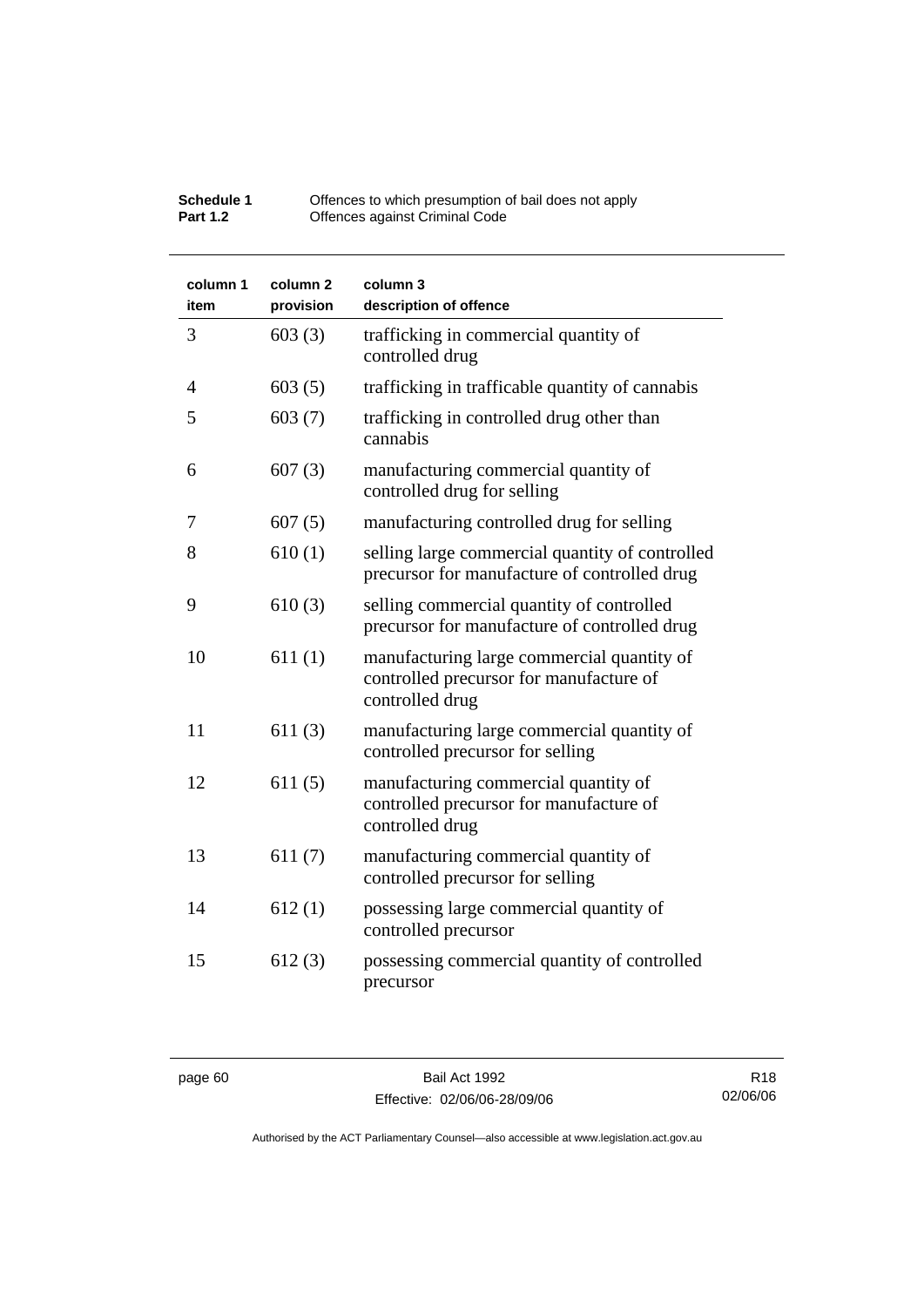| column 1<br>item | column 2<br>provision | column 3<br>description of offence                              |
|------------------|-----------------------|-----------------------------------------------------------------|
| 16               | 616(3)                | cultivating commercial quantity of controlled<br>plant          |
| 17               | 619(3)                | selling commercial quantity of controlled plant                 |
| 18               | 622(3)                | supplying etc controlled drug to child for<br>selling           |
| 19               | 624(4)                | procuring child to traffic in controlled drug                   |
| 20               | 625(1)                | supplying etc controlled drug (other than<br>cannabis) to child |
| 21               | 639                   | concealing etc property derived from drug<br>offence            |

# **Part 1.3 Offences against Drugs of Dependence Act 1989**

| column 1<br>item | column 2<br>provision | column 3<br>description of offence                                |
|------------------|-----------------------|-------------------------------------------------------------------|
|                  | 161                   | manufacture of drug of dependence or<br>prohibited substance      |
|                  | 164                   | sale, supply etc of prohibited substance or<br>drug of dependence |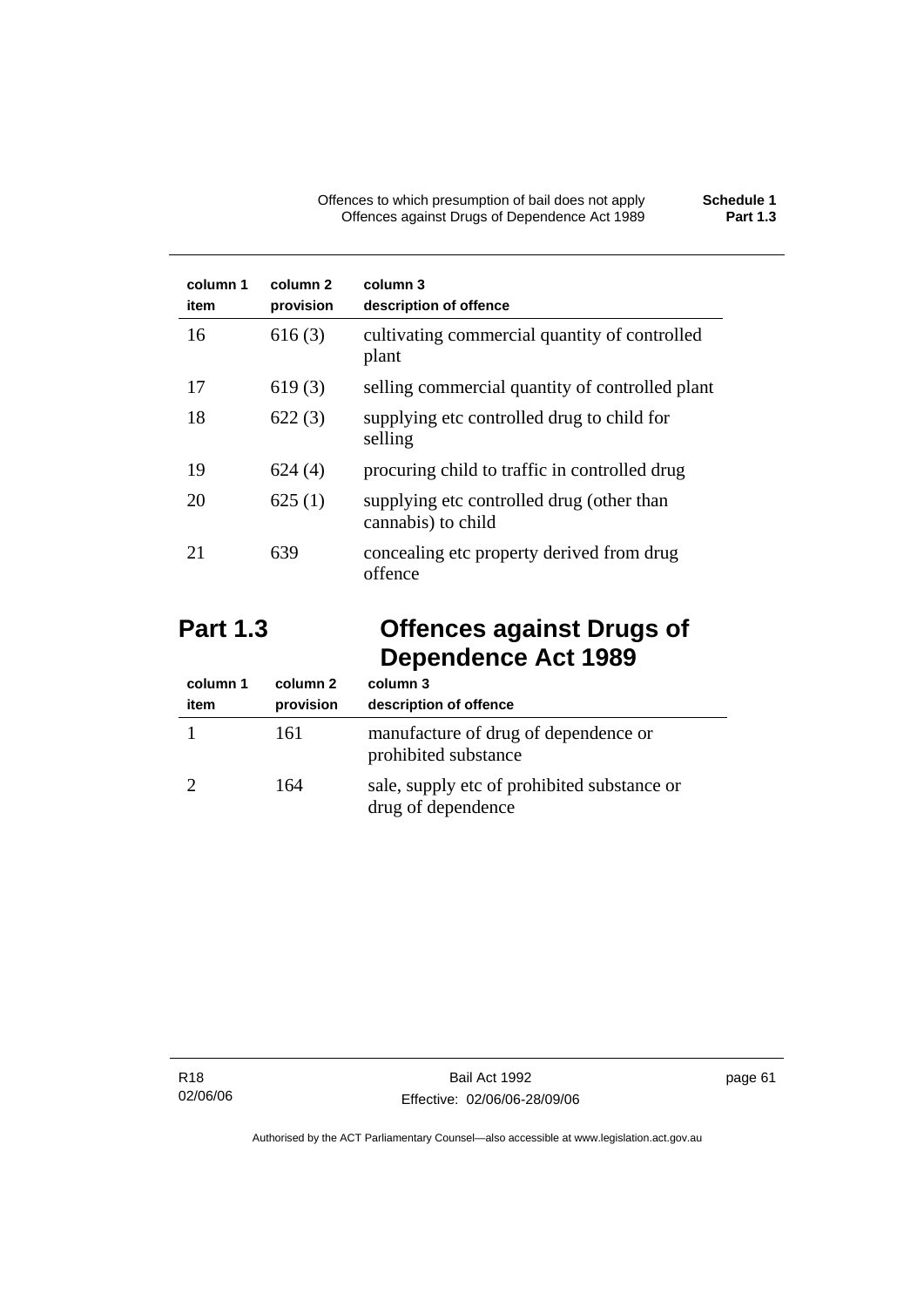| <b>Schedule 1</b> | Offences to which presumption of bail does not apply |
|-------------------|------------------------------------------------------|
| <b>Part 1.4</b>   | Offences against Customs Act 1901 (Cwith)            |

# **Part 1.4 Offences against Customs Act 1901 (Cwlth)**

| column 1 | column 2  | column 3                                                        |
|----------|-----------|-----------------------------------------------------------------|
| item     | provision | description of offence                                          |
|          | 231(1)    | assembly for unlawful purposes                                  |
|          | 233AC     | master allowing use of ship for smuggling etc<br>narcotic goods |
|          | 233B      | special provisions about narcotic goods                         |

page 62 Bail Act 1992 Effective: 02/06/06-28/09/06

R18 02/06/06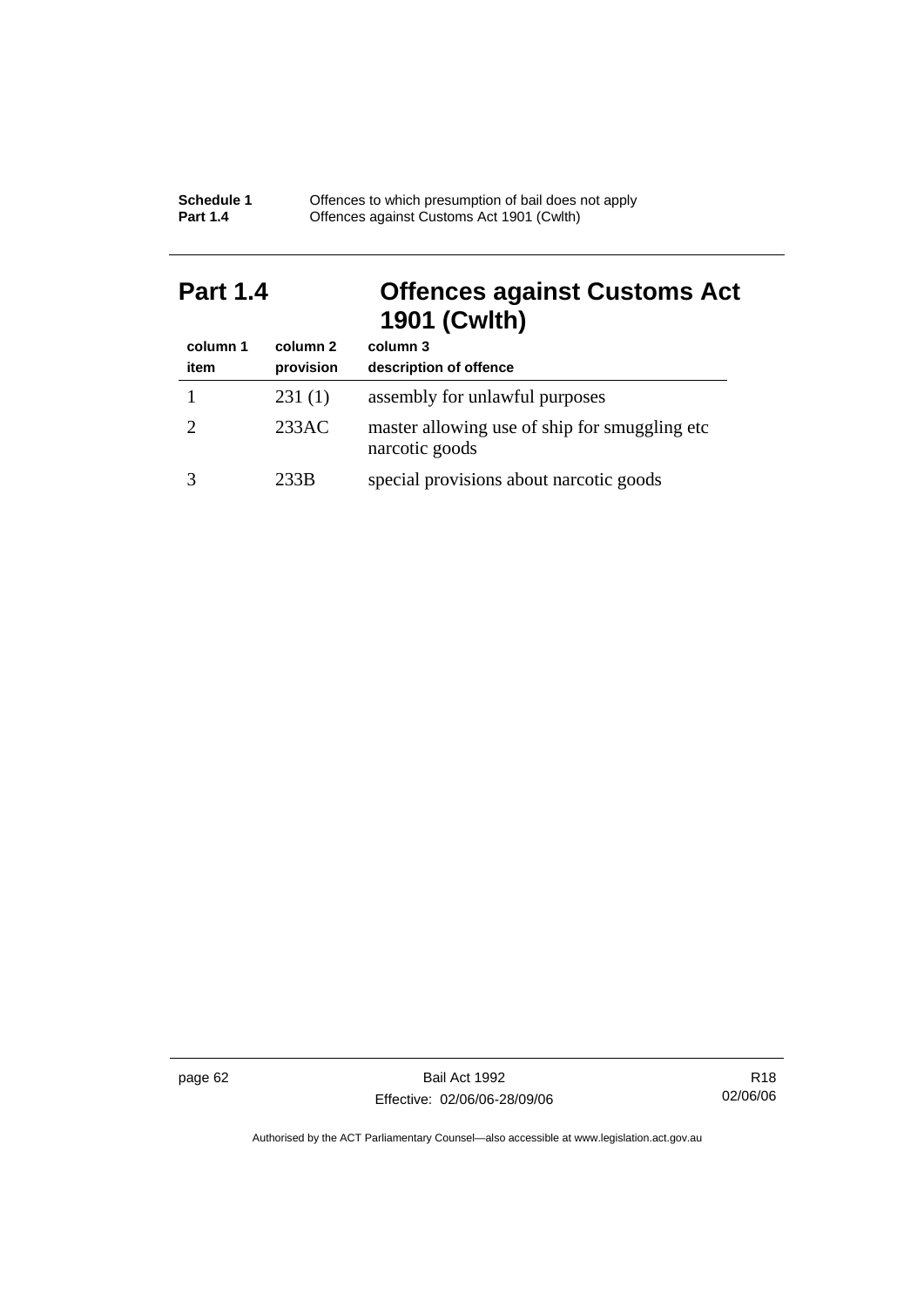# **Dictionary**

(see s 3)

*Note 1* The Legislation Act contains definitions and other provisions relevant to this Act.

- *Note 2* For example, the Legislation Act, dict, pt 1, defines the following terms:
	- Act (see s  $7$ )
	- adult
	- child
	- chief executive
	- Chief Magistrate
	- chief police officer
	- correctional centre
	- domestic partner (see s 169 (1))
	- found guilty
	- indictable offence (see s 190 (1))
	- judge
	- magistrate
	- Magistrates Court
	- mental health tribunal
	- penalty unit (see s 133)
	- police officer
	- public trustee
	- **State**
	- Supreme Court
	- the Territory.

#### *accused person* includes—

- (a) a person charged with, convicted of, or found guilty of, an offence; and
- (b) a person mentioned in section  $8(1)(c)$ , (d) or (e); and
- (c) a person whose conviction for an offence is stayed; and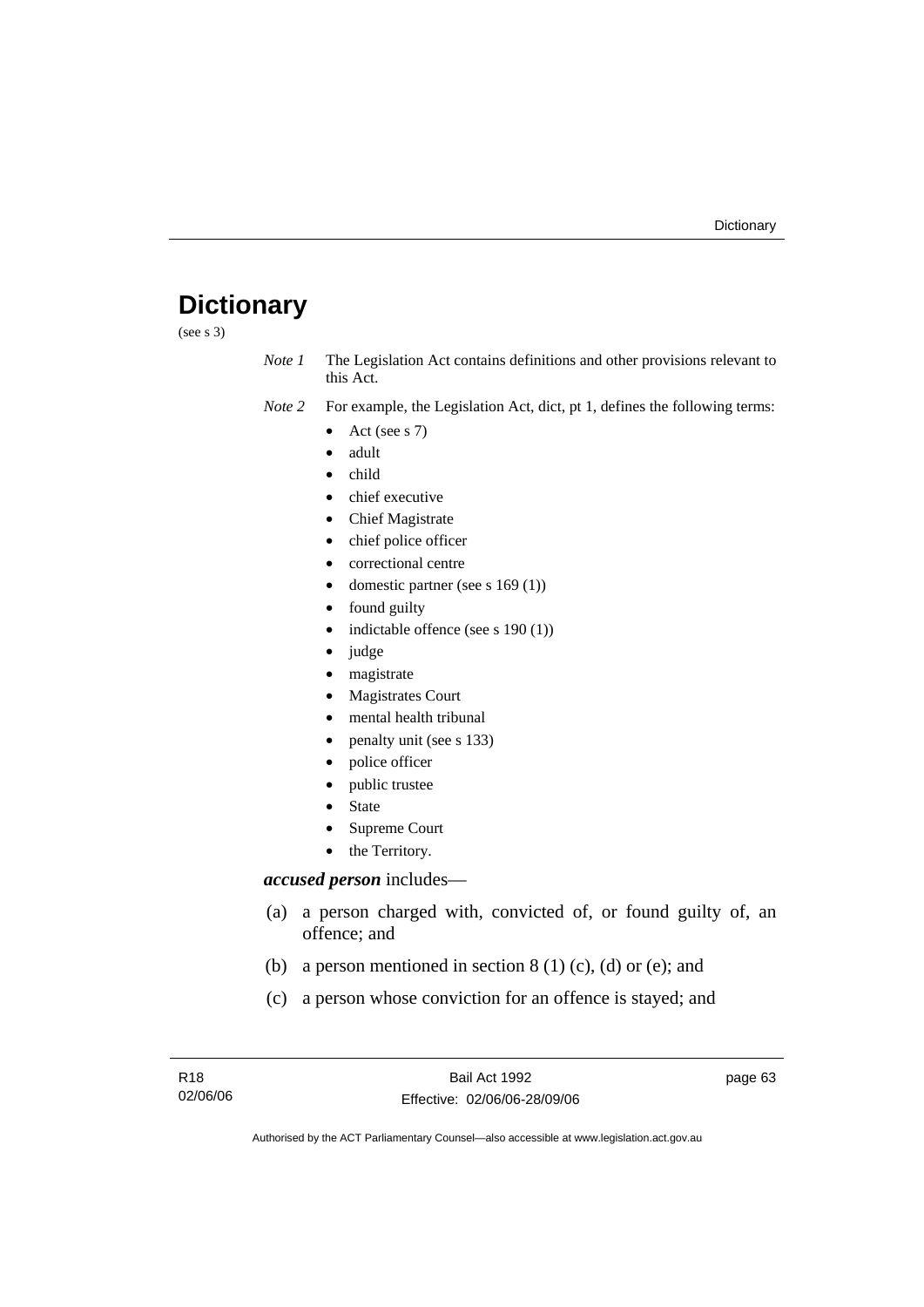- (d) a person subject to an order under the *Crimes (Sentencing) Act 2005*, section 17 (Non-conviction orders—general); and
- (e) a person in relation to whom an appeal relating to an offence is pending; and
- (f) a person in relation to whom a new trial has been ordered to be held for an offence.

*appeal* includes an application for leave to appeal and an appeal proceeding.

*applicable bail criteria*, for a decision about bail, means criteria under any of the following provisions applying to the decision:

- (a) section 9D (Bail for serious offence committed while charge for another is pending or outstanding);
- (b) section 9F (Domestic violence offence—bail by authorised officer);
- (c) section 22 (Criteria for granting bail to adults);
- (d) section 23 (Criteria for granting bail to children).

#### *authorised officer* means—

- (a) the chief police officer; or
- (b) a police officer exercising the functions of a superintendent or sergeant; or
- (c) another police officer authorised in writing by the chief police officer.

*bail* means an authorisation granted to a person under this Act to be at liberty.

*bail condition* means a condition on which bail is granted.

*child*, of a person, includes a child—

(a) who normally or regularly lives with the person; or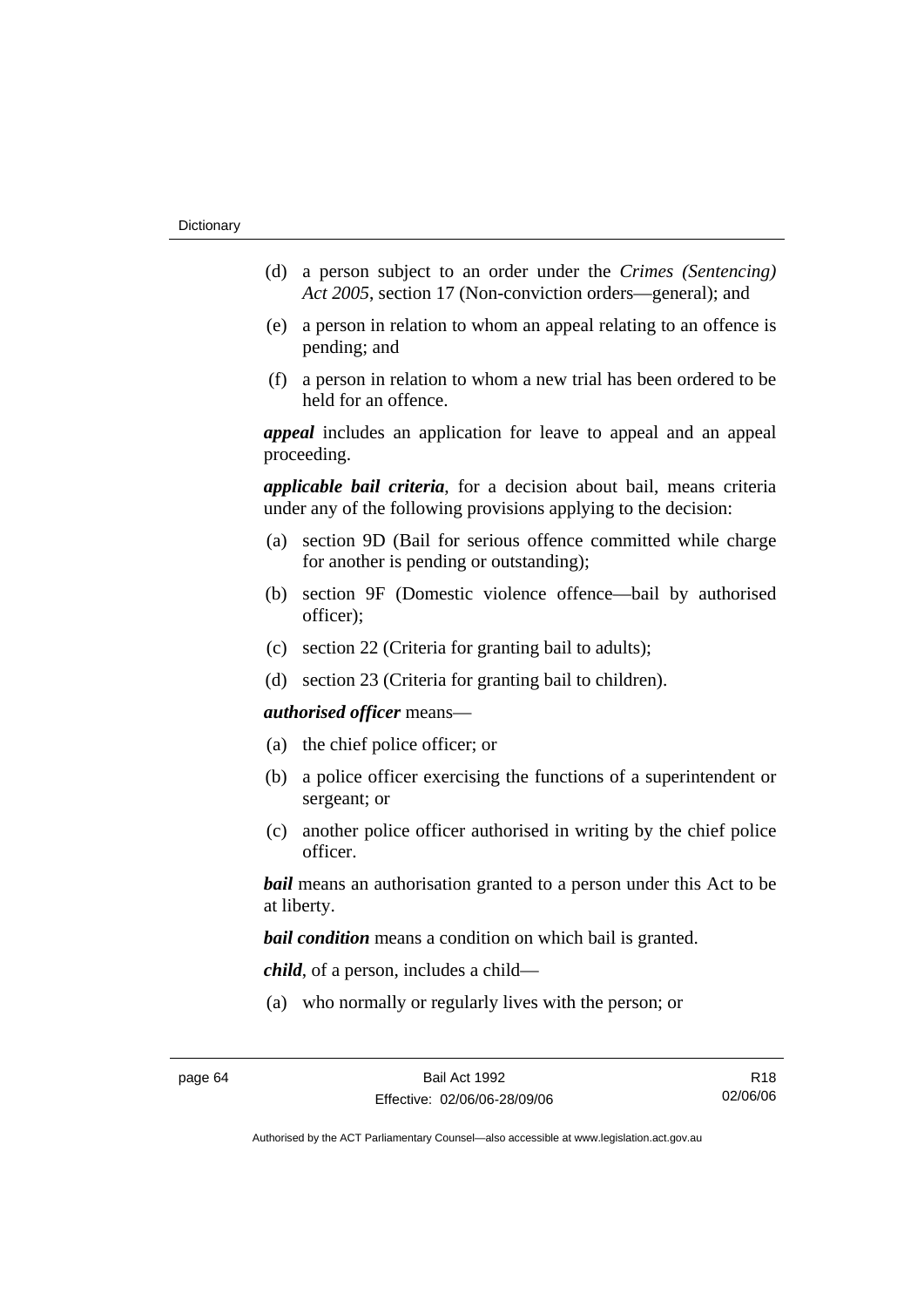(b) of whom the person is a guardian.

*court* means the Supreme Court or Magistrates Court.

*domestic violence offence—*an offence that a person is accused of committing is a *domestic violence offence* if the conduct making up the offence is domestic violence under the *Domestic Violence and Protection Orders Act 2001*.

*grant*, in relation to bail (other than in section 22 (Criteria for granting bail to adults) or section 23 (Criteria for granting bail to children)), includes continue.

*offence* includes—

- (a) an alleged offence; and
- (b) except for section  $8(1)(a)$  and section  $9(1)$ 
	- (i) a breach of the peace or an apprehended breach of the peace; and
	- (ii) a breach of an obligation mentioned in section 8A (Entitlement to bail—breach of sentence obligations).

*parental responsibility*—a person has *parental responsibility* for a child or young person if the person has parental responsibility for the child or young person under the *Children and Young People Act 1999*, section 18.

*Note* For the meaning of *parental responsibility*, see the *Children and Young People Act 1999*, s 17.

*surety*, in relation to an accused person, means a person other than the accused person who is subject to a liability under a bail condition mentioned in section 25 (1).

*undertaking to appear* means an undertaking given under section 28 (1).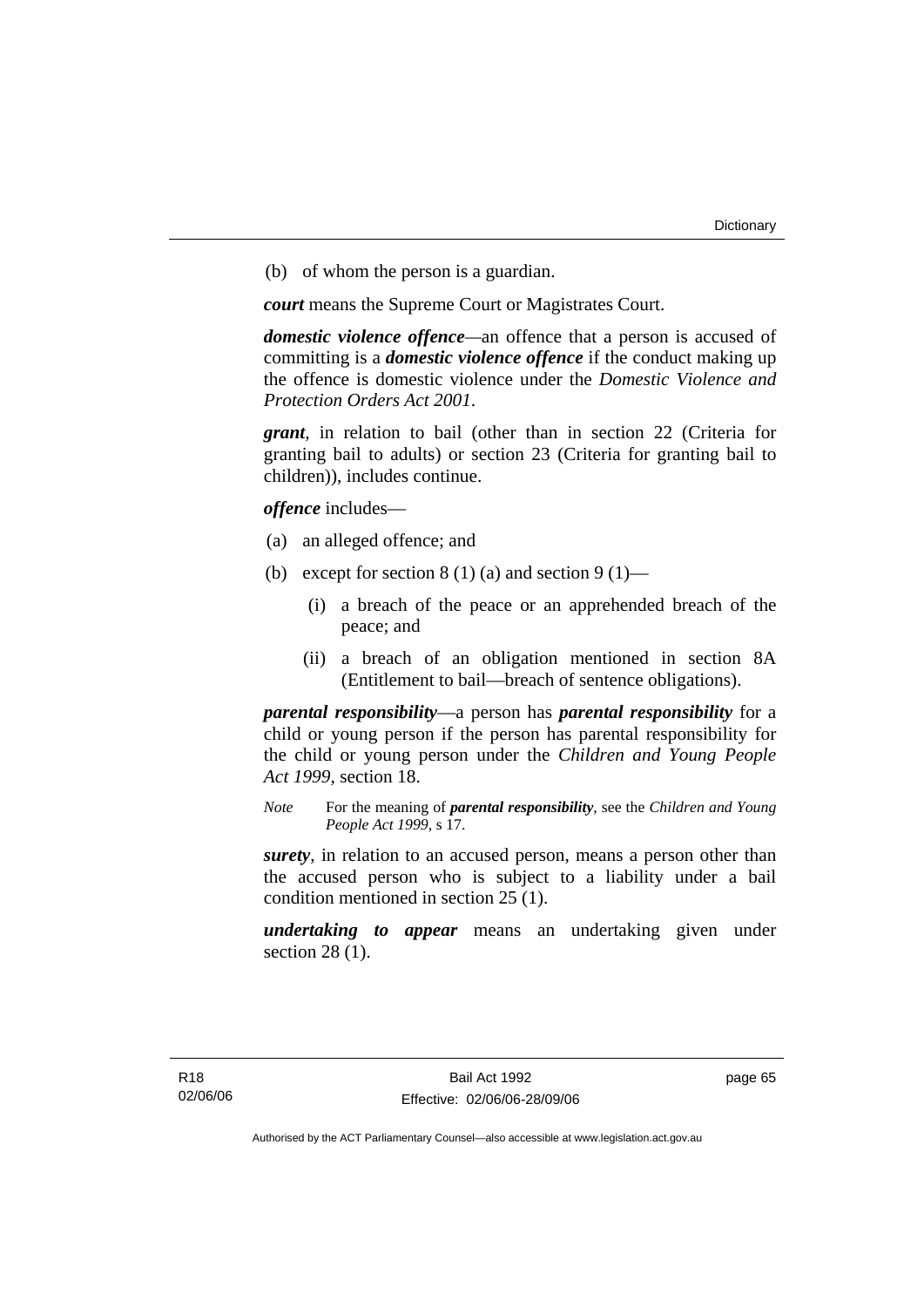*victim* in relation to an accused person, means—

- (a) a person (the *primary victim*) who suffers harm—
	- (i) in the course of, or because of, the commission of an offence of which the accused person is accused; or
	- (ii) in the course of assisting a police officer in the exercise of the officer's power to arrest the accused person or to take action to prevent the commission of an offence of which the accused person is accused; or
- (b) if a primary victim dies because of the commission of an offence of which the accused person is accused—anyone who was financially or psychologically dependent on the primary victim immediately before his or her death.

page 66 Bail Act 1992 Effective: 02/06/06-28/09/06

R18 02/06/06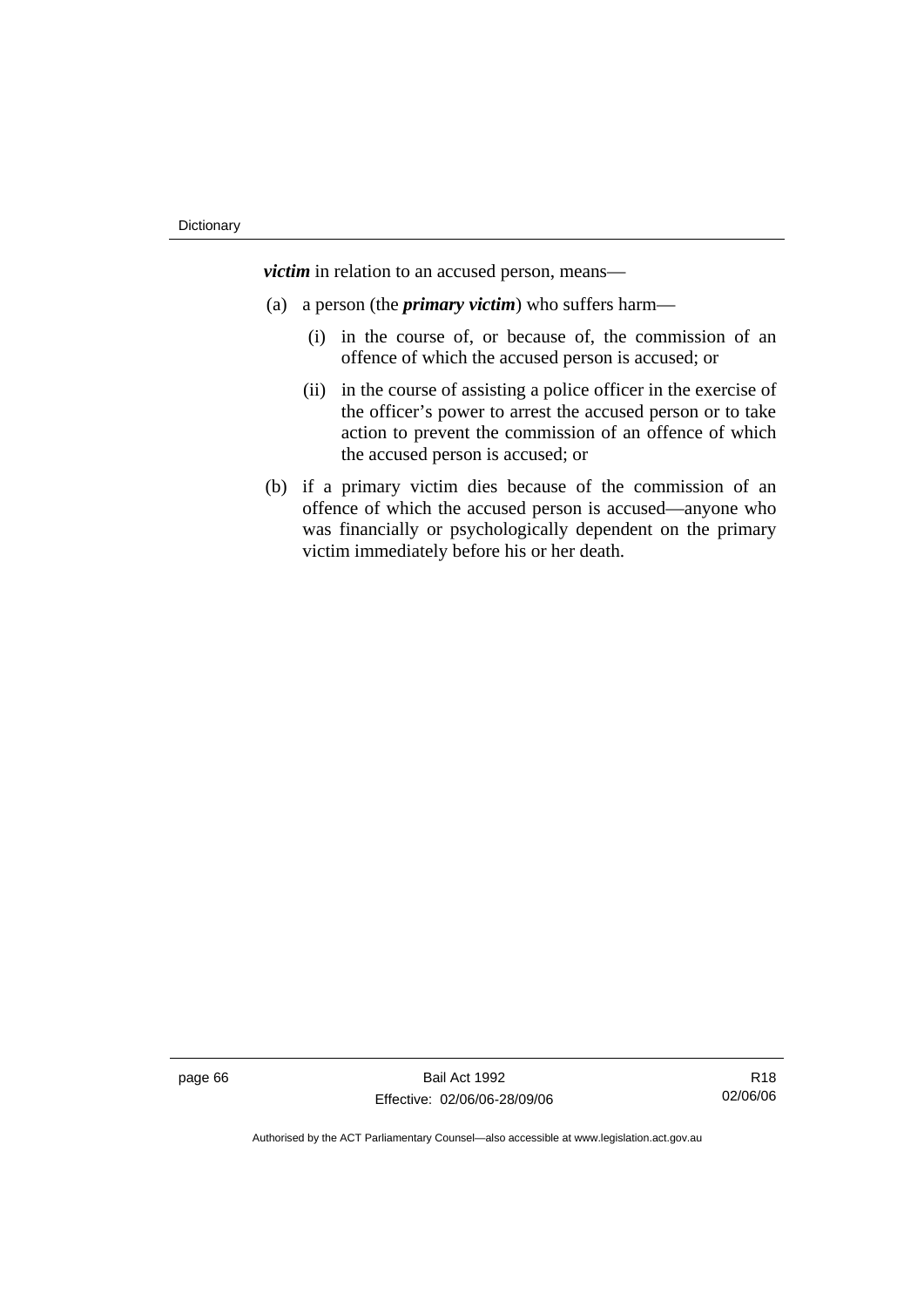# **Endnotes**

## **1 About the endnotes**

Amending and modifying laws are annotated in the legislation history and the amendment history. Current modifications are not included in the republished law but are set out in the endnotes.

Not all editorial amendments made under the *Legislation Act 2001*, part 11.3 are annotated in the amendment history. Full details of any amendments can be obtained from the Parliamentary Counsel's Office.

Uncommenced amending laws and expiries are listed in the legislation history and the amendment history. These details are underlined. Uncommenced provisions and amendments are not included in the republished law but are set out in the last endnote.

If all the provisions of the law have been renumbered, a table of renumbered provisions gives details of previous and current numbering.

The endnotes also include a table of earlier republications.

| $am = amended$                               | $ord = ordinance$                         |
|----------------------------------------------|-------------------------------------------|
| $amdt = amendment$                           | orig = original                           |
| $ch = chapter$                               | par = paragraph/subparagraph              |
| $def = definition$                           | $pres = present$                          |
| $dict = dictionary$                          | $prev = previous$                         |
| disallowed = disallowed by the Legislative   | $(\text{prev}) = \text{previously}$       |
| Assembly                                     | $pt = part$                               |
| $div = division$                             | $r = rule/subrule$                        |
| $exp = expires/expired$                      | $renum = renumbered$                      |
| $Gaz = gazette$                              | $reloc = relocated$                       |
| $hdg =$ heading                              | $R[X]$ = Republication No                 |
| $IA = Interpretation Act 1967$               | $RI = reissue$                            |
| $ins = inserted/added$                       | $s = section/subsection$                  |
| $LA =$ Legislation Act 2001                  | $sch = schedule$                          |
| $LR =$ legislation register                  | $sdiv = subdivision$                      |
| $LRA =$ Legislation (Republication) Act 1996 | $sub = substituted$                       |
| $mod = modified/modification$                | SL = Subordinate Law                      |
| $o = order$                                  | underlining = whole or part not commenced |
| $om = omitted/repealed$                      | or to be expired                          |
|                                              |                                           |

## **2 Abbreviation key**

R18 02/06/06

Bail Act 1992 Effective: 02/06/06-28/09/06 page 67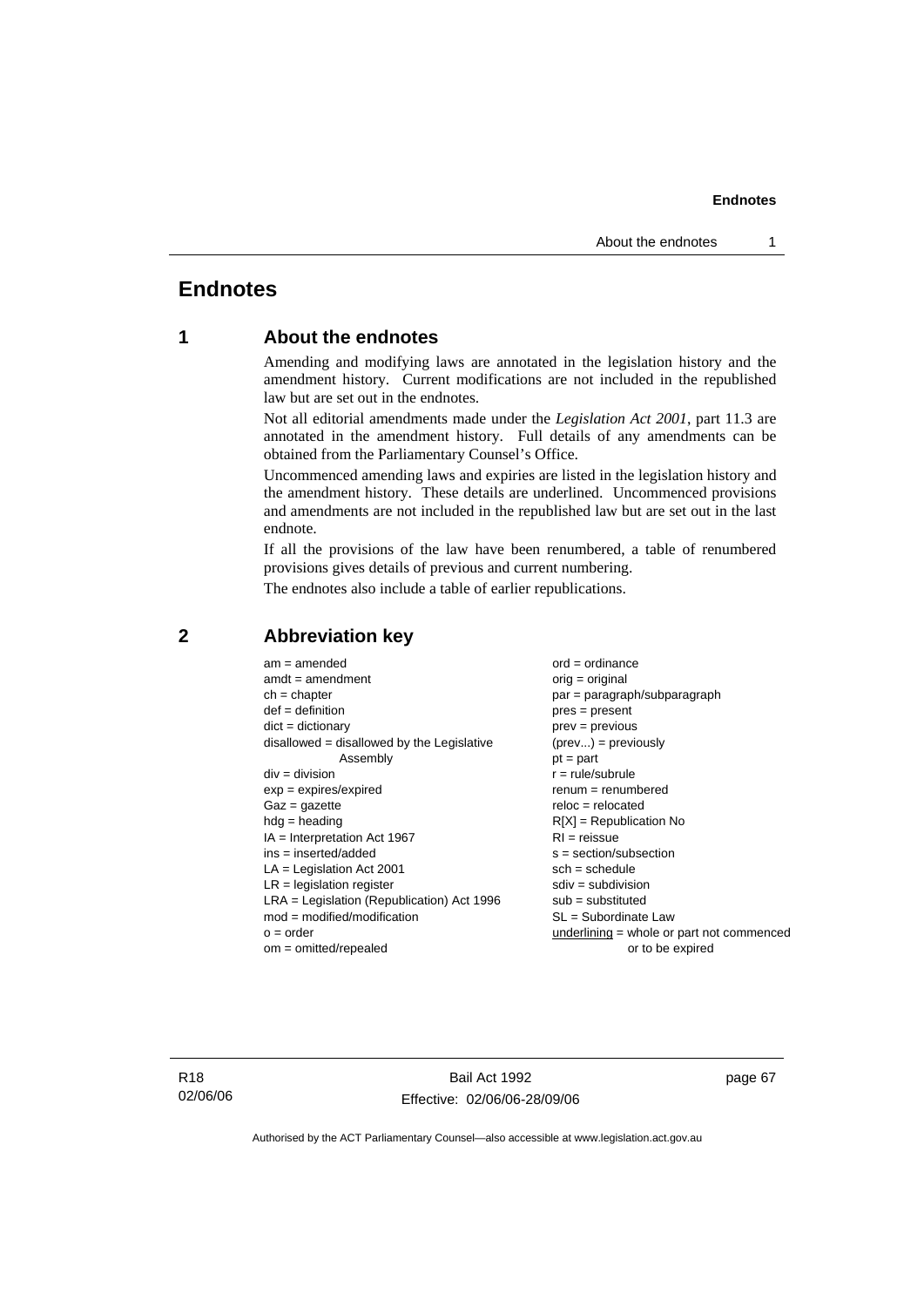## **3 Legislation history**

## **Bail Act 1992 No 8**

notified 28 May 1992 (Gaz 1992 No S59) s 1, s 2 commenced 28 May 1992 (s 2 (1)) remainder commenced 28 November 1992 (s 2(3))

as amended by

# **Bail (Amendment) Act 1992 No 75**

notified 18 December 1992 (Gaz 1992 No S233) commenced 18 December 1992 (s 2)

#### **Bail (Amendment) Act 1994 No 73**

notified 1 November 1994 (Gaz 1994 No S229) ss 1-3 commenced 1 November 1994 (s 2 (1)) remainder commenced 1 May 1995 (s 2 (3))

#### **Crimes (Amendment) Act (No 2) 1994 No 75 sch 3**

notified 23 November 1994 (Gaz 1994 No S247) ss 1-3 commenced 23 November 1994 (s 2 (1)) sch 3 commenced 1 December 1994 (Gaz 1994 No S270)

#### **Statute Law Revision (Penalties) Act 1994 No 81 sch**

notified 29 November 1994 (Gaz 1994 No S253) s 1, s 2 commenced 29 November 1994 (s 2 (1)) sch commenced 29 November 1994 (Gaz 1994 No S269)

#### **Acts Revision (Victims of Crime) Act 1994 No 84 pt 2**

notified 15 December 1994 (Gaz 1994 No S280) s 1, s 2 commenced 15 December 1994 (s 2 (1)) pt 2 commenced 15 June 1995 (s 2 (3))

## **Remand Centres (Amendment) Act 1996 (No 2) No 81 s 7**

notified 20 December 1996 (Gaz 1996 No S328) ss 1-3 commenced 20 December 1996 (s 2 (1)) s 7 commenced 1 January 1997 (s 2 (2) and Gaz 1996 No S353)

page 68 Bail Act 1992 Effective: 02/06/06-28/09/06

R18 02/06/06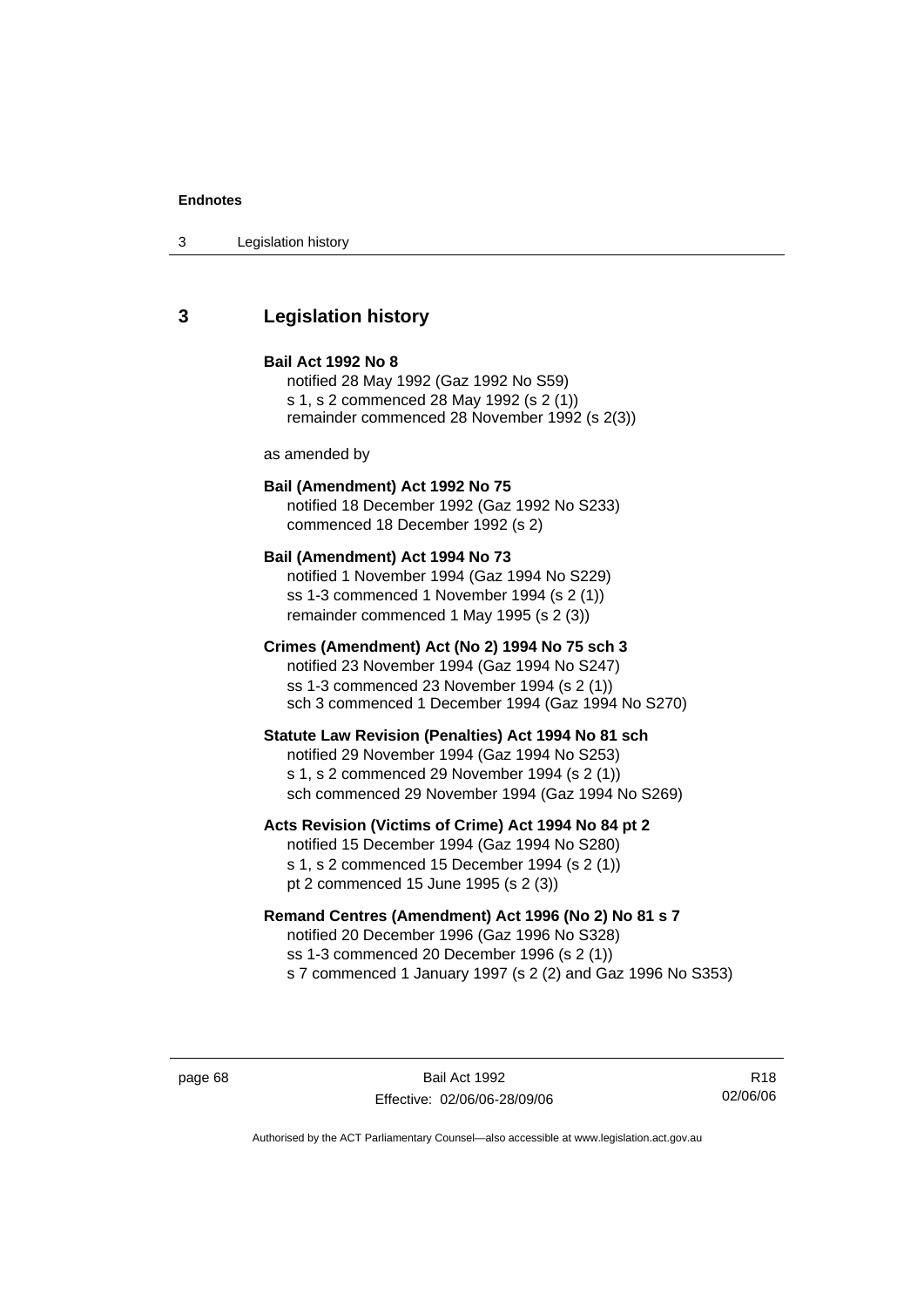#### **Bail (Amendment) Act 1997 No 22**

notified 29 May 1997 (Gaz 1997 No S136) ss 1-3 commenced 29 May 1997 (s 2 (1)) remainder commenced 30 May 1997 (s 2 (2) and Gaz 1997 No S149)

#### **Legal Practitioners (Consequential Amendments) Act 1997 No 96 sch 1**

notified 1 December 1997 (Gaz 1997 No S380) s 1, s 2 commenced 1 December 1997 (s 2 (1)) sch 1 commenced 1 June 1998 (s 2 (2))

#### **Bail (Amendment) Act 1998 No 39**

notified 14 October 1998 (Gaz 1998 No 41) ss 1-3 commenced 14 October 1998 (s 2 (1)) remainder commenced 19 October 1998 (Gaz 1998 No 41)

#### **Children and Young People (Consequential Amendments) Act 1999 No 64 sch 2**

notified 10 November 1999 (Gaz 1999 No 45) s 1, s 2 commenced 10 November 1999 (s 2 (1)) remainder commenced 10 May 2000 (s 2 (2))

#### **Road Transport Legislation Amendment Act 1999 No 79**

notified 1 March 2000 (Gaz 1999 No S65) commenced 1 March 2000 (s 2 and Gaz 2000 No S5)

#### **Bail Amendment Act 2001 No 25 pt 2**

notified 24 May 2001 (Gaz 2001 No 21) commenced 24 May 2001 (s 2)

## **Legislation (Consequential Amendments) Act 2001 No 44 pt 30**

notified 26 July 2001 (Gaz 2001 No 30) s 1, s 2 commenced 26 July 2001 (IA s 10B) pt 30 commenced 12 September 2001 (s 2 and see Gaz 2001 No S65)

## **Supreme Court Amendment Act 2001 (No 2) No 54 sch 2 pt 2.2**

notified 15 August 2001 (Gaz 2001 No S57) commenced 15 August 2001 (s 2 (1))

R18 02/06/06 page 69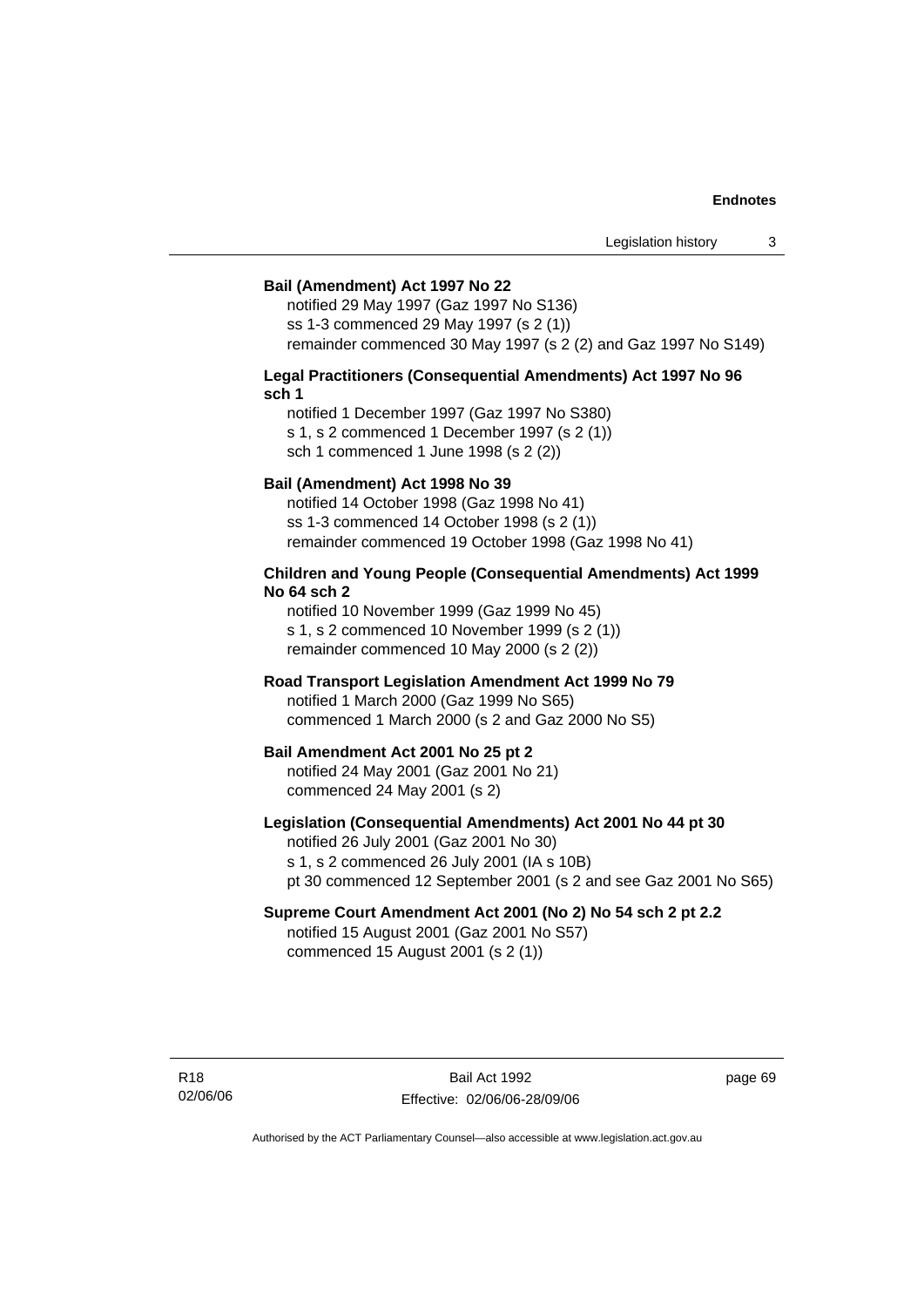3 Legislation history

### **Bail Amendment Act 2001 (No 2) No 60**

notified 10 September 2001 (Gaz 2001 No S66) s 1, s 2 commenced 10 September 2001 (IA s 10B) remainder commenced 24 September 2001 (s 2)

## **Protection Orders (Consequential Amendments) Act 2001 No 90 sch 1 pt 1**

notified LR 27 September 2001

s 1, s 2 commenced 27 September 2001 (LA s 75)

sch 1 pt 1 commenced 27 March 2002 (s 2 and see the Protection Orders Act 2001, s 3 and LA s 79)

### **Legislation Amendment Act 2002 No 11 amdt 2.5, amdt 2.6**

notified LR 27 May 2002 s 1, s 2 commenced 27 May 2002 (LA s 75) amdt 2.5, amdt 2.6 commenced 28 May 2002 (s 2 (2))

#### **Criminal Code 2002 No 51 pt 1.1**

notified LR 20 December 2002 s 1, s 2 commenced 20 December 2002 (LA s 75) pt 1.1 commenced 1 January 2003 (s 2 (1))

#### **Legislation (Gay, Lesbian and Transgender) Amendment Act 2003 A2003-14 sch 1 pt 1.2**

notified LR 27 March 2003 s 1, s 2 commenced 27 March 2003 (LA s 75) sch 1 pt 1.1 commenced 28 March 2003 (s 2)

## **Bail Amendment Act 2004 A2004-14**

notified LR 26 March 2004 s 1, s 2 commenced 26 March 2004 (LA s 75 (1)) s 44 commenced 26 June 2004 (s 2 (2) (a)) remainder commenced 26 June 2004 (s 2 (1))

## **Criminal Code (Theft, Fraud, Bribery and Related Offences) Amendment Act 2004 A2004-15 sch 3 pt 3.1**

notified LR 26 March 2004 s 1, s 2 commenced 26 March 2004 (LA s 75 (1)) sch 3 pt 3.1 commenced 26 June 2004 (s 2 (2) and see Bail Amendment Act 2004 A2004-14 s 2)

page 70 Bail Act 1992 Effective: 02/06/06-28/09/06

R18 02/06/06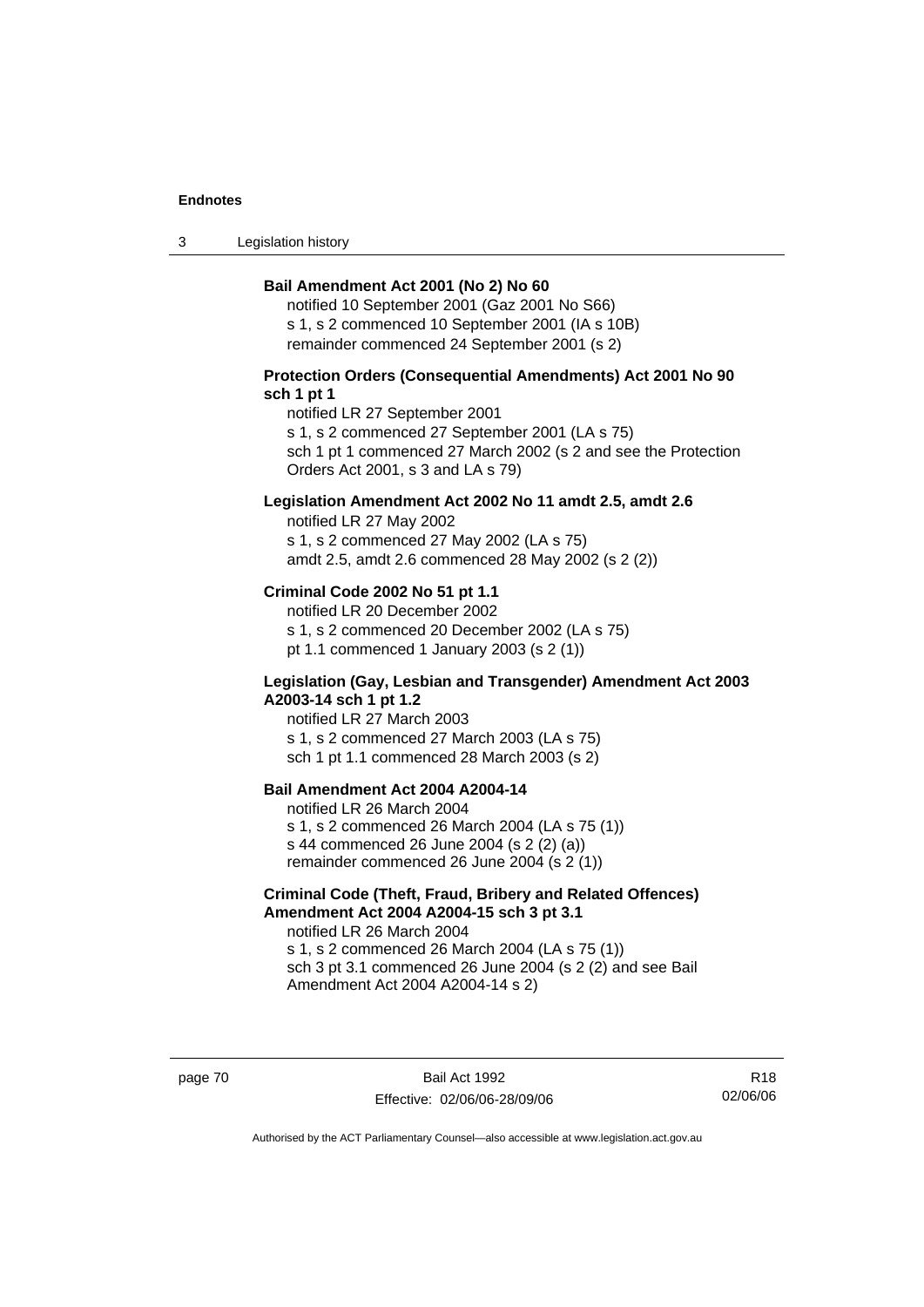## **Criminal Code (Serious Drug Offences) Amendment Act 2004 A2004-56 sch 1 pt 1.1**

notified LR 6 September 2004

s 1, s 2 commenced 6 September 2004 (LA s 75 (1))

sch 1 pt 1.1 commenced 6 March 2005 (s 2 and LA s 79)

## **Court Procedures (Consequential Amendments) Act 2004 A2004-60 sch 1 pt 1.5**

notified LR 2 September 2004

s 1, s 2 commenced 2 September 2004 (LA s 75 (1)) sch 1 pt 1.5 commenced 10 January 2005 (s 2 and see Court Procedures Act 2004 A2004-59, s 2 and CN2004-29)

#### **Justice and Community Safety Legislation Amendment Act 2005 A2005-5 pt 3**

notified LR 23 February 2005 s 1, s 2 commenced 23 February 2005 (LA s 75 (1)) pt 3 commenced 24 February 2005 (s 2 (2))

#### **Domestic Violence and Protection Orders Amendment Act 2005 A2005-13 sch 1 pt 1.1**

notified LR 24 March 2005 s 1, s 2 commenced 24 March 2005 (LA s 75 (1)) sch 1 pt 1.1 commenced 25 March 2005 (s 2)

## **Statute Law Amendment Act 2005 A2005-20 sch 3 pt 3.4**

notified LR 12 May 2005 s 1, s 2 taken to have commenced 8 March 2005 (LA s 75 (2)) sch 3 pt 3.4 commenced 2 June 2005 (s 2 (1))

#### **Criminal Code Harmonisation Act 2005 A2005-54 sch 1 pt 1.7**  notified LR 27 October 2005

s 1, s 2 commenced 27 October 2005 (LA s 75 (1)) sch 1 pt 1.7 commenced 24 November 2005 (s 2)

#### **Sentencing Legislation Amendment Act 2006 A2006-23 sch 1 pt 1.2**  notified LR 18 May 2006

s 1, s 2 commenced 18 May 2006 (LA s 75 (1)) sch 1 pt 1.2 commenced 2 June 2006 (s 2 (1) and see Crimes (Sentence Administration) Act 2005 A2005-59 s 2, Crimes (Sentencing) Act 2005 A2005-58, s 2 and LA s 79)

R18 02/06/06 page 71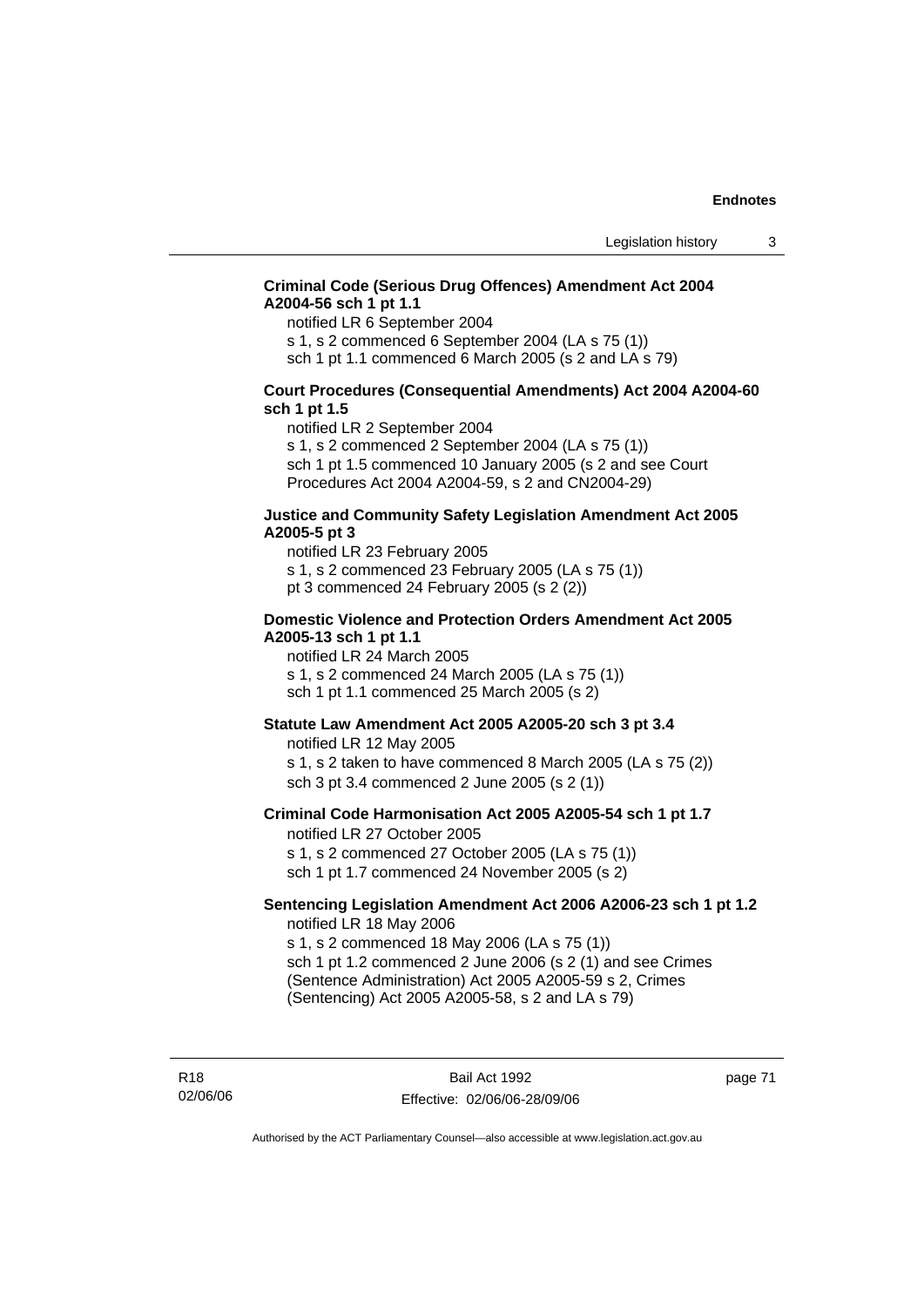| Amendment history<br>4 |  |
|------------------------|--|
|------------------------|--|

# **4 Amendment history**

| <b>Name of Act</b><br>s 1 | sub A2004-14 amdt 1.1                                                                                                                                                                                                                                                                                                                                                                                                                                                                                                                                                                                                                                                                                                                                                                                                                                                                                                                                                                                                                                                                                                                                                                                                                                            |
|---------------------------|------------------------------------------------------------------------------------------------------------------------------------------------------------------------------------------------------------------------------------------------------------------------------------------------------------------------------------------------------------------------------------------------------------------------------------------------------------------------------------------------------------------------------------------------------------------------------------------------------------------------------------------------------------------------------------------------------------------------------------------------------------------------------------------------------------------------------------------------------------------------------------------------------------------------------------------------------------------------------------------------------------------------------------------------------------------------------------------------------------------------------------------------------------------------------------------------------------------------------------------------------------------|
| <b>Dictionary</b><br>s 2  | om 2001 No 44 amdt 1.316<br>ins A2004-14 amdt 1.1<br>am A2005-13 amdt 1.1; A2006-23 amdt 1.4                                                                                                                                                                                                                                                                                                                                                                                                                                                                                                                                                                                                                                                                                                                                                                                                                                                                                                                                                                                                                                                                                                                                                                     |
|                           |                                                                                                                                                                                                                                                                                                                                                                                                                                                                                                                                                                                                                                                                                                                                                                                                                                                                                                                                                                                                                                                                                                                                                                                                                                                                  |
| <b>Notes</b><br>s 3       | (prev s 3) am 1994 No 73 s 4; s (2) pars renum R6 LA;<br>A2004-14 s 4<br>def <i>appeal</i> om A2004-14 amdt 1.1<br>def <i>applicable bail criteria</i> ins 2001 No 25 s 4<br>am 2001 No 60 s 4<br>om A2004-14 amdt 1.1<br>def authorised officer sub 2001 No 25 s 5<br>om A2004-14 amdt 1.1<br>def <i>bail</i> om A2004-14 amdt 1.1<br>def bail condition om A2004-14 amdt 1.1<br>def bail undertaking om 1994 No 73 s 4<br>def <i>child</i> sub 1997 No 22 s 4<br>om A2004-14 amdt 1.1<br>def <i>clerk</i> om A2004-14 amdt 1.1<br>def <i>court</i> om A2004-14 amdt 1.1<br>def <i>Crimes Act</i> _om R3 LRA<br>def de facto spouse ins 1997 No 22 s 4<br>om A2003-14 amdt 1.4<br>def domestic violence offence sub 1997 No 22 s 4; 1998<br>No 39 s 4<br>am 1999 No 79 sch 3<br>sub 2001 No 90 amdt 1.1<br>par (e) exp 27 March 2002 (see s 60)<br>am 2002 No 11 amdt 2.5; pars renum R7 LA (see 2002<br>No 11 amdt 2.6); 2002 No 51 amdt 1.1<br>om A2004-14 amdt 1.1<br>def <i><b>harm</b></i> ins 1994 No 84 s 4<br>om A2004-14 amdt 1.1<br>def <i>household member</i> ins 1997 No 22 s 4<br>om 2001 No 90 amdt 1.2<br>def judge om A2004-14 amdt 1.1<br>def <i>offence</i> sub 1994 No 73 s 4<br>om A2004-14 amdt 1.1<br>def outstanding ins 2001 No 60 s 5 |
|                           | om A2004-14 amdt 1.1<br>def <i>pending</i> ins 2001 No 60 s 5<br>om A2004-14 amdt 1.1                                                                                                                                                                                                                                                                                                                                                                                                                                                                                                                                                                                                                                                                                                                                                                                                                                                                                                                                                                                                                                                                                                                                                                            |
|                           |                                                                                                                                                                                                                                                                                                                                                                                                                                                                                                                                                                                                                                                                                                                                                                                                                                                                                                                                                                                                                                                                                                                                                                                                                                                                  |

page 72 Bail Act 1992 Effective: 02/06/06-28/09/06

R18 02/06/06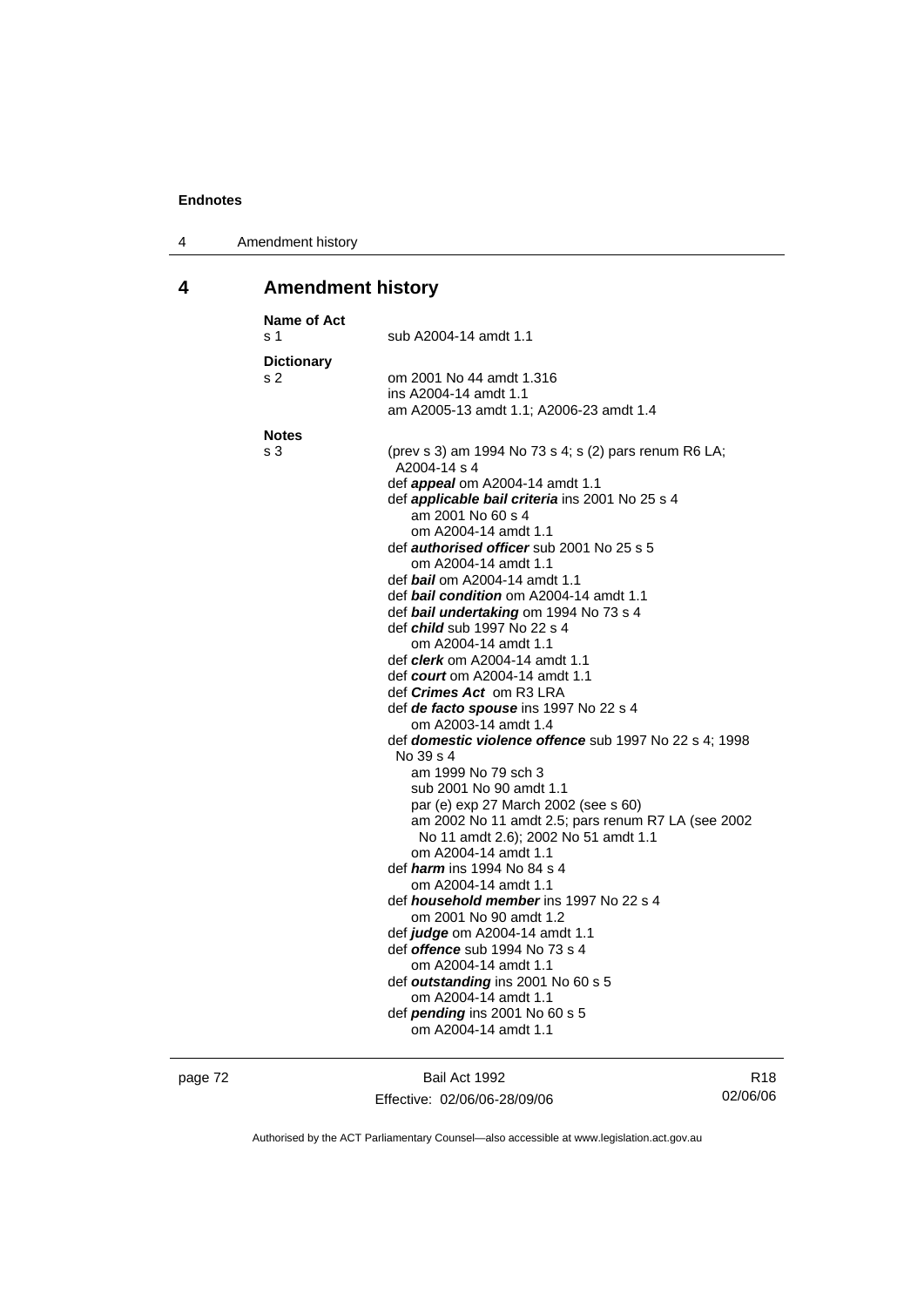def *relative* ins 1997 No 22 s 4 sub 2001 No 90 amdt 1.3 am A2003-14 amdt 1.5 om A2004-14 amdt 1.1 def *relevant person* ins 2001 No 90 amdt 1.4 am A2003-14 amdt 1.6, amdt 1.7 om A2004-14 amdt 1.1 def *remand centre* om A2004-14 amdt 1.1 def *serious offence* ins 2001 No 25 s 6 sub 2001 No 60 s 6 om A2004-14 amdt 1.1 def *spouse* ins 1997 No 22 s 4 (b) om A2003-14 amdt 1.8 def *undertaking to appear* om A2004-14 amdt 1.1 def *victim* ins 1994 No 84 s 4 om A2004-14 amdt 1.1 pres s 3 sub A2004-14 amdt 1.1 **Offences against Act—application of Criminal Code etc**  s 3A ins A2005-54 amdt 1.44 **Act applies to children**  am R3 LRA sub A2004-14 amdt 1.2 **Availability of bail**  pt 2 hdg sub A2004-14 s 5 **When bail may be granted and rights following div 2.1 hdg ins A2004-14 s 5**  $ins$  A2004-14 s 5 **When may bail be granted?**  s 5 am 2001 No 25 s 7 sub A2004-14 s 5 **Rights following grant of bail**  s 6 sub A2004-14 s 5 **Presumption for bail**  div 2.2 hdg ins A2004-14 s 5 **Div 2.2 subject to div 2.3 and div 2.4** s 7 am 1992 No 75 s 4; 1994 No 73 s 5; 1997 No 22 s 5; 1998 No 39 s 5; 2001 No 90 amdt 1.5 sub A2004-14 s 5 **Bail following arrest for breach of peace** s 7A ins 1994 No 73 s 6 sub 2001 No 90 amdt 1.6 om A2004-14 s 5

R18 02/06/06

Bail Act 1992 Effective: 02/06/06-28/09/06 page 73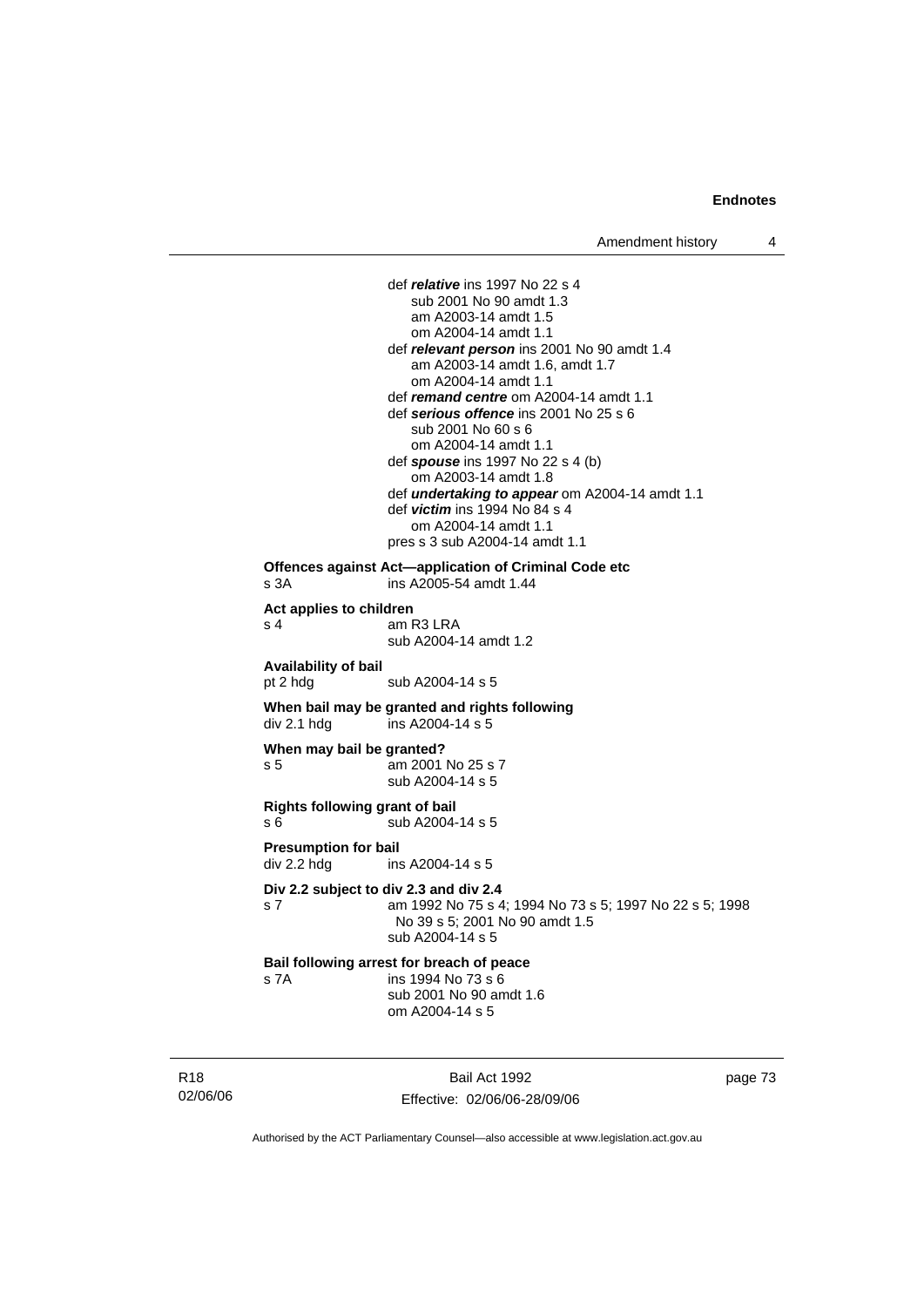4 Amendment history

## **Entitlement to bail—certain minor offences etc** s 8 sub 1994 No 73 s 6 am 1997 No 22 s 6; 2001 No 25 s 8, s 9; 2001 No 60 s 7 sub 2001 No 90 amdt 1.6; A2004-14 s 5 **Entitlement to bail—breach of sentence obligations** s 8A ins 1997 No 22 s 7 am 1998 No 39 s 6; 2001 No 25 s 1 sub 2001 No 90 amdt 1.6; A2004-14 s 5; A2006-23 amdt 1.5 (3)-(5) exp 2 June 2009 (s 8A (5) (LA s 88 declaration applies)) **Entitlement to bail—custody relating to sentence administration board hearings** s 8B ins A2006-23 amdt 1.5 **Limitations on entitlement to bail**  s 9 hdg sub 2001 No 25 s 11 s 9 sub 2001 No 54 amdt 2.2; A2004-14 s 5 **Entitlement to bail—offences other than minor offences**  s 9A hdg sub 2001 No 60 s 8 s 9A ins 2001 No 25 s 12 am 2001 No 60 s 9, s 10 (7), (8) exp 24 September 2003 (s 9A (8)) sub A2004-14 s 5 **No presumption for bail**  div 2.3 hdg ins A2004-14 s 5 **Div 2.2 not to apply to certain offences**  s 9B ins A2004-14 s 5 am A2005-13 amdt 1.2 **Presumption against bail**  div 2.4 hdg ins A2004-14 s 5 **Bail for murder and certain serious drug offences**  sub A2004-56 amdt 1.1 s 9C ins A2004-14 s 5 am A2004-56 amdt 1.2 **Bail for serious offence committed while charge for another pending or outstanding**  s 9D ins A2004-14 s 5 am A2004-15 amdt 3.1; A2006-23 amdt 1.6 **Bail for person sentenced to imprisonment**  s 9E ins A2004-14 s 5

page 74 Bail Act 1992 Effective: 02/06/06-28/09/06

R18 02/06/06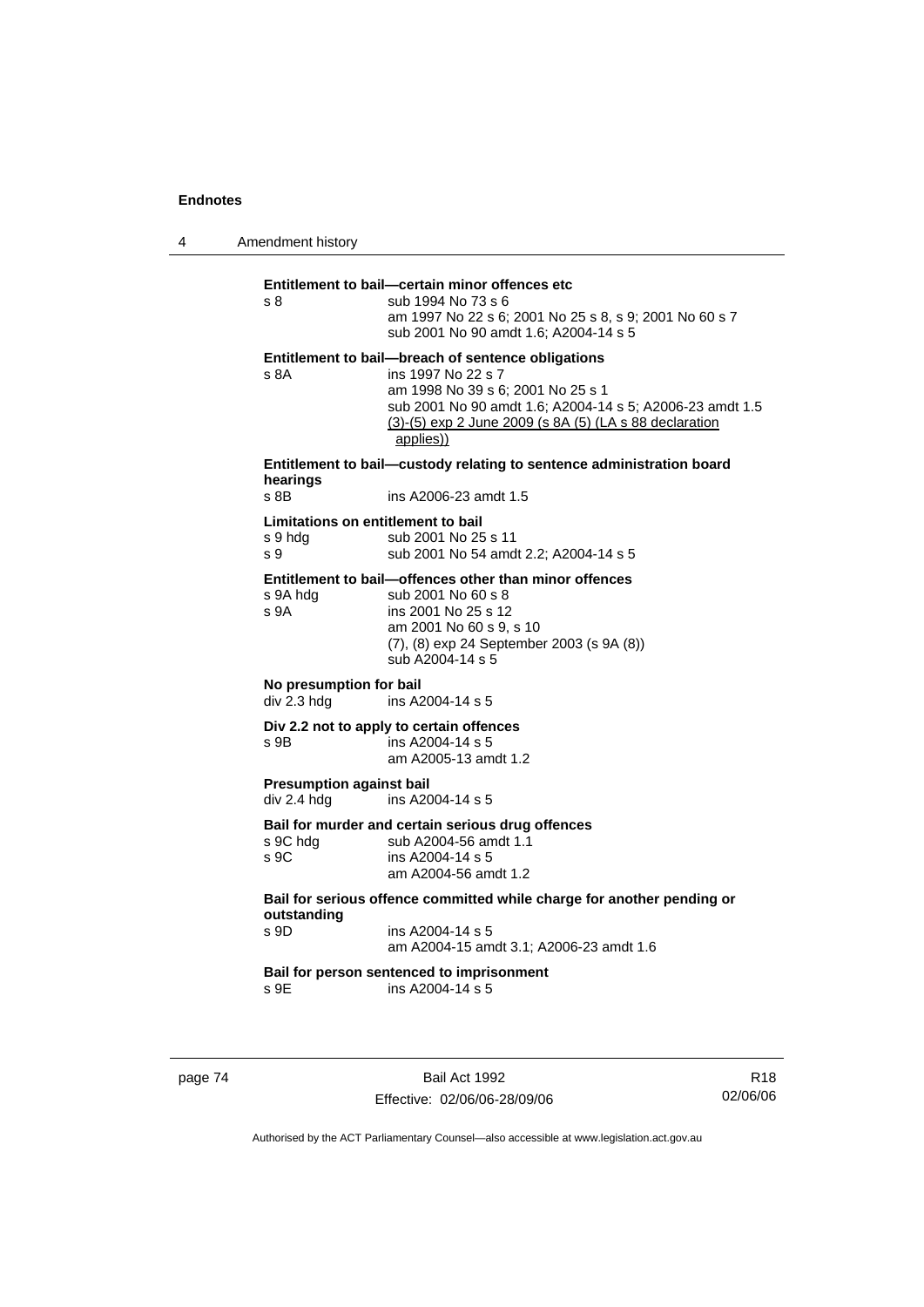| s 9F                                                    | Domestic violence offence-bail by authorised officer<br>ins A2004-14 s 5<br>am A2005-13 amdt 1.3                                                                                  |
|---------------------------------------------------------|-----------------------------------------------------------------------------------------------------------------------------------------------------------------------------------|
| s 9G                                                    | Special or exceptional circumstances<br>ins A2004-14 s 5<br>am A2004-15 amdt 3.2                                                                                                  |
| <b>Dispensing with bail</b>                             |                                                                                                                                                                                   |
| s <sub>10</sub>                                         | am 1994 No 73 s 7; 2001 No 25 s 13; 2001 No 60 s 11;<br>$A2004-14 s6$                                                                                                             |
| Deciding bail after charge laid<br>s <sub>13</sub>      | am 1994 No 73 s 8; 1997 No 22 s 8; 2001 No 25 s 14;<br>A2005-20 amdt 3.14                                                                                                         |
| Grant of bail by authorised officers<br>s <sub>14</sub> | am A2004-14 s 7                                                                                                                                                                   |
| s 15                                                    | Deciding of questions of bail by authorised officers<br>am 1997 No 22 s 9; 2001 No 25 s 15; A2004-14 s 8                                                                          |
| s 16                                                    | Notification of decision of authorised officer<br>am 1994 No 73 s 9; 1997 No 22 s 10; 2001 No 90 amdt 1.7;<br>ss renum R6 LA (see also 2001 No 90 amdt 1.8); A2005-13<br>amdt 1.4 |
| s 19                                                    | General provisions relating to court bail<br>am 1997 No 22 sch 2; am 1997 No 96 sch 1; A2004-14 s 9                                                                               |
| s 20                                                    | Limitations on power of magistrate<br>sub A2004-14 s 10                                                                                                                           |
| <b>Bail in relation to several offences</b><br>s 21     | am 1997 No 22 s 11 and sch 2                                                                                                                                                      |
| Criteria for granting bail to adults<br>s 22            | am 1994 No 84 s 5; 1997 No 22 s 11<br>sub A2004-14 s 11                                                                                                                           |
| s 23                                                    | Criteria for granting bail to children<br>am 1997 No 22 s 12; 1999 No 64 sch 2<br>sub A2004-14 s 11                                                                               |
| s 23A                                                   | Victim's concern about need for protection<br>ins 1994 No 84 s 6<br>am 1997 No 22 s 13<br>sub A2004-14 s 11                                                                       |
| pt 5 hdg                                                | Bail conditions and undertakings to appear<br>sub 1994 No 73 s 10                                                                                                                 |
|                                                         |                                                                                                                                                                                   |

R18 02/06/06

Bail Act 1992 Effective: 02/06/06-28/09/06 page 75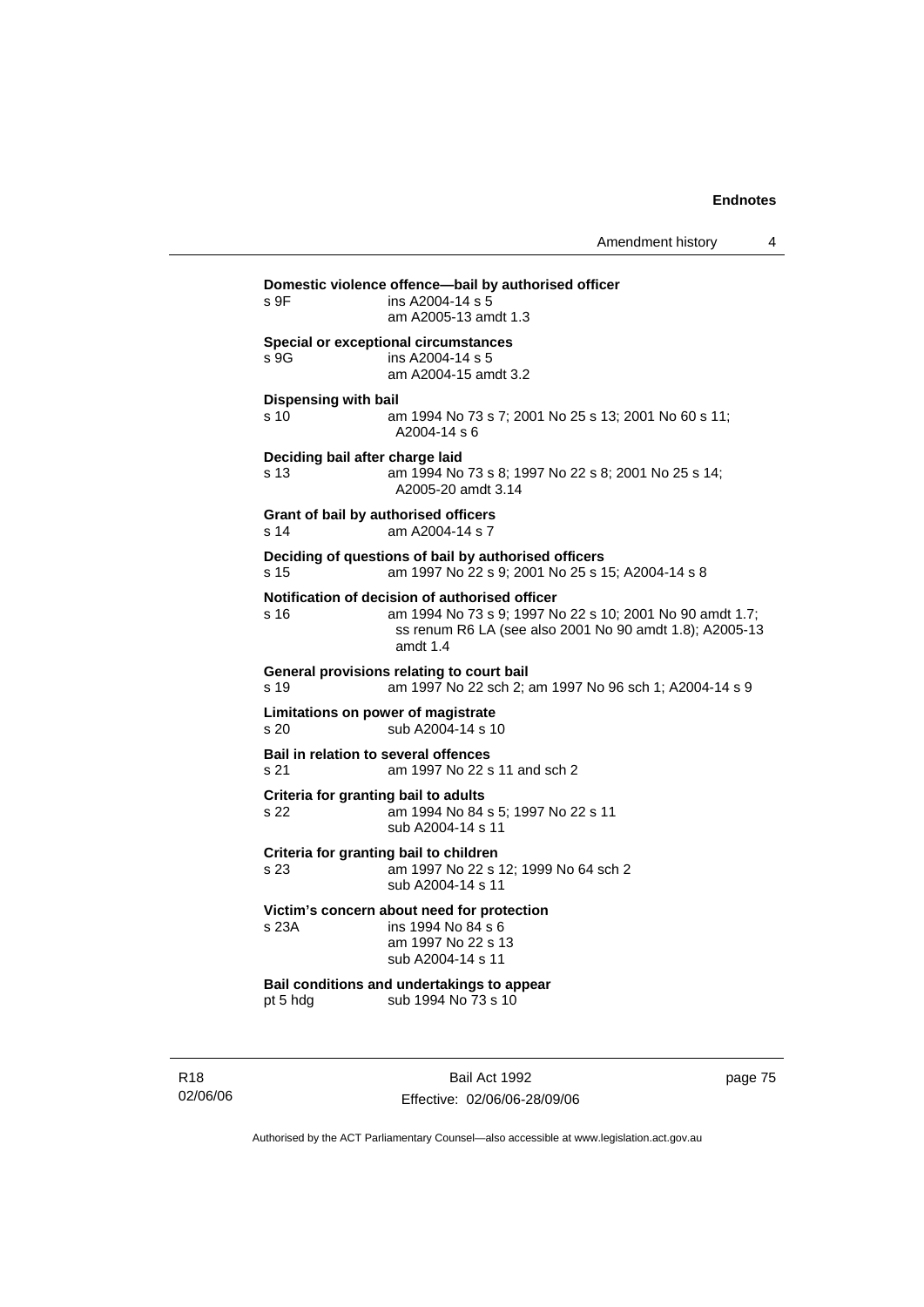4 Amendment history

| s 25                                        | Conditions on which bail may be granted to adults<br>am 1994 No 73 s 11; am 1994 No 84 s 7; 2001 No 44<br>amdt 1.317; 2001 No 90 amdt 1.9; ss renum R6 LA;<br>A2004-14 s 12, s 13, s 15, s 16; pars renum R11 LA<br>(see A2004-14 s 14); ss renum R11 LA (see A2004-14 s 17);<br>A2006-23 amdt 1.7 |
|---------------------------------------------|----------------------------------------------------------------------------------------------------------------------------------------------------------------------------------------------------------------------------------------------------------------------------------------------------|
| s <sub>26</sub>                             | Conditions on which bail may be granted to children<br>am 1999 No 64 sch 2; A2004-14 s 18, s 19; ss renum R11 LA<br>(see A2004-14 s 20)                                                                                                                                                            |
| s 27                                        | Recording of certain bail decisions<br>am 1997 No 22 sch 2                                                                                                                                                                                                                                         |
| Notice to victim of bail decisions<br>s 27A | ins 1994 No 84 s 8<br>om A2004-14 s 21                                                                                                                                                                                                                                                             |
| <b>Undertakings to appear</b><br>s 28       | am 2001 No 44 amdt 1.318<br>sub A2004-14 s 22                                                                                                                                                                                                                                                      |
| s 29                                        | Undertakings in respect of more than 1 offence<br>om 1994 No 73 s 12                                                                                                                                                                                                                               |
| s 30                                        | Accused person may be excused from attendance before court<br>am 1997 No 96 sch 1; 2001 No 44 amdt 1.319; A2004-14<br>amdt 1.3, amdt 1.4; ss renum R11 LA (see A2004-14<br>amdt 1.5)                                                                                                               |
| <b>Bail requirements</b><br>s 31            | am 1994 No 73 s 13<br>sub A2004-14 s 23<br>am A2006-23 amdt 1.8                                                                                                                                                                                                                                    |
| s 32                                        | Acceptable people and security for bail<br>am 1994 No 73 s 14; ss renum R6 LA<br>sub A2004-14 s 23                                                                                                                                                                                                 |
| s 33                                        | <b>Continuation of bail and undertakings</b><br>am 1994 No 73 s 15; 1997 No 22 sch 2; ss renum R6 LA;<br>A2004-14 s 24, s 25                                                                                                                                                                       |
| s 34                                        | Written notice of conditions of bail<br>am 1997 No 22 sch 2; 2001 No 44 amdt 1.320                                                                                                                                                                                                                 |
| s.35                                        | Warning to person making acknowledgment<br>om A2004-14 s 26                                                                                                                                                                                                                                        |
| <b>Discharge of surety</b><br>s 36          | am 1994 No 73 s 16                                                                                                                                                                                                                                                                                 |

page 76 Bail Act 1992 Effective: 02/06/06-28/09/06

R18 02/06/06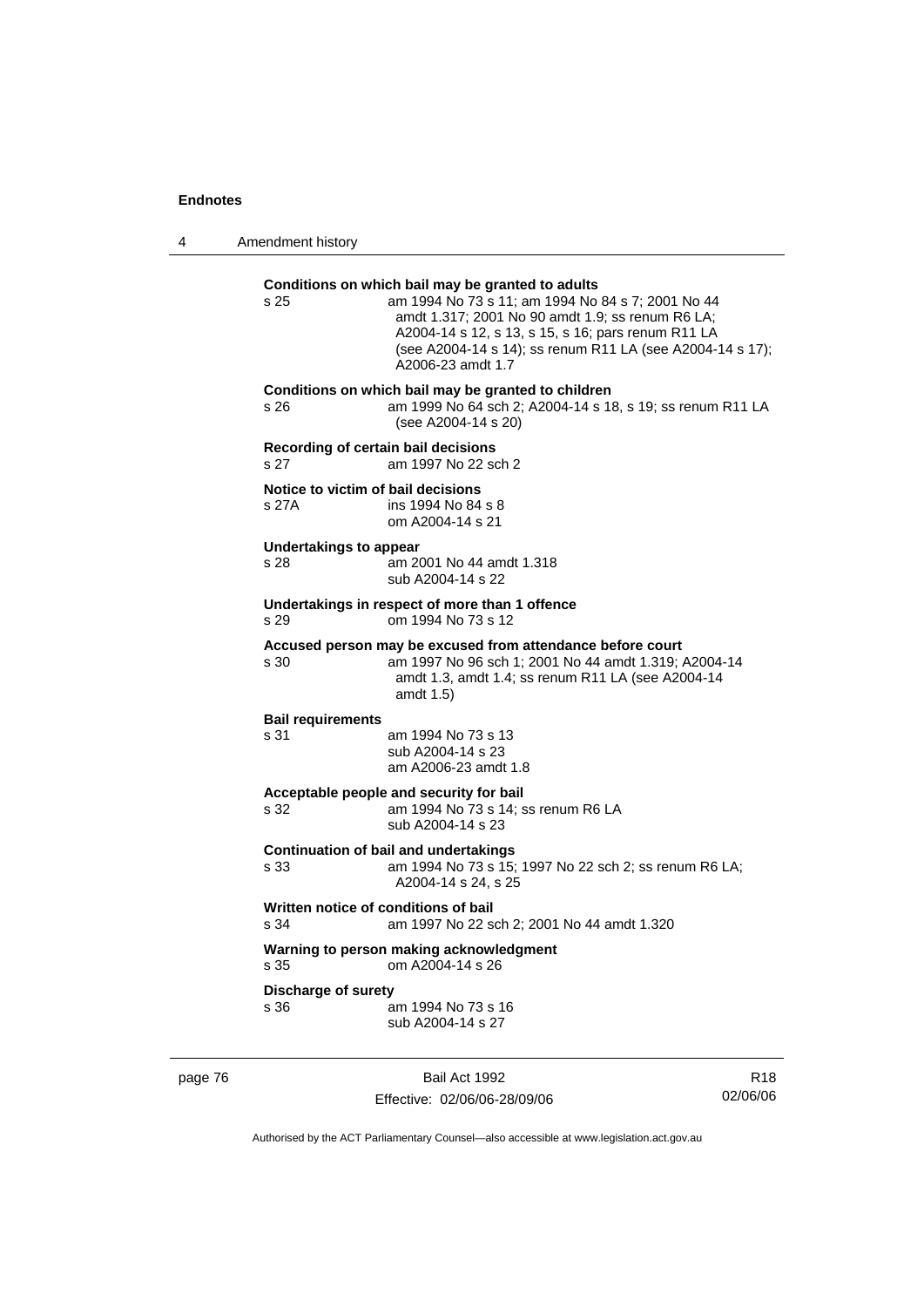```
Payment of amounts to Territory
s 37 sub A2004-14 s 28
                  am A2004-60 amdt 1.16 
Review of decisions by authorised officers 
div 6.1 hdg (prev pt 6 div 1 hdg) renum R4 
Review by authorised officers
s 38 am 1997 No 22 sch 2 
Expiry—Motor Traffic Act reference 
s 39 renum as s 60 R5 LA 
Review of decisions by courts 
div 6.2 hdg (prev pt 6 div 2 hdg) renum R4 LA 
Court may review on its own initiative
s 41A ins A2004-14 s 29
Power of Magistrates Court to review
s 42 sub A2004-14 s 30; A2005-5 s 6 
Power of Supreme Court to review
s 43 am A2004-14 s 31, s 32; ss renum R11 LA; A2005-5 s 8 (and 
                  see s 7) 
General limitation on power of court to review
s 44 om A2004-14 s 33 
Miscellaneous 
                 orig pt 6 div 3 hdg ins 1994 No 84 s 9 (prev pt 6 div 3 hdg) renum R4 LA 
                  om A2004-14 s 34 
Notice to victim of bail decisions
s 46A ins 1994 No 84 s 9
                 om A2004-14 s 34 
Giving information relating to bail
s 47 am 1994 No 73 s 17; 2001 No 44 amdt 1.321 
Notice to victim of bail decisions
s 47A ins A2004-14 s 35; ss renum R11 LA 
                  am A2005-13 amdt 1.5 
Notification to court that bail condition not satisfied
s 48 am 1994 No 73 s 18; 2001 No 44 amdt 1.322; A2006-23 
                  amdt 1.9 
Failure to answer bail<br>s 49 am
                 am 1994 No 73 s 19; 1994 No 81 sch
                  sub 2001 No 25 s 16; A2005-54 amdt 1.45
```
R18 02/06/06

Bail Act 1992 Effective: 02/06/06-28/09/06 page 77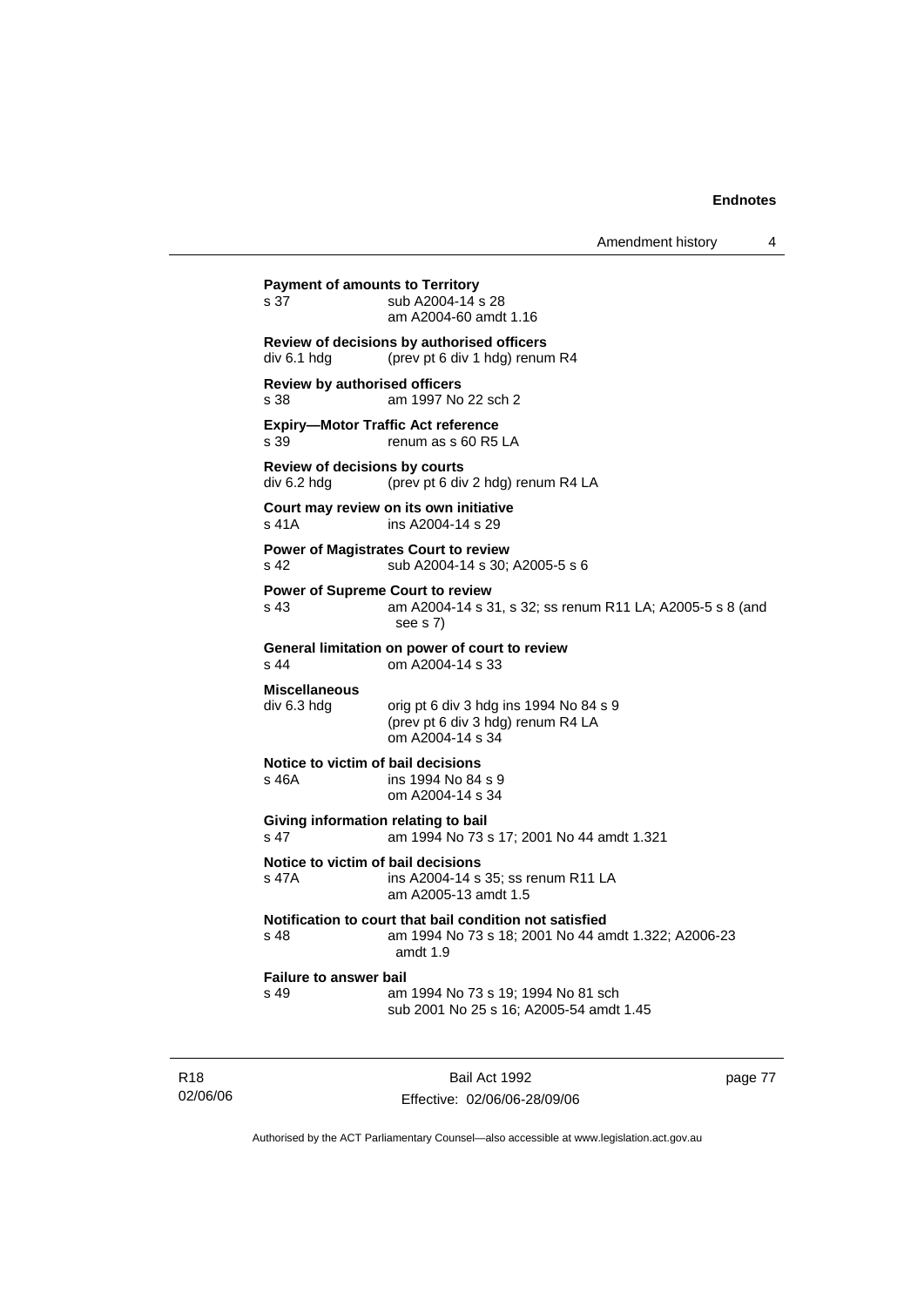4 Amendment history

| s 50                                          | False statements in acknowledgments<br>am 1994 No 81 sch<br>om A2004-14 s 36                                                                                     |
|-----------------------------------------------|------------------------------------------------------------------------------------------------------------------------------------------------------------------|
| <b>Indemnification of sureties</b><br>s 51    | am 1994 No 81 sch<br>sub A2005-54 amdt 1.46                                                                                                                      |
| s 53                                          | Apprehension of person admitted to bail<br>om 1994 No 75 sch 3                                                                                                   |
| s 54                                          | Power of court where person apprehended<br>om 1994 No 75 sch 3                                                                                                   |
| No right of surety to arrest<br>s 56          | am 1994 No 73 s 20<br>sub A2004-14 s 37                                                                                                                          |
| s 56A                                         | Arrest without warrant of person on bail<br>ins A2004-14 s 28                                                                                                    |
| s 56B                                         | Arrest for breach of condition by person outside ACT<br>ins A2004-14 s 28                                                                                        |
| Act to prevail<br>s 57                        | am A2004-14 amdt 1.6, amdt 1.7                                                                                                                                   |
| Abolition of inherent power of bail<br>s 57AA | ins 1996 No 81 s 7                                                                                                                                               |
| Form of certain instruments<br>s 57A          | ins 1994 No 73 s 21<br>om 2001 No 44 amdt 1.323                                                                                                                  |
| <b>Approved forms</b><br>s 58                 | sub 2001 No 44 amdt 1.323<br>am A2004-14 s 39                                                                                                                    |
| <b>Regulation-making power</b><br>s 59        | ins 2001 No 44 amdt 1.323<br>am A2004-14 s 40, s 41                                                                                                              |
| Transitional<br>pt 8 hdg                      | ins 1999 No 79 sch 3<br>om R6 LA                                                                                                                                 |
| s 60                                          | <b>Expiry-Motor Traffic Act reference</b><br>(prev s 39) ins 1999 No 79 sch 3<br>sub 2001 No 90 amdt 1.10 as s 59<br>renum R5 LA<br>exp 27 March 2002 (see s 60) |

page 78 Bail Act 1992 Effective: 02/06/06-28/09/06

R18 02/06/06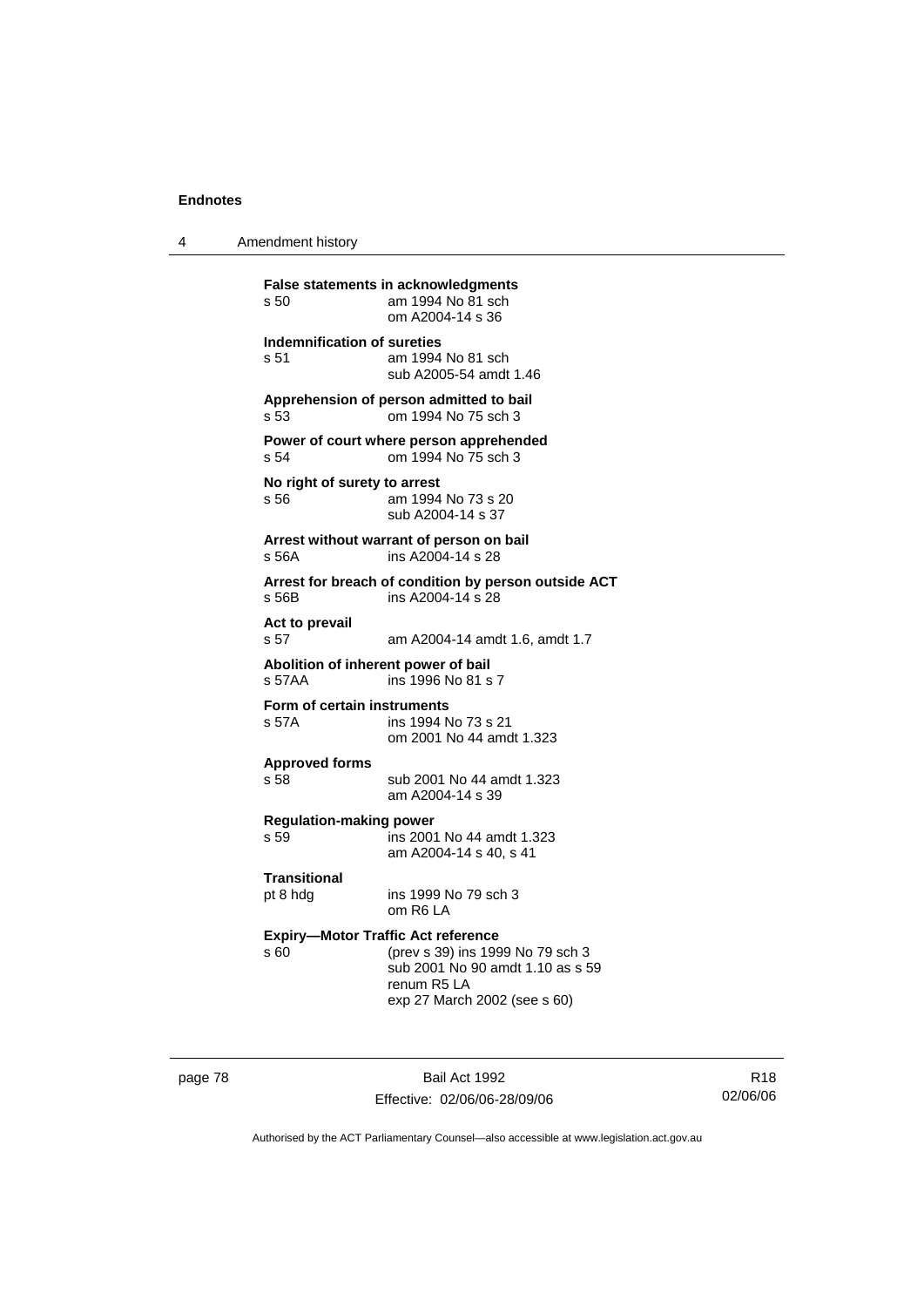Amendment history 4

# **Domestic violence offences against the** *Crimes Act 1900***<br>sch 1 ins 1997 No 22 s 14**

| sch 1             | ins 1997 No 22 s 14                                                                                             |
|-------------------|-----------------------------------------------------------------------------------------------------------------|
|                   | am 1998 No 39 s 7                                                                                               |
|                   | sub 2001 No 90 amdt 1.11                                                                                        |
|                   | am 2002 No 51 amdt 1.2                                                                                          |
|                   | sub A2004-14 s 43                                                                                               |
|                   | am A2004-14 s 44; A2004-15 amdt 3.3, amdt 3.4; pts renum<br>R11 LA (see A2004-15 amdt 3.5); items renum R11 LA; |
|                   | A2004-56 amdt 1.3, amdt 1.4; items renum R14 LA                                                                 |
| <b>Dictionary</b> |                                                                                                                 |
| dict              | ins A2004-14 amdt 1.8                                                                                           |
|                   | am A2006-23 amdts 1.10-1.12                                                                                     |
|                   | def accused person ins A2004-14 s 42                                                                            |
|                   | am A2006-23 amdt 1.13                                                                                           |
|                   | def <b>appeal</b> ins A2004-14 amdt 1.8                                                                         |
|                   | def <b>applicable bail criteria</b> ins A2004-14 amdt 1.8                                                       |
|                   | def <b>authorised officer</b> ins A2004-14 amdt 1.8                                                             |
|                   | def <b>bail</b> ins A2004-14 amdt 1.8                                                                           |
|                   | def <b>bail condition</b> ins A2004-14 amdt 1.8                                                                 |
|                   | def <i>child</i> ins A2004-14 amdt 1.8                                                                          |
|                   | def <i>court</i> ins A2004-14 amdt 1.8                                                                          |
|                   | def <i>domestic violence offence</i> ins A2004-14 amdt 1.8<br>sub A2005-13 amdt 1.6                             |
|                   | def grant ins $A2004-14$ amdt 1.8                                                                               |
|                   | def <i>offence</i> ins A2004-14 amdt 1.8                                                                        |
|                   | am A2006-23 amdt 1.14                                                                                           |
|                   | def <b>parental responsibility</b> ins A2005-13 amdt 1.7                                                        |
|                   | sub A2006-23 amdt 1.15                                                                                          |
|                   | def relevant person ins A2004-14 amdt 1.8                                                                       |
|                   | om A2005-13 amdt 1.8                                                                                            |
|                   | def surety ins $A2004-14$ amdt 1.8                                                                              |
|                   | def <i>undertaking to appear</i> ins A2004-14 amdt 1.8                                                          |
|                   | def <i>victim</i> ins $A2004-14$ amdt 1.8                                                                       |
|                   |                                                                                                                 |

Bail Act 1992 Effective: 02/06/06-28/09/06 page 79